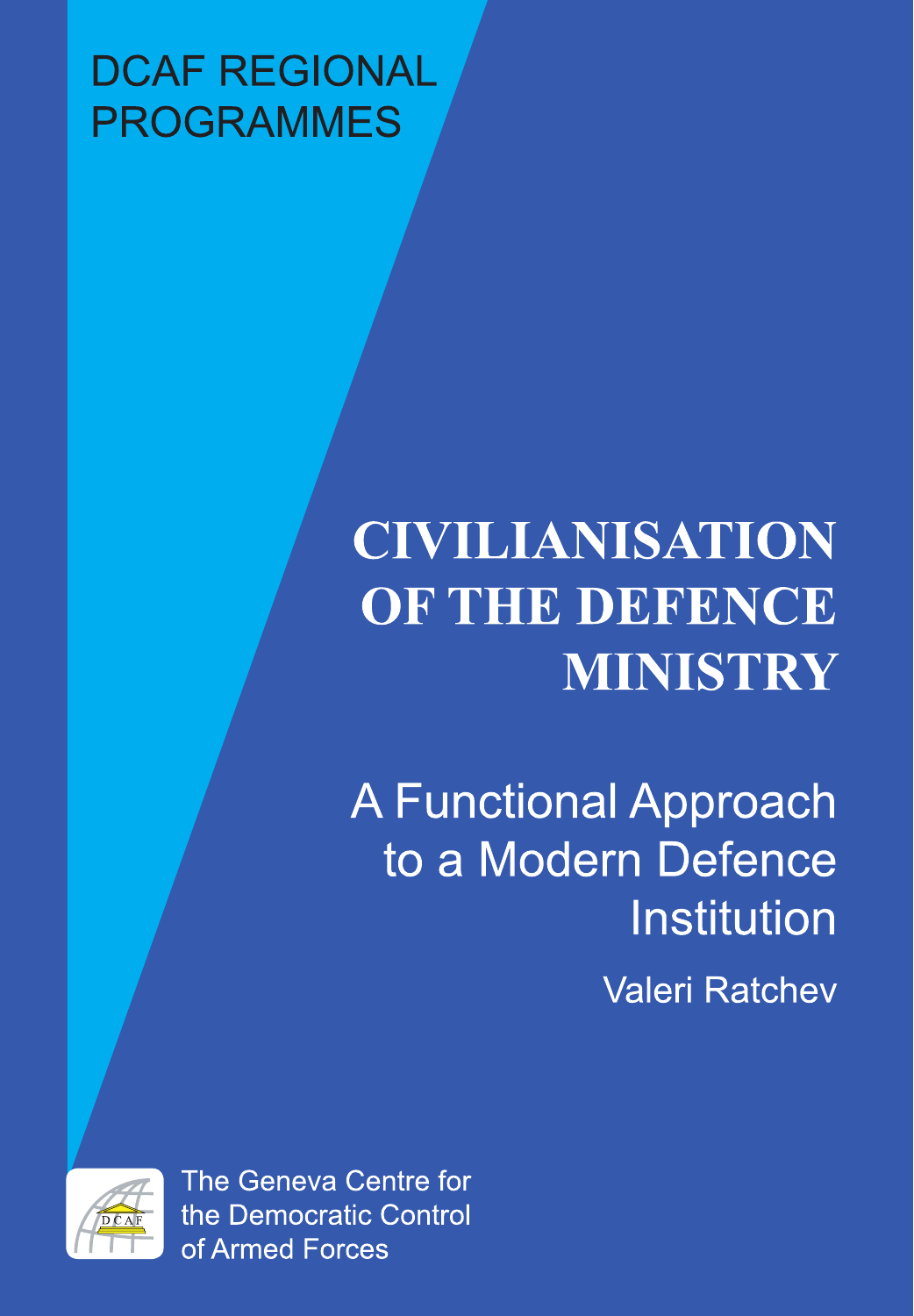## **Civilianisation of the Defence Ministry**

**A Functional Approach to a Modern Defence Institution** 

Valeri Ratchev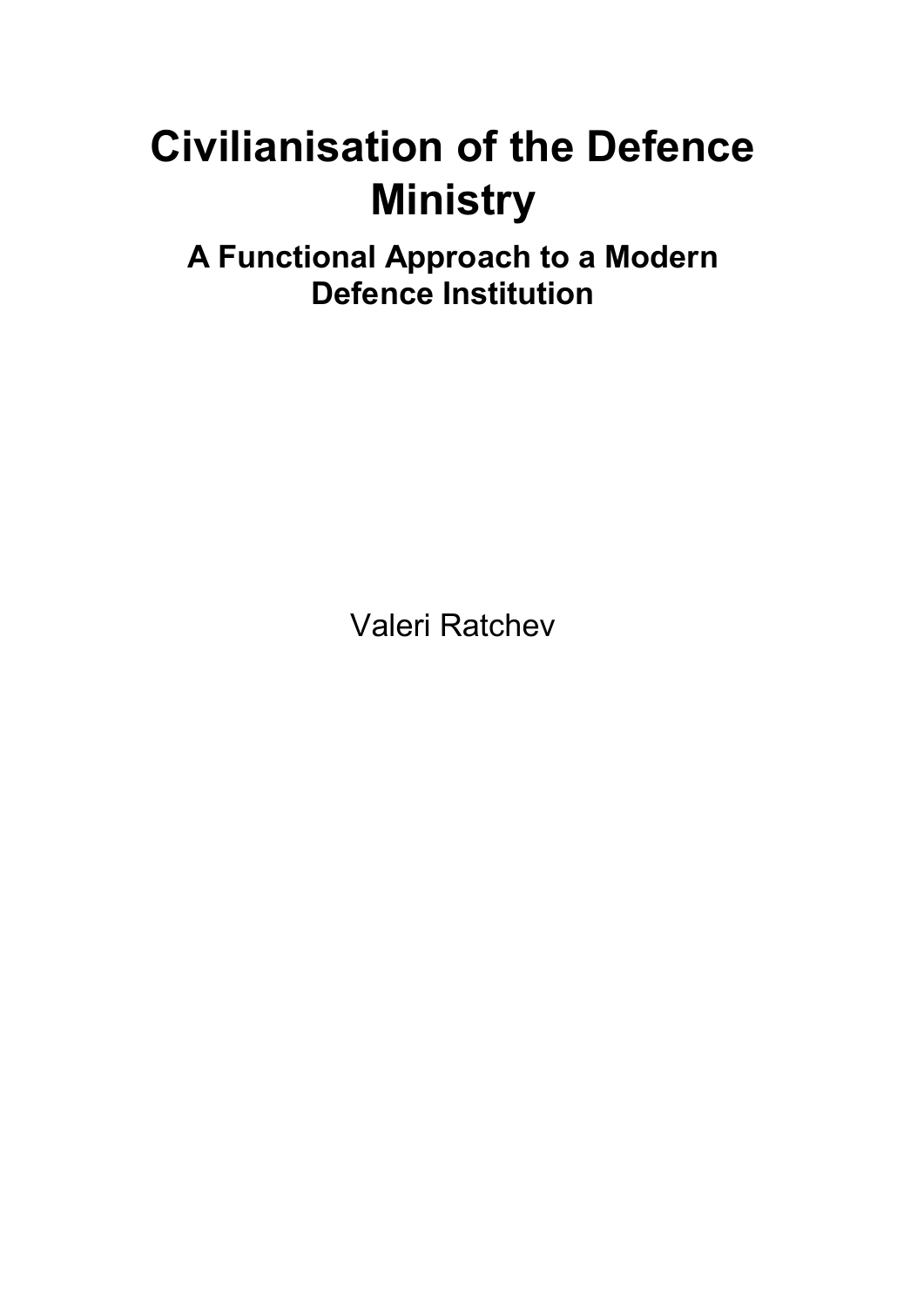## Geneva Centre for the Democratic Control of Armed Forces (DCAF) www.dcaf.ch

The Geneva Centre for the Democratic Control of Armed Forces is one of the world's leading institutions in the areas of security sector reform (SSR) and security sector governance (SSG).

DCAF provides in-country advisory support and practical assistance programmes, develops and promotes appropriate democratic norms at the international and national levels, advocates good practices and makes policy recommendations to ensure effective democratic governance of the security sector.

DCAF's partners include governments, parliaments, civil society, international organisations and the range of security sector actors such as police, judiciary, intelligence agencies, border security services and the military.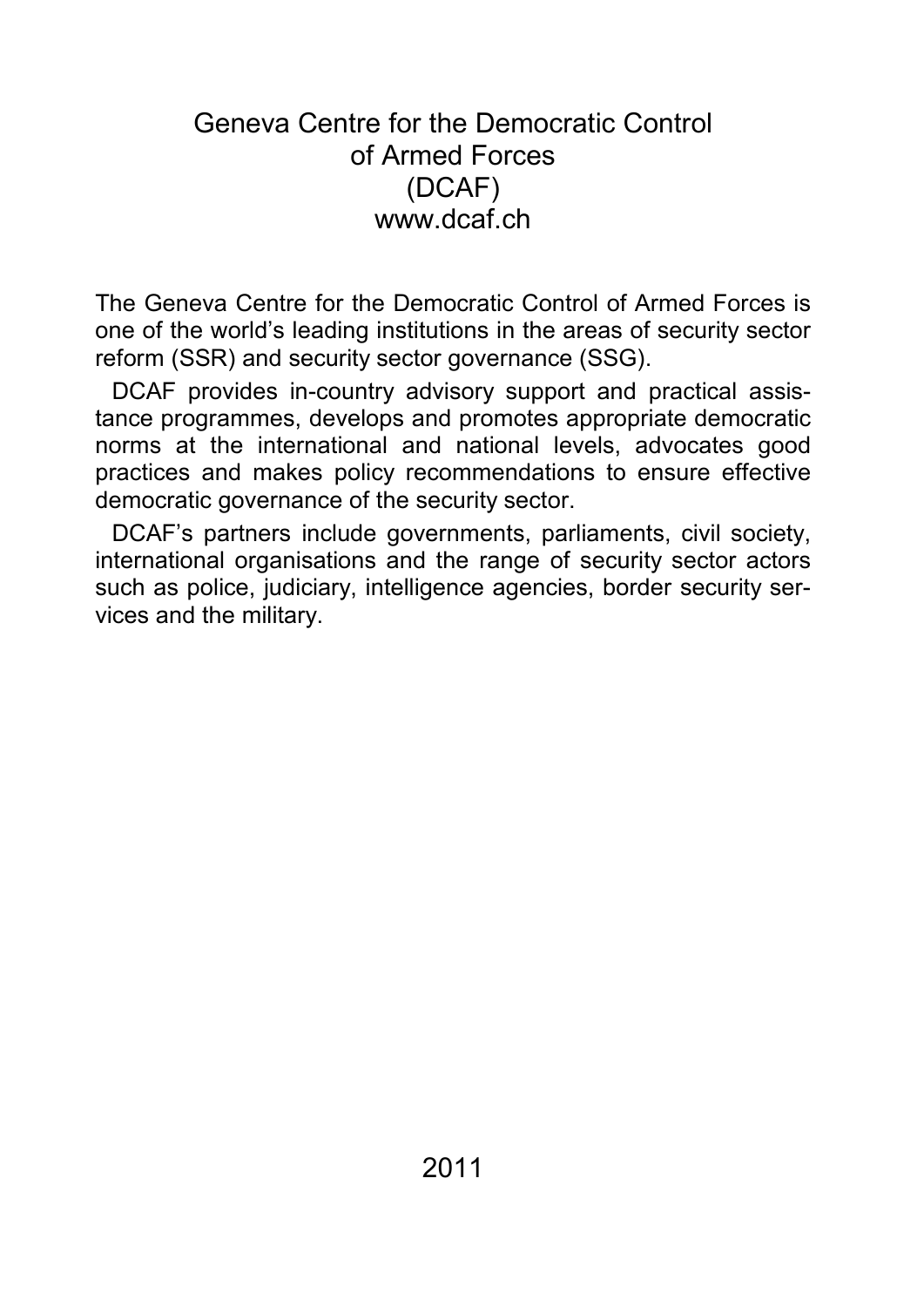## **Civilianisation of the Defence Ministry**

**A Functional Approach to a Modern Defence Institution** 

Valeri Ratchev

Geneva, 2011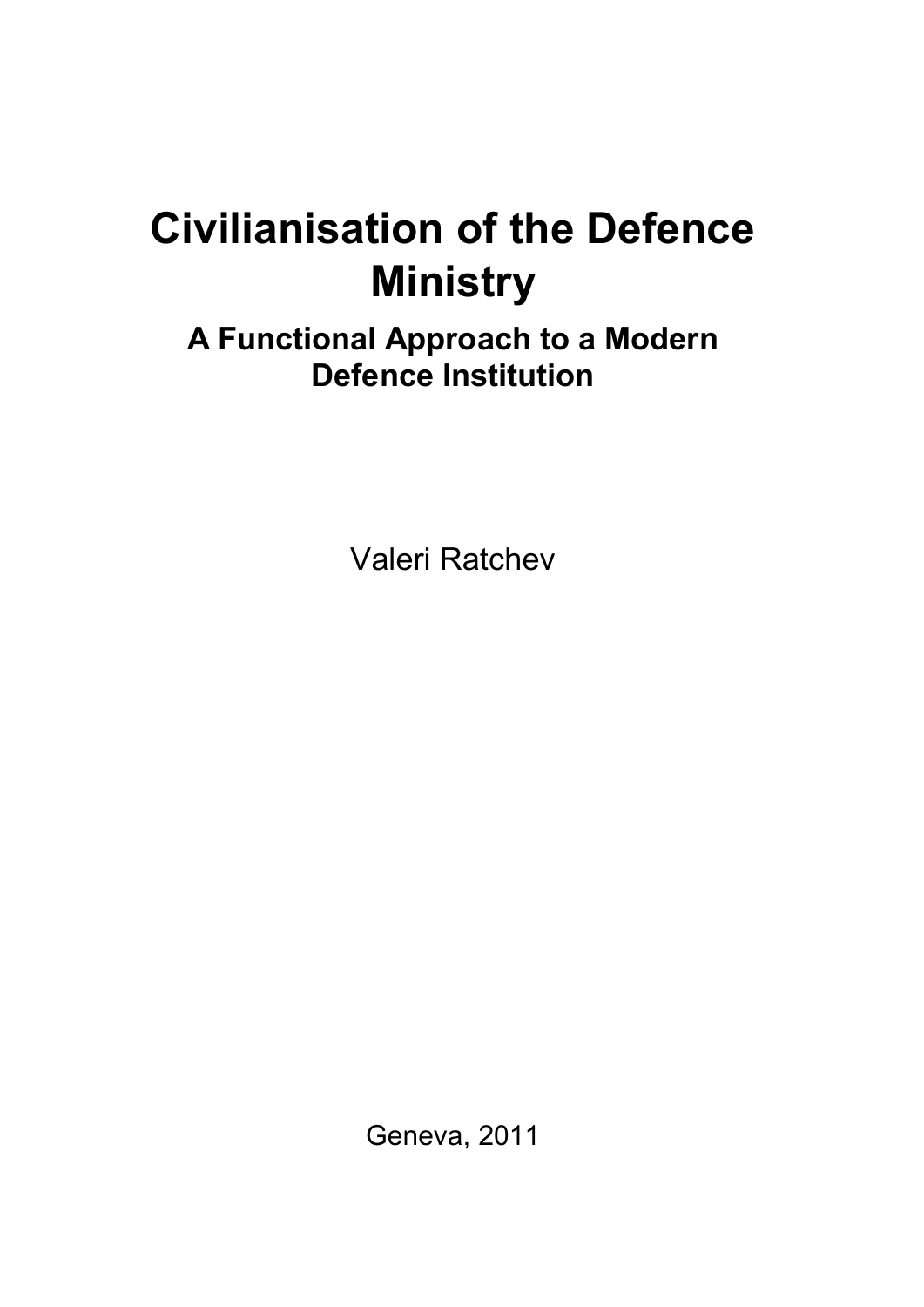Valeri Ratchev, *Civilianisation of the Defence Ministry: A Functional Approach to a Modern Defence Institution*, DCAF Regional Programmes Series # 7 (Geneva: Geneva Centre for the Democratic Control of Armed Forces, 2011).

#### **DCAF Regional Programmes Series no. 7**

**©** Geneva Centre for the Democratic Control of Armed Forces, 2011 Executive publisher: Procon Ltd., <www.procon.bg> Cover design: Angel Nedelchev ISBN 978-92-9222-162-1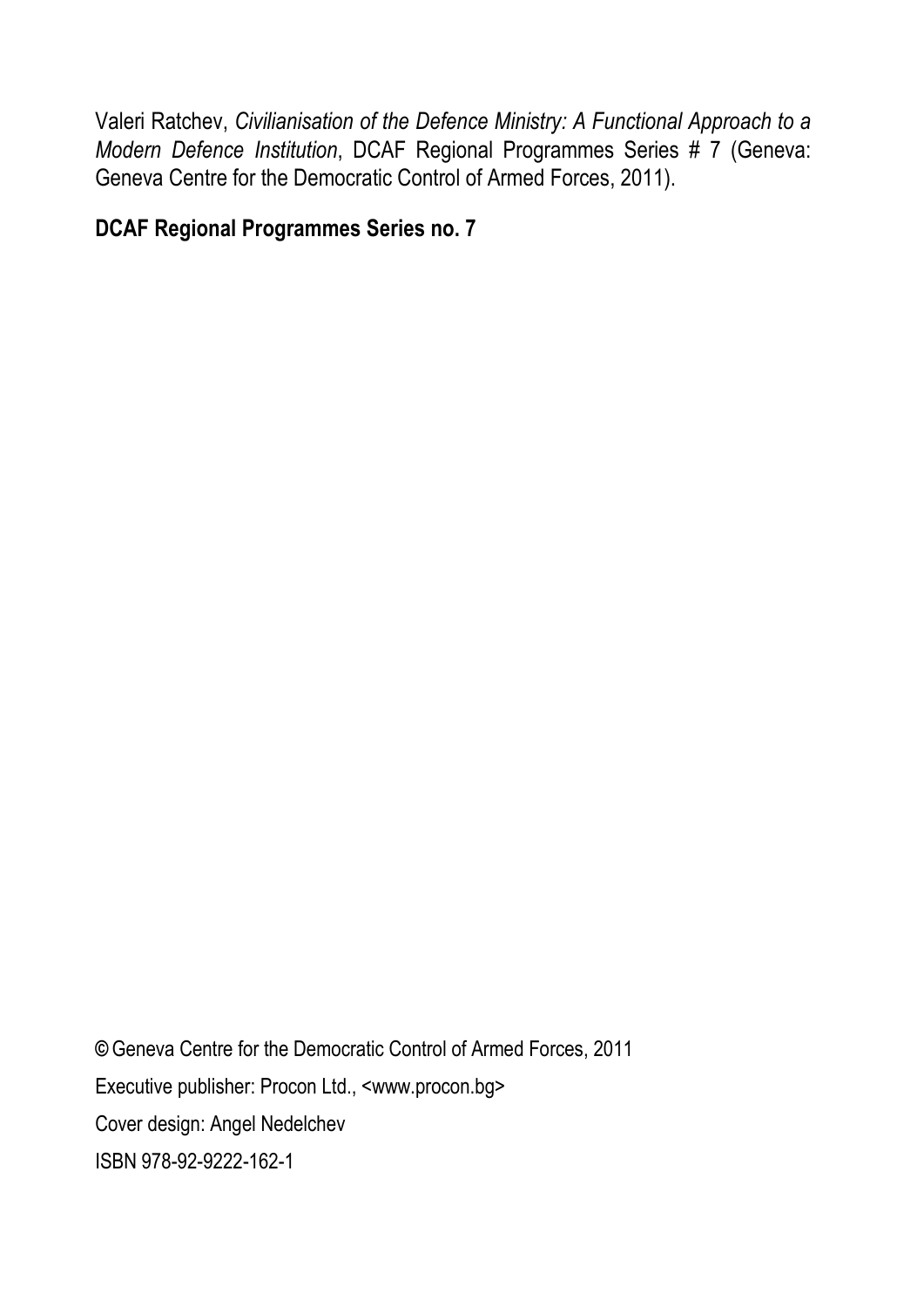## **PREFACE**

I would like to congratulate Ambassador Ratchev on his lucid paper on civilian management of defence ministries. Civilian management structures, under a civilian minister of defence, are commonly accepted in democracies. Provided that civilians in defence ministries are not chosen from one caste or other interest group only, the civilian management structures will—along with functioning parliamentary, judicial and public oversight arrangements—not only contribute to an increased sense of accountability and transparency, but also to keeping the military within their constitutional role, while developing and managing the military as an effective national security tool designed to produce and provide a public good: defence. While managing important aspects of defence production professionally and at competitive prices, they also constitute an interface between the military and the public that makes things military not only palatable but also understandable to the taxpayer and voter and thus the provider of the defence budget. In many transition states in which DCAF works we do have to address not only the demilitarisation but also the civilianisation of defence governance as too often the military (and sometimes other security providing agencies) were given the right and leeway to develop their own commercial and even political interests within their societies, but without oversight by those societies.

Ambassador Ratchev has been a friend of DCAF for many years, and has almost always found the time and energy to advise and cooperate, in spite of a very busy work programme of his own. We are profoundly grateful for such dedication and friendship.

Philipp Fluri, Ph.D. Deputy Director DCAF

Geneva, January 2011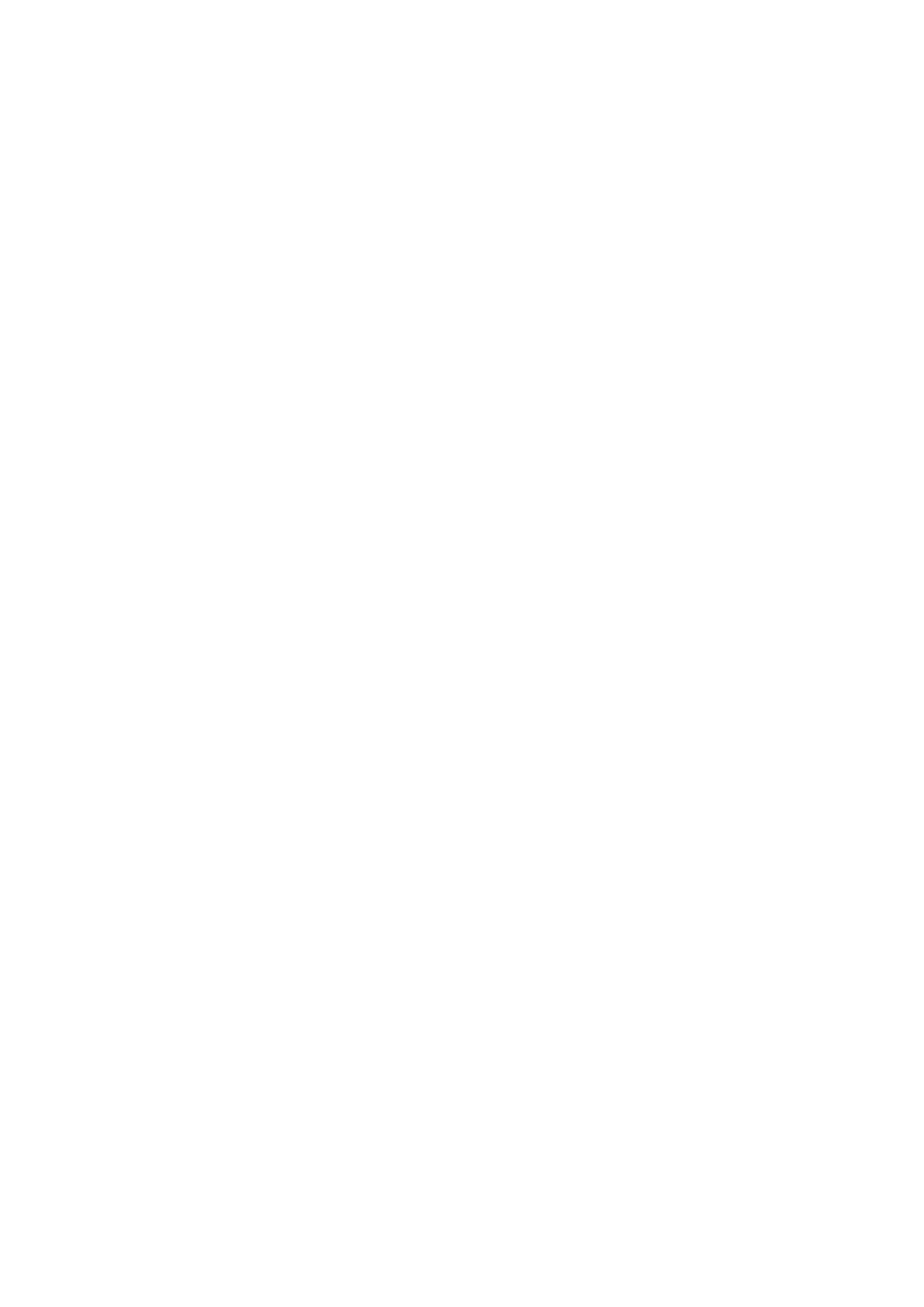## **CONTENTS**

| Types of Civilian Defence and Security Providers and Services 39 |  |
|------------------------------------------------------------------|--|
|                                                                  |  |
|                                                                  |  |
|                                                                  |  |
|                                                                  |  |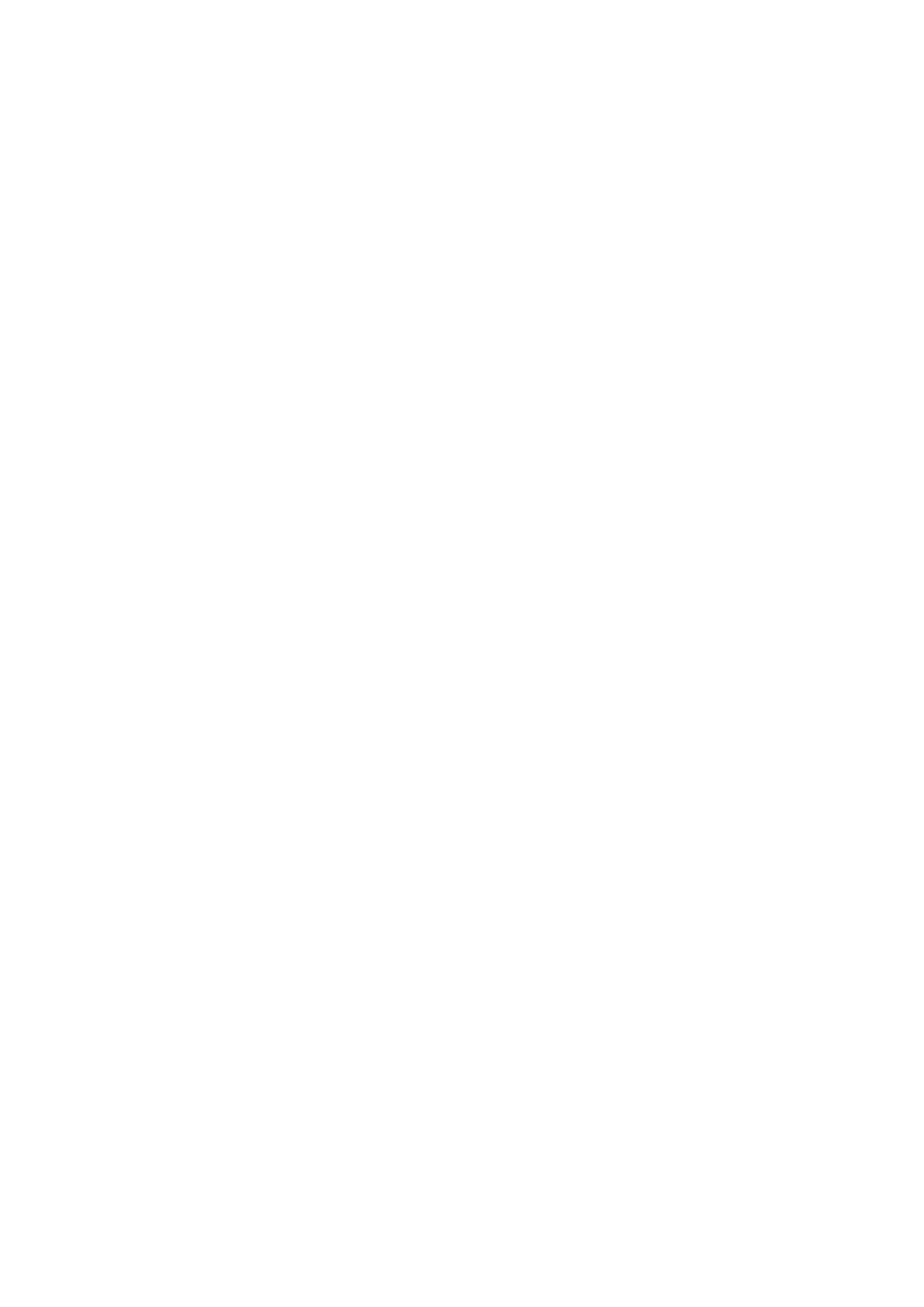## **Introduction**

 $\overline{a}$ 

There are different reasons for reforming defence institutions – mature democracies apply reforms mainly in order to adapt the defence assets to future conditions or to improve the performance of the defence system. Reforming a defence institution is also called 'transformation' or 'optimisation,' depending on the scope and depth of the measures.

Countries which follow political reforms in order to achieve democracy usually implement reorganisation measures in their defence sector. Security sector reform and defence institution building are among the most significant procedures for a democratic transformation and for achieving a sustainable progress. Security and defence, armed forces, secret services, civil-military relations and effective democratic control are all intertwined in a complex way. During that period, most people judge the advantages of democracy on the basis of their own democratic experience. It is obvious that their disappointment with the status quo will affect their trust in the democratic system itself. So, when defence reform and institution building are discussed as components of democratisation, their most important aspect is the perception about the irreversibility of that process. Former totalitarian states have been reluctant to discuss anything related to security, secrecy and public violence. These topics are among the most important ones in the security sector reform and defence institution building within the democratisation process.

Despite the undeniable importance of this issue, there are no well known comprehensive studies on defence ministries reform and their impact on the consolidation of democracy.1 Most of the studies are focused on civil-military relations and reform of the armed forces. The defence institution is a complicated system, with specific organisational and behavioural traditions. Usually the 'input' and 'output' of this system are completely different from those of other ministries. The Ministry of Defence is by and large one of the most resource-consuming ministries within the Government of a transitional country. Through the defence budget a significant portion of the public revenue returns back to society for hardware and operations or goes abroad as a payment for imports. So, the analyses should start with recognising that citizens are eager to know where their children serve, where their money goes, and what kind of 'security product' they receive from the national defence.

<sup>&</sup>lt;sup>1</sup> There are good texts and data mostly on the U.S. Department of Defense history and current status, but while some of them are relevant, the countries from East Europe and Central Eurasia face very different type of problems related to depolitisation, departysation, defence effectiveness, transparency, and civil control.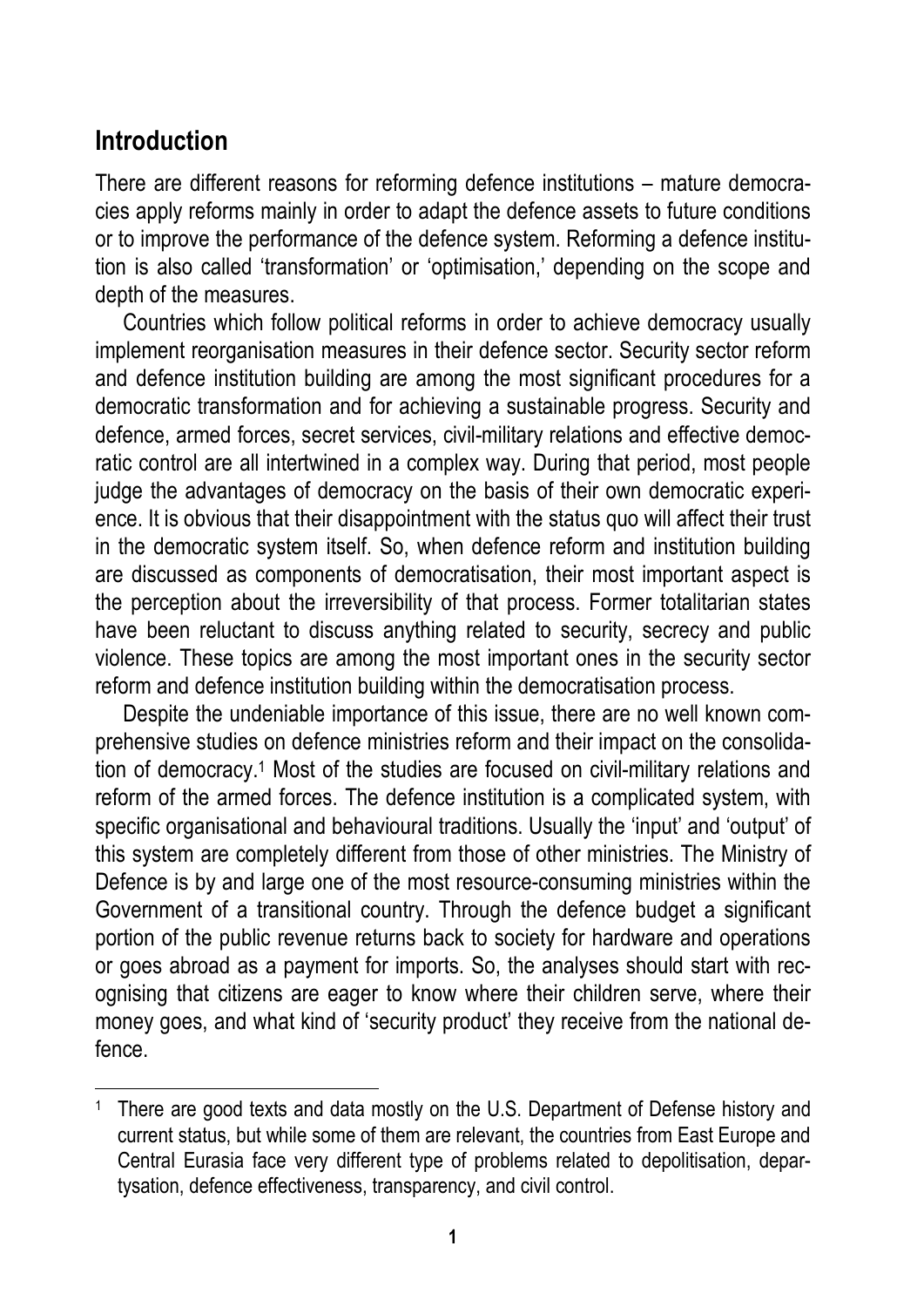This article focuses on the aspect of liberal-democratic norms in defence institution building. Using a select few experiences from Central and Eastern European countries, this paper presumes that democracies share their respective norms with each other and simultaneously 'export' and 'import' their influences. In response to demands from its partner countries, NATO, at its Istanbul Summit (2004), launched an initiative called *The Partnership Action Plan on Defence Institution Building*  (PAP-DIB). The original NATO document says that PAP-DIB has been launched in order for "allies and partners to commit themselves to dialogue, exchange of experience, and practical co-operation in pursuing objectives that are considered fundamental to the development of effective and democratically responsible defence institutions." <sup>2</sup>

<sup>2</sup> The 'Ten Commandments' of the programme include:

<sup>5.1.</sup> Develop effective and transparent arrangements for the democratic control of defence activities, including appropriate legislation and co-ordination arrangements setting out the legal and operational role and responsibilities of key state institutions in the Legislative and Executive branches of Government.

<sup>5.2.</sup> Develop effective and transparent procedures to promote civilian participation in developing defence and security policy, including participation of civilians in governmental defence institutions, cooperation with non-governmental organisations and arrangements to ensure appropriate public access to information on defence and security issues.

<sup>5.3.</sup> Develop effective and transparent legislative and judicial oversight of the defence sector, including appropriate arrangements to conduct due legal process.

<sup>5.4.</sup> Develop effective and transparent arrangements and procedures to assess security risks and national defence requirements; develop and maintain affordable and interoperable capabilities corresponding to these requirements and international commitments, including those in the framework of PfP.

<sup>5.5.</sup> Develop effective and transparent measures to optimise the management of defence ministries and agencies with responsibility for defence matters, and associated force structures, including procedures to promote inter-agency co-operation.

<sup>5.6.</sup> Develop effective and transparent arrangements and practices to ensure compliance with internationally accepted norms and practices established in the defence sector, including export controls on defence technology and military equipment.

<sup>5.7</sup> Develop effective and transparent personnel structures and practices in the defence forces, including training and education, promotion of knowledge of international humanitarian law, arrangements for transparent promotion and career development, and for protection of the civil rights and freedoms of members of the armed forces.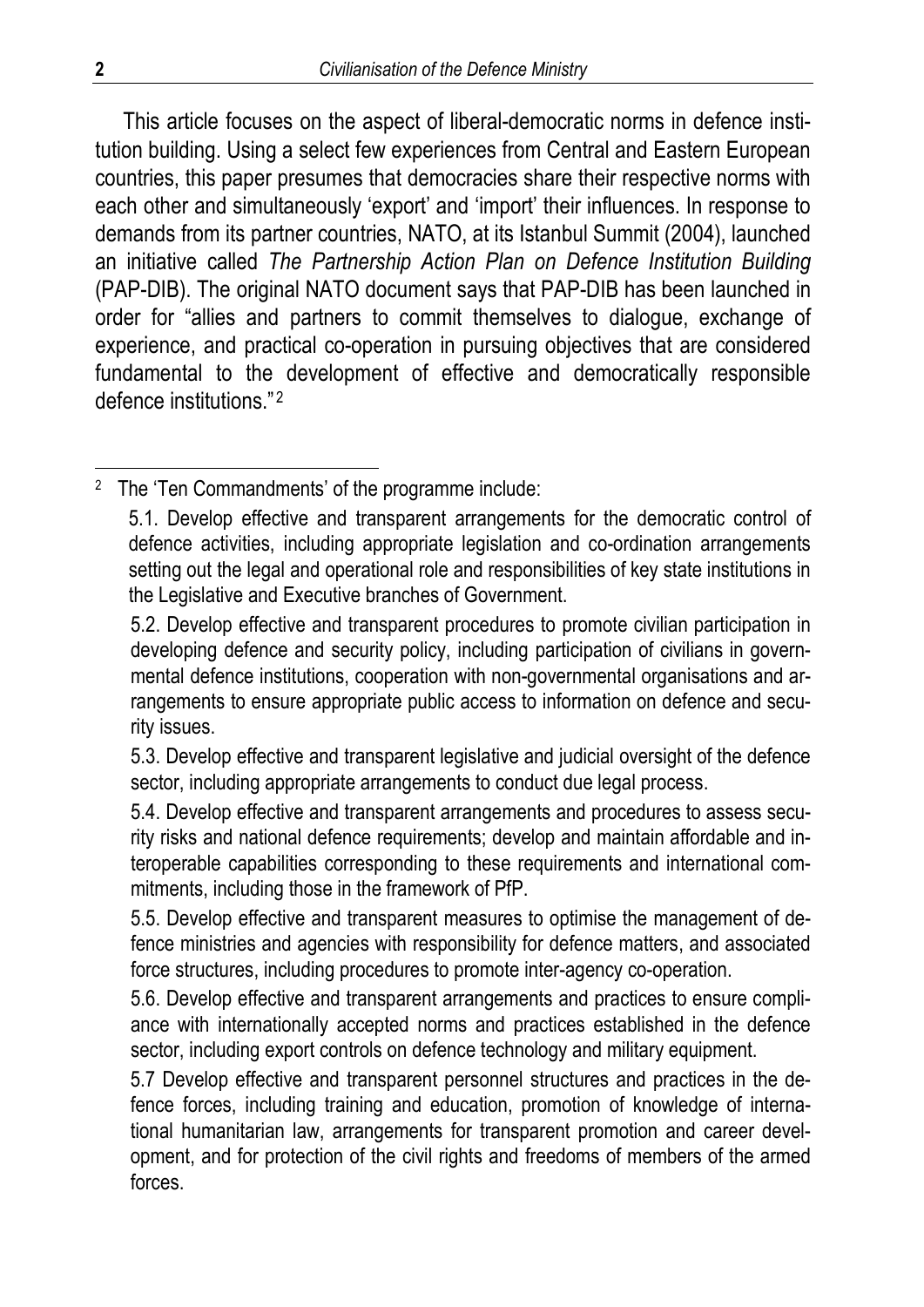In terms of ongoing reforms in all partner countries, this programme is highly valuable, timely, and boundless. Its value comes from the fact that it is focused on a combination of improving the governmental managerial capacity, strengthening civil society, and transforming the defence system. The initiative is also appropriate because in many cases political and institutional transformations take too much time, creating a platform for pseudo-reforms, populist and supposedly democratic rhetoric, and criminality and corruption networks. It is also boundless because it provides opportunities for institutions like *The Geneva Centre for the Democratic Control of Armed Forces* (DCAF) and many others to substantially take part in this process with their unique expertise, comprehensive contacts and significant resources. *Defence Institution Building* is a collection of opportunities for joint efforts, sharing ideas, and transferring the precious *know-how* for building efficient defence ministries and armed forces, capable of meeting the public demands (requests) for a secure, stable, and prosperous democratic life.

This paper seeks to contribute to the informed and constructive discussion on how the civilianisation of the defence ministry—one of the aspects of defence institution building—could be conceptualised and managed within the framework of an overall defence transformation. It offers a methodological approach and a collection of ideas, approaches and lessons learned in most of the Central and East European countries (CEE). However, despite certain similarities between the different cases, one should take into account the specificities of each country in terms of its history and situational particularities.<sup>3</sup>

The document is available at www.nato.int/docu/basictxt/b040607e.htm.

l

<sup>5.8.</sup> Develop effective and transparent financial, planning, and resource allocation procedures in the defence area.

<sup>5.9.</sup> Develop effective, transparent and economically viable management of defence spending, taking into account macro-economic affordability and sustainability; develop methods and policies in order to cope with the socio-economic consequences of defence restructuring.

<sup>5.10.</sup> Develop effective and transparent arrangements to ensure effective international co-operation and good neighbourly relations in defence and security matters.

More on the comparative study on opportunities of democratic norms transfer in the area of civil-military relations in: Albert Legault and Joel Socolsky, eds., *The Soldier and the State in the Post Cold War Era* (A special issue of *Queen's Quarterly* (2002), Royal Military College of Canada).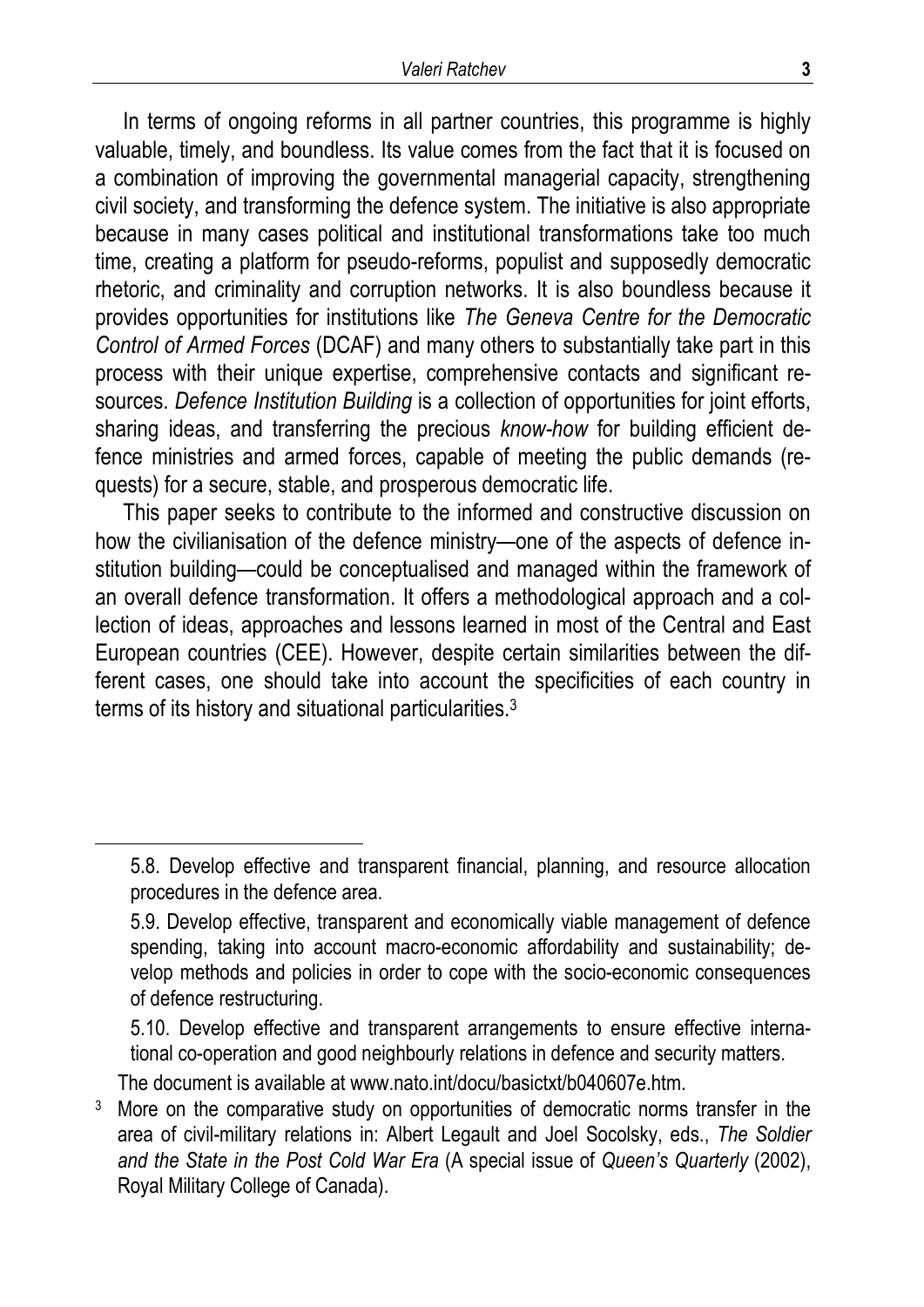## **Thesis**

The debate on democratic defence institution is twofold: The state is concerned with the way in which a defence organisation can be transformed into an effective one, while civil society is interested in how to create a positive defence organisation. The way the militaries perform their duties and the way they are perceived by their own societies are questions of particular importance and of permanent political and public concern. The job of not only the soldiering but also the entire defence political establishment, expert and technician civilian staff has never been as hard as it is today. Factors that have determined success in the past cannot serve as an example for the future. Typical military institutional hierarchies, the political and military dependency established in order to make the institution less transparent and more anarchic, information sharing are all coming to an end. They will be replaced by efficient defence institutions where transforming strategic leadership, business practices for effective resource management, innovative organisational solutions and behaviour will produce the best possible military capabilities. This in turn will result in a more stable democratic development at home as well as stability and security abroad.

The paradigm of democratic defence is based on the 'holy trinity' of the modern civil-military relations:

- Civil *control* performed by an elected civilian political leadership, an independent judiciary and civil society institutions;
- Military *effectiveness* in politically prescribed missions;
- Defence *efficiency* through resource management (the best possible defence within a socially acceptable level of allocated resources).

Realistically, the development of each of the above-mentioned dimensions is followed by tensions within the 'trinity.' Finding a balance in democratic civil-military relations is important because what really matters for any state organisation in a democracy is the perception of the public. An organisation perceived as legitimate will get public and political support. Legitimacy is derived both from how authority is structured (control) and from performance (effectiveness and efficiency).

The ultimate defence institution building involves *perpetual* innovation – i.e., it may seem like a contradiction, but institutionalising change, at least to the greatest extent possible, does lead to long-term competitive advantages. More particularly, by improving defence institution in a democratic/effectiveness-like way, the country not only reduces politico-military risks over time, but also improves its ability to use 'hard' power—i.e., violence or the threat of violence—if needed. Therefore, democratic defence institution building is not a temporary act. It should be a long-term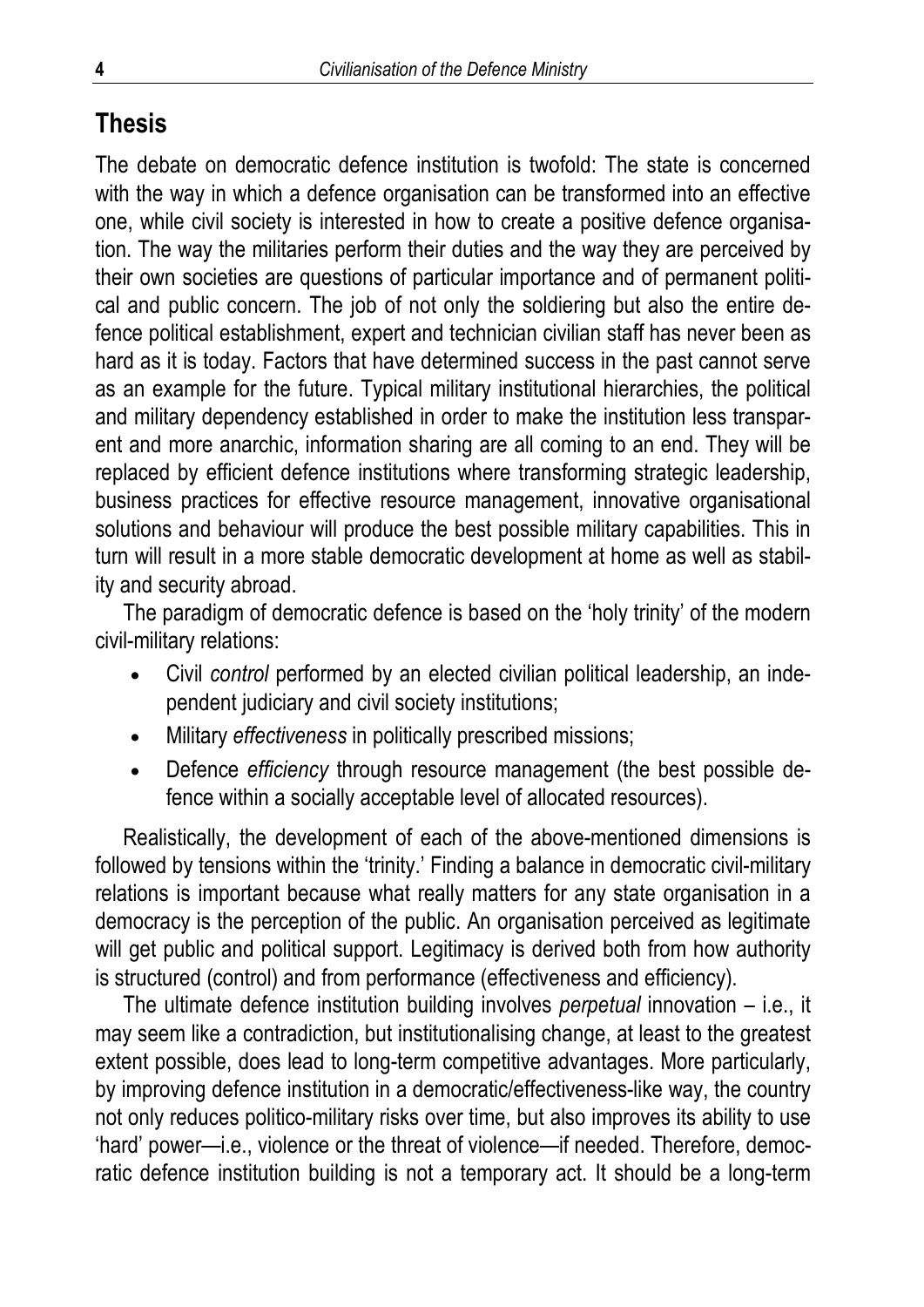strategy of permanent development, monitoring and improvement in order to keep the national defence and the military adequate to both internal political, economic, and societal developments and the global security environment.

## **On Democratic Defence Institution Building**

The *basic aim* of democratic defence institution building is to avoid creating and/or

deepening the gap between society and its armed forces. Reasons for such a gap could be differences in the functional or social imperatives that have emerged between a dynamically developing and relatively liberal society on the one hand and a conservative, status quo military on the other. From this point of view, defence institution building is both a nation-wide and institutioncentric process of democratization, optimisation and modernisation.

As *a model,* the defence organisation in a democratic state and liberal society should be a balanced institution under full civilian supremacy with realistically defined roles, missions and appropriate programmes for development. There should be a political-military leadership based on a clear division of responsibilities, professionalism, transparency and accountability.

*A Defence institution building process* requires involvement and support from a variety of actors, military and non-military, governmental and non-governmental. Although the defence minister and the professional military should be regarded as the key driving forces behind the reform process, the

**Credible defence institution:** 

•*Up-to-date security and defence strategies*, which have been publicly debated and approved by the national parliament

•*Modern organisational structures*, both within defence and more widely within government

•*Credible resource-based plans*, controlled by the parliament on what is done and how resources are used

• *Appropriate military structures*, sized, trained and equipped to meet national and international obligations and objectives

• *Appropriate legislative underpinning* to support national plans and international objectives

• *Trained* military and civilian personnel ready to face new tasks

• *Accountability* to national parliaments and the public, both in the narrow, financial sense and more generally for security and defence operations

• *Adequate security arrangements and access to intelligence* to facilitate exchange of classified information within government and internationally

• *Public access to information* to ensure both transparency of national policies and security forces and to respond to public and media concern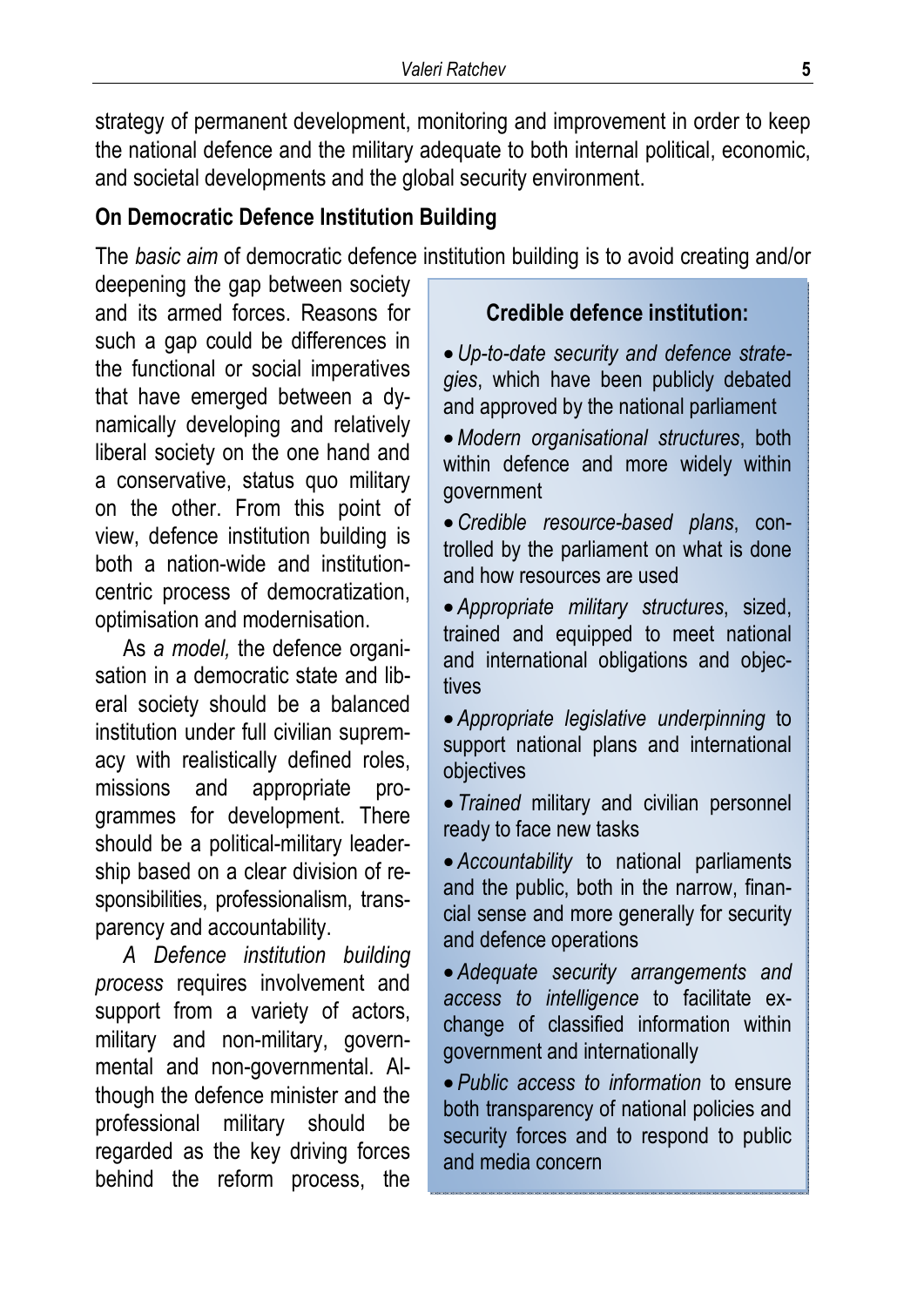transformation should not be solely in their hands. First and foremost, the role of the political authorities is crucial when it comes to taking (sometimes unpopular) decisions and mobilising the necessary support for a potentially lengthy and painful process. Therefore, what is needed is a political leadership, firmly committed to reform and determined to drive it forward. In order to be able to pursue a coherent and unified approach, there needs to be a sense of common enterprise within the governments and administrations of reform countries and among the various departments and ministries. However, public support is essential, too. In this context, the role of parliaments (political parties and individual members of parliament), the media, think tanks and security experts as well as the nongovernmental organisations all need to be considered. These actors also take part in the broader security debate and can thus, directly or indirectly, influence the institution building process. No reform course can be successful if it relies solely on military expertise, structures and decision-makers and neglects the important contribution made by civilian actors.

*The essence of the interaction* between these actors derives from the need for a strong political management, based on a common view between politicians, society and professionals on the major issues of the vision, strategy and policy of this transformation process. The consensus on the requirements, objectives, approaches and the expected end result of the national defence reform is crucial for its success.4 The policy of reforms becomes efficient only after the three parties politicians, professionals, and society—manage to understand that the new national security sector and defence institution should be based on: 1) realistic judgment on the role and tasks of the organisations in the changed international and regional environment, 2) letting go of the paradigms of the past and putting an end to the illusions for the future, and 3) strict argumentation of all resources allocated for security and defence of homeland and participation in international missions.

#### **On Civilians in Defence**

 $\overline{a}$ 

In democracies, there are at least three main reasons for having civilians in defence  $5$ .

<sup>4</sup> More than seven years have been necessary in Bulgaria to reach such a consensus and to pass from mimicry of reforms to fast and radical transformation. Jeffrey Simon called this period 'lost years' in "Bulgaria and NATO: 7 Lost Years," *Strategic Forum* Paper # 142 (Washington, INSS, National Defense University, May 1998).

<sup>5</sup> Todor Tagarev wrote in "Civilians in Defense Ministries" in *Connections: The Quarterly*  Journal (Summer 2008), that "There are two principal drivers for having civilians working within a defense establishment. The first is to ensure democratic control over de-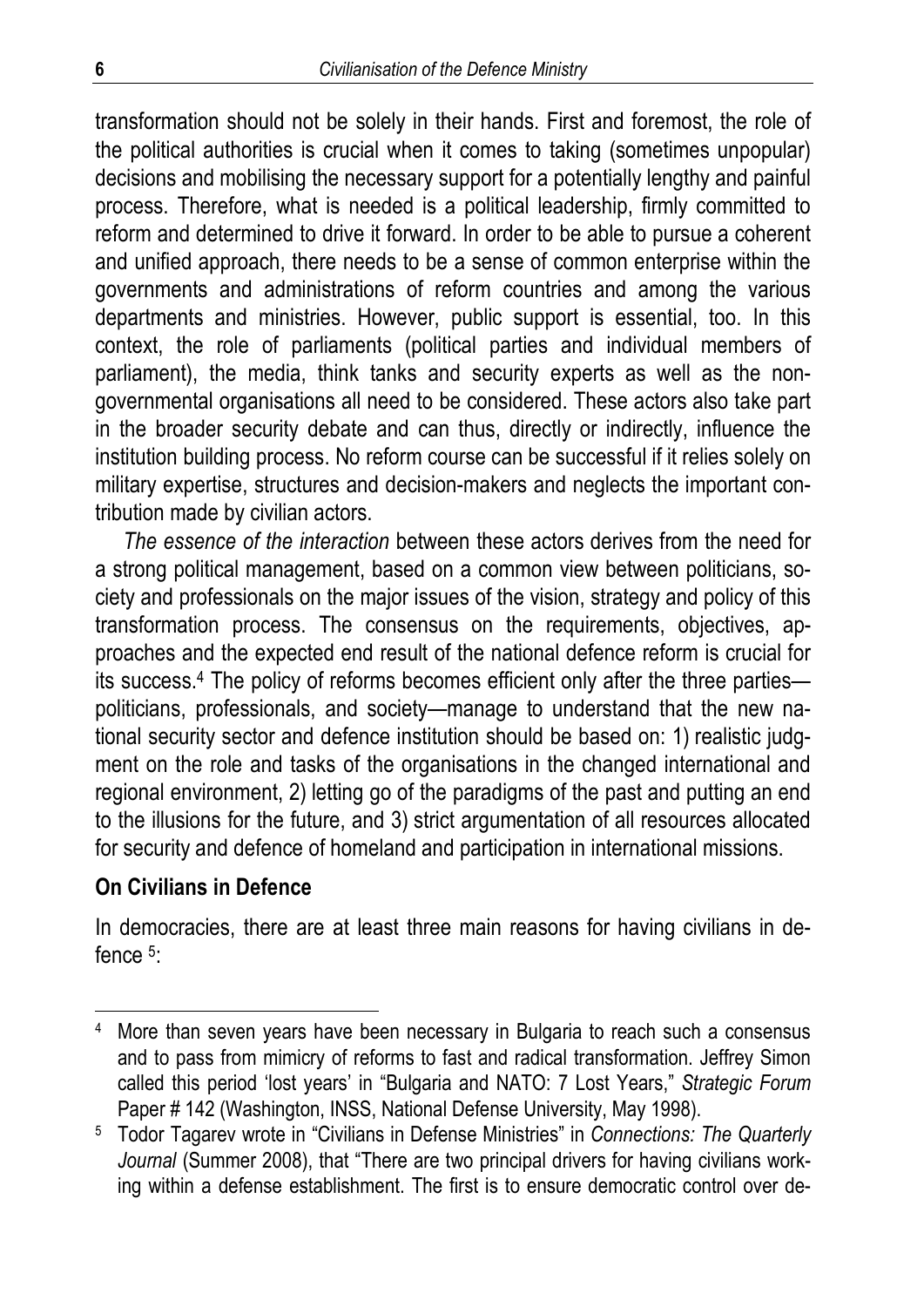- As democratic representatives, authorised by the people to take political decisions on defence on behalf of the majority;
- As bearers of specific expertise, necessary to have better argued and effectively implemented decisions on comprehensive defence policy;
- To make the defence sector of national security policy less expensive in terms of the cost of personnel labour.

In democratic political systems, *the people*, *acting through their elected representatives*, *must decide on questions of vital national interest*, including those of security, peace and war. Civilians need to direct their nation's military and decide

on issues of national defence not because they are necessarily more competent than military professionals, but precisely because they are responsible for making these decisions and remaining accountable for them. Civilian officials rely upon the military for expert advice on these matters and for carrying out political decisions. However, only the elected civilian leadership should make ultimate policy decisions – which the military then implements in its sphere. Civilian engagement in de-

 $\overline{\phantom{a}}$ 

#### **The civilians in defence are:**

- Governing civilian *political* leadership
- Civilians with a *particular expertise* country referents, policy planners, contract managers, acquisition managers, lawyers, etc.
- Civilians in *supporting functions*, such as administrative support, management information systems support, communications, accounting, library and documentation services, engineering, etc.

Todor Tagarev, "Civilians in Defense Ministries," *Connections: The Quarterly Journal* 7:2 (Summer 2008): 110–117.

fence matters ensures that a country's values, institutions, and policies are the free choices of the people rather than of the military and guarantees that defence management and exploration do not compromise basic democratic and human values.

Defence policy is a complicated, multifaceted and highly expensive component of the overall governmental policy. Decisions which are intended to provide military security for the state usually go far beyond simple 'defence issue.' They have an impact on the country's level of development in the industrial and service sectors, on technology and infrastructure, science and education, labour and social policy, political cohesion, etc. In distinction from professional military, civilians in defence

fense and armed forces; the second aims to increase effectiveness in the use of limited resources, both human and financial."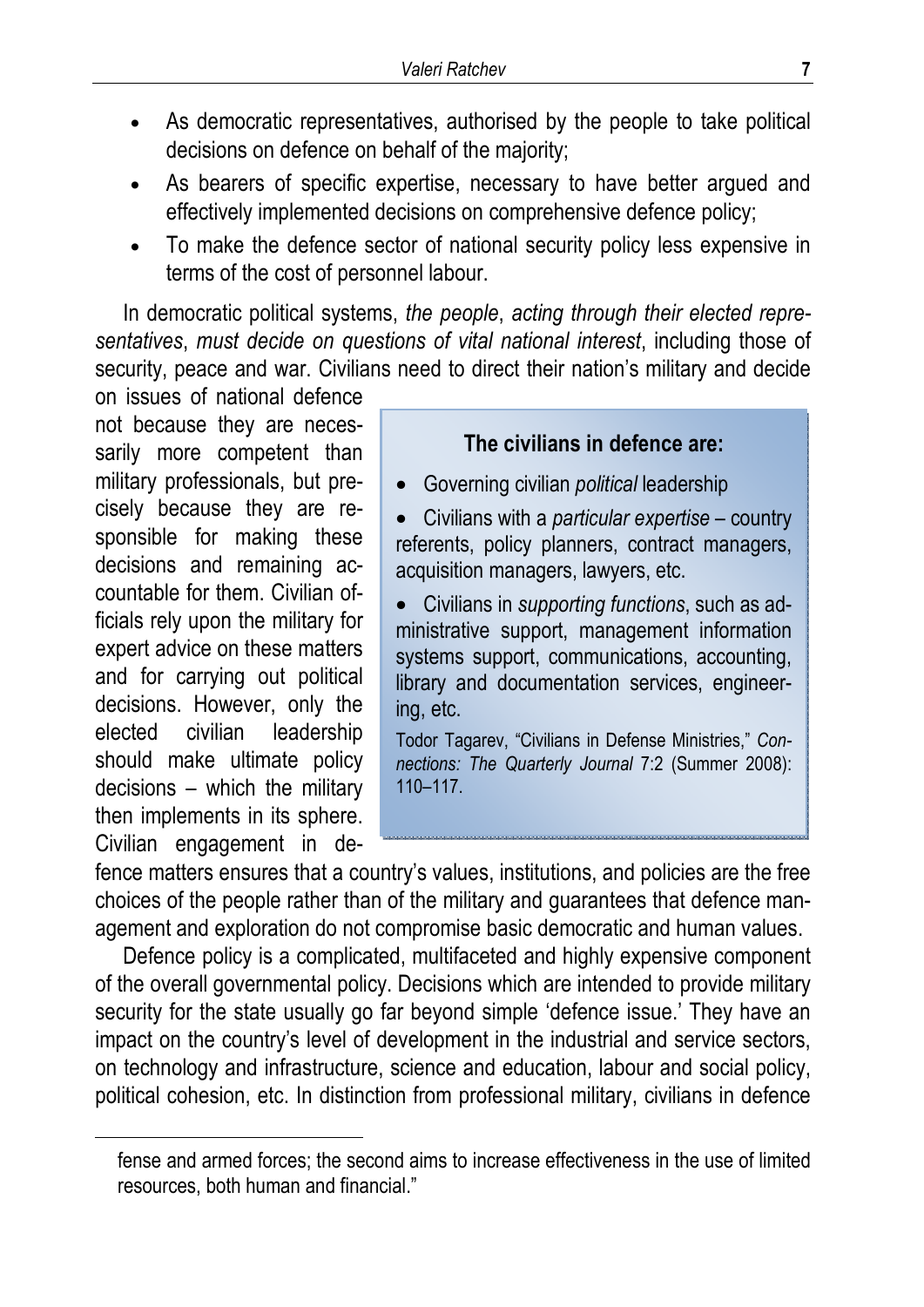ask a wide range of questions and openly raise concerns. Their engagement, when it is rightly established, produces interesting alternatives and requires a spiral way of decision-making instead of the typical traditional military decisionmaking process. In this way the interests of society as a whole are actually presented and defended, and decisions can be taken in a political rather than military way.

For ministries wishing to achieve 'rational defence,' it is very important to realise that their personnel represent the largest portion of defence expenditures. Providing more money for the modernisation and training of defence ministries without decreasing the social status of the militaries is therefore crucial. One of the fastest ways to achieve results without increasing the defence budget is the improvement of the roles of civilians in all possible areas of defence policy including the use of armed forces. However, it is important to point out that the cost of civilians is lower than that of the military only from the point of view of the defence budget, rather than for society as a whole. The defence institution has the opportunity to hire civilians with specific education, skills, and experience it did not pay for. The ministries of defence and armed forces could use a large number of services that can be provided by the private sector or civilian personnel on contract bases – any function that can be provided by the private sector should not come from the government. But the defence institution is obliged to pay equal salaries to the military and civilians for one and the same work, risks, and conditions. There are many examples where civilians have established themselves as an integral part of the ministries of defence force team. Civilians perform essential duties in virtually every functional area of policy planning and implementation, combat support, and civil protection while also supporting state agencies as well as humanitarian missions at home and abroad.

## **Functional Approach to Defence Institution Building**

There is no doubt that each national defence institution has its unique legislative basis and structural-functional platform. However, as Thomas Bruneau points out, "The very existence of a Ministry of Defence is an important basic indicator of the overall situation of civil-military relations in a country. Although some ministries are but hollow shells with no power whatsoever, others have assumed increasingly important roles as catalysts and platforms in consolidating democratic civil-military relations."6

<sup>&</sup>lt;sup>6</sup> Thomas C. Bruneau, "Ministries of Defense and Democratic Civil-Military Relations," Center for Civil-Military Relations, Occasional Paper # 11 (Monterey, CA: Naval Postgraduate School, August 2001), p.1.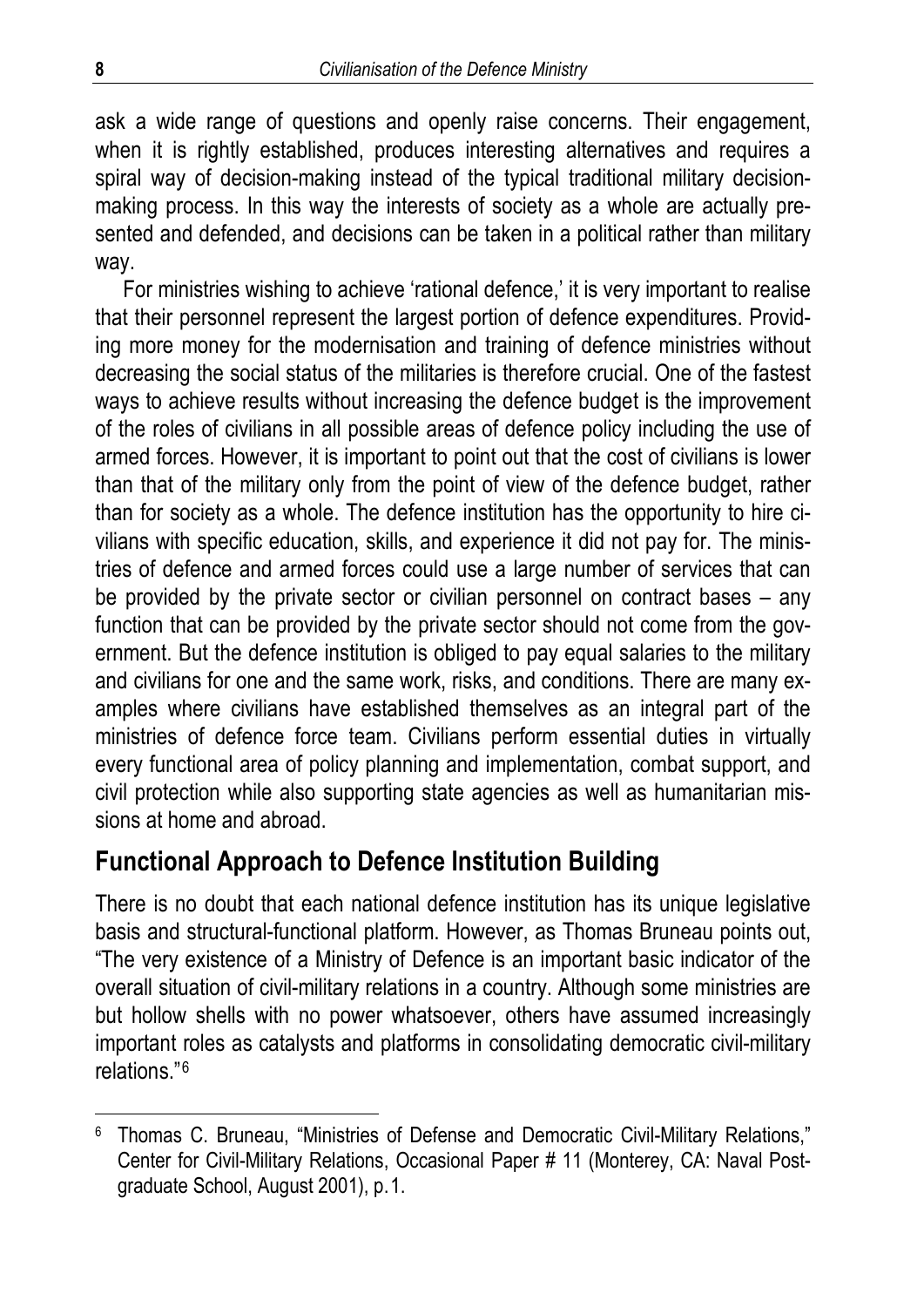The defence ministry, if examined through *organisational theory*, can be defined as a large-scale organisation of a highly complex nature. Harold Leavitt describes such organisations as a "lively set of interrelated systems designed to perform complicated tasks."<sup>7</sup> The appropriate method of studying and designing such organisations is the so-called *structural-functionalism.* It is a largely applicable method in many social, political, architectural, engineering, and other areas. In the 1970s, political scientists Gabriel Almond and Bingham Powell introduced a structural functionalism approach to compare political systems. They argued that in order to understand a political system, it was necessary to understand not only its institutions (or structures), but also their respective functions. When applied to institution building, and particularly to the defence ministry, structural functionalism must be based on the ministerial *purpose* and *functions*.

The basic purpose of having a defence ministry in a country with an emerging democracy is to strengthen the democratic governance of the national defence and armed forces through solid and systematic political commitments, provision and an appropriate allocation of relevant to the defence needs resources as well as accountability for all aspects of defence policy. It is above all about stabilising democracy. What matters is the strengthening of democracy through democratic legislation, efficient governance and civil control. Equally important is the power of the emerging civil society through transparency and direct engagement of people and their elected representatives concerning crucial issues of war and peace, freedom and security, defence and armed forces. Nevertheless, current data on this topic shows that the functional approach has not been used as a *starting point* for the creation or transformation of ministries of defence in the entire CEE. In most cases, functionalism was implemented a long time after the initial defence reforms started. It only became a core theoretical background once countries started leaving their totalitarian past behind in order to build a modern democratic and effective society with defence and armed forces capable of meeting the security challenges of the new century. Defence policy is a complicated and highly expensive component of the overall governmental policy. It is important because its purpose is to defend national interest. 'Military security' for the state and the nation are terms often used to justify certain actions that go beyond 'defence issues.' These decisions have an impact on the development of the political sector and civil society, the industrial and service sectors, technology and infrastructure, science and education, labour and social policy. As a result, defence policy and defence

<sup>7</sup> Harold J. Leavitt, *Managerial Psychology* (Chicago, IL: University of Chicago Press, 1972), chapter 24.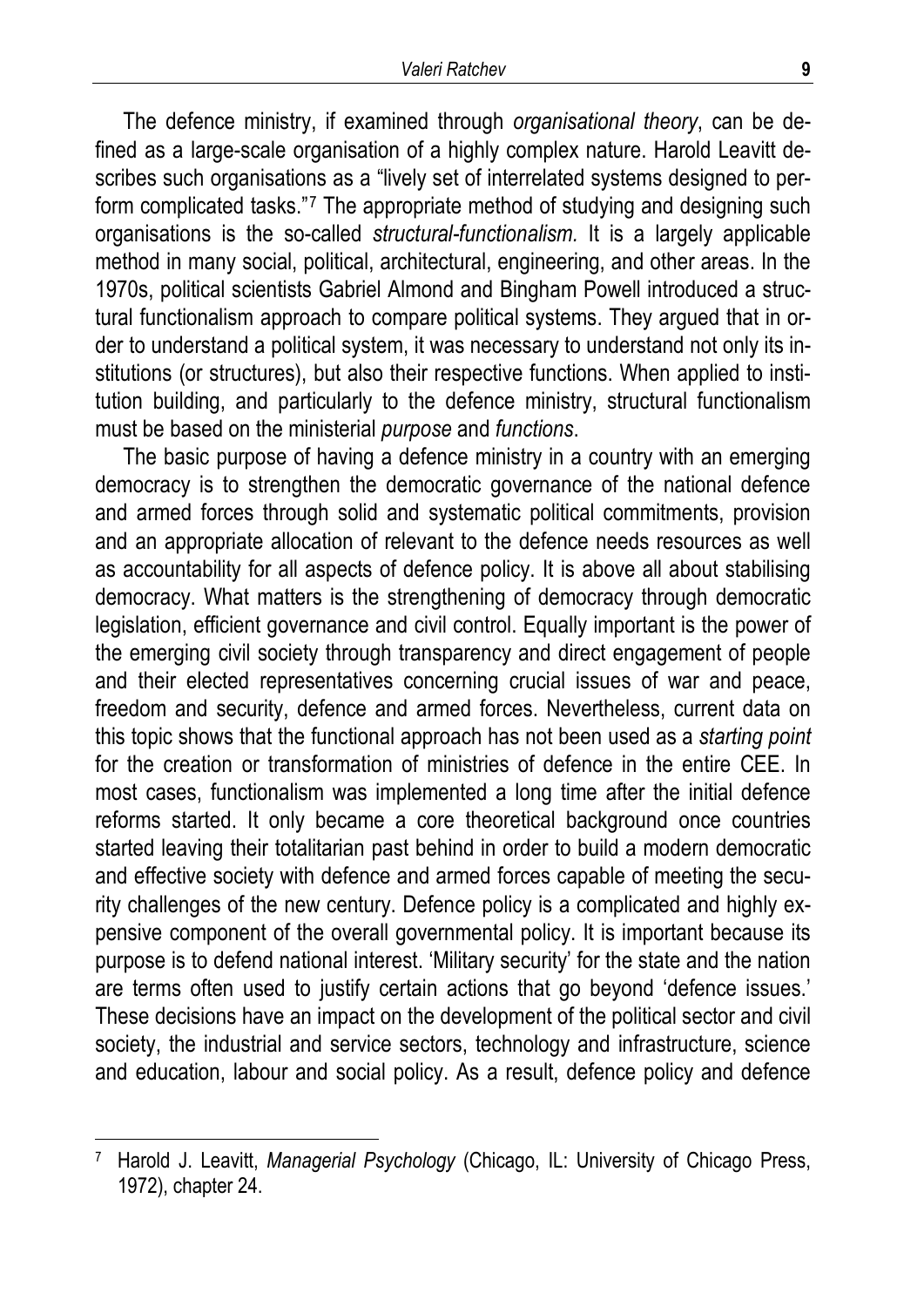decision-makers are the object of formal and informal influences from different political ideas, interest groups, and other national and international social influences.

The modern defence ministry should be capable of operating effectively within both state and international political systems, as well as co-ordinating national defence policy issues within the national security community, while producing adequate outcomes (armed forces, national defence preparations, war time deliberation and emergency plans, etc.) through all its activities in order to contribute to strengthening liberal democracy and civil society.

Following these requirements, it could be concluded that in a country with an emerging democracy, the defence ministry should be a balanced institution under full civilian supremacy, with realistically defined functions, a political-military leadership based on a clear division of responsibilities and mutual respect, civilian and military professionalism, real transparency and effective accountability. Depending on the political system of the country and its governmental formula ('council of ministers' or 'cabinet'), defence bureaucratic institution could be organised as 'Ministry of Defence' or 'Department of Defence.' Both of them have their strengths and weaknesses, usually rooted in the presidential or parliamentarian democratic political systems and the relevant national military chain of command.

Combining the best features of each system, a hypothetical, 'ideal' defence institution' formula could be put forward. Such an organisation could include a powerful central staff; a planning, programming, and budgeting system with functional categories for specific service tasks; a human resource management system; a long-term force planning system; and—most importantly—a permanent organisation of civilian staff in the sectors of direction, expertise and technique.

If established under such a model, the Ministry of Defence (MoD) could be organised to perform five main functions: political, legal, administrative, managerial

and leadership. Despite the fact that they would be analysed separately and in their own particularities, they would be conceptually integrated by their social and political nature.

In terms of the *political function,* it is important that the Ministry of Defence frames the relationship between democratically elected representatives of a society and the national military establishment. In this context, the defence ministry encompasses all aspects of relations between armed forces (as a political, so-

#### **Excellence in defence policy:**

• *Under civilian political directing and control*, and legislative and civilian oversight

- *Result* oriented, performancebased, effective and efficient
- *Accountable* on a governmental, ministerial and command level
- *Transparent* within a legally determined framework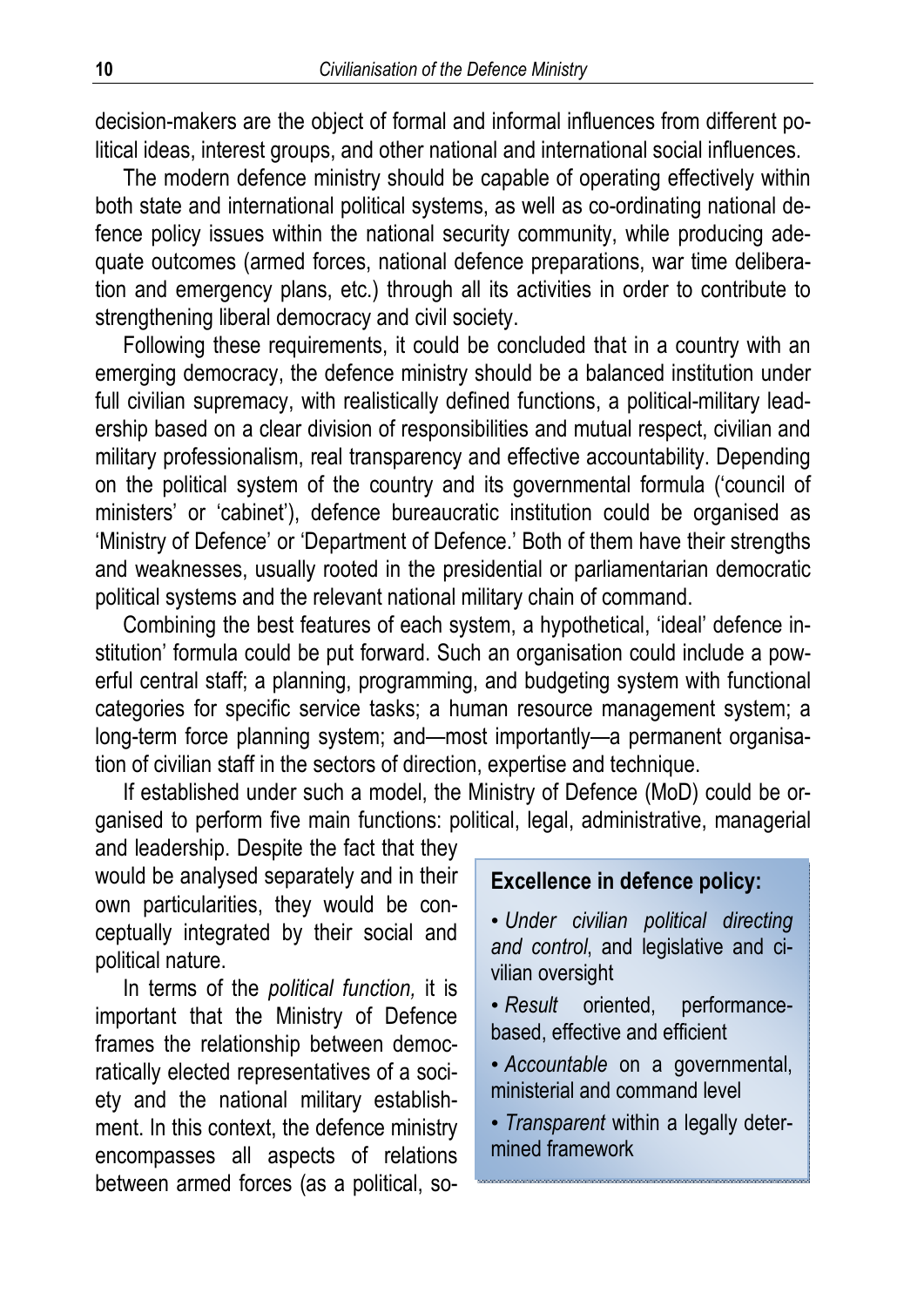cial, and economic institution) and society (as a political, economic, social, ethnic composition) to which they belong. The political function and position of the military—that is to say, their relationship with the institutions and patterns of political power in the concerned society—constitutes the heart of the civil-military relations of a country.8

The *executive* function of the Ministry of Defence entails policy-making in the government. The ministry advises the government on security and defence issues – it is first and foremost a department of the state through which the elected government issues instructions to the armed forces of the nation. Likewise, the armed forces must express their requirements for funds, legislation, and so forth, through this department.9 It also ensures that the armed forces are transparent and accountable to the parliament and civil society.

The *legal function* of the defence ministry covers a variety of areas on national, international, organisational, functional, and operational levels in peacetime and wartime. It provides a legal basis for all national defence and armed forces development as well as military operations. The legal function should make sure that the defence institutions are in accordance with the democratic principles and regulations and, at the same time, provide maximum effectiveness in protecting national security with the help of military assets. Moreover, it should regulate both the limitations of citizens' rights and freedoms of uniformed and civilian people in defence institutions and their privileges that reflect the specifics of the professions in the defence sector.

The ministry is also determined to provide the armed forces with a *legitimisation* of their activities through systematic work with the national parliament, the media and other civil institutions. It is necessary for the people in defence that their operations reflect the public demands in order for them to be confident.

<sup>8</sup> Andrew Cottey, Tim Edmunds, and Anthony Forster, *Democratic Control of Armed Forces in Central and Eastern Europe: A Framework for Understanding Civil-Military Relations in Post-Communist Europe*, Working Paper 1/99, delivered by a research project in the Economic and Social Research Council's "One Europe or Several?" Programme, p. 5.

<sup>9</sup> Michael D. Hobkirk, *The Politics of Defence Budgeting: A Study of Organizations and Resource Allocation in the United Kingdom and the United States* (Basingstoke: Macmillan/Royal United Services Institute, 1984), p. 117-120.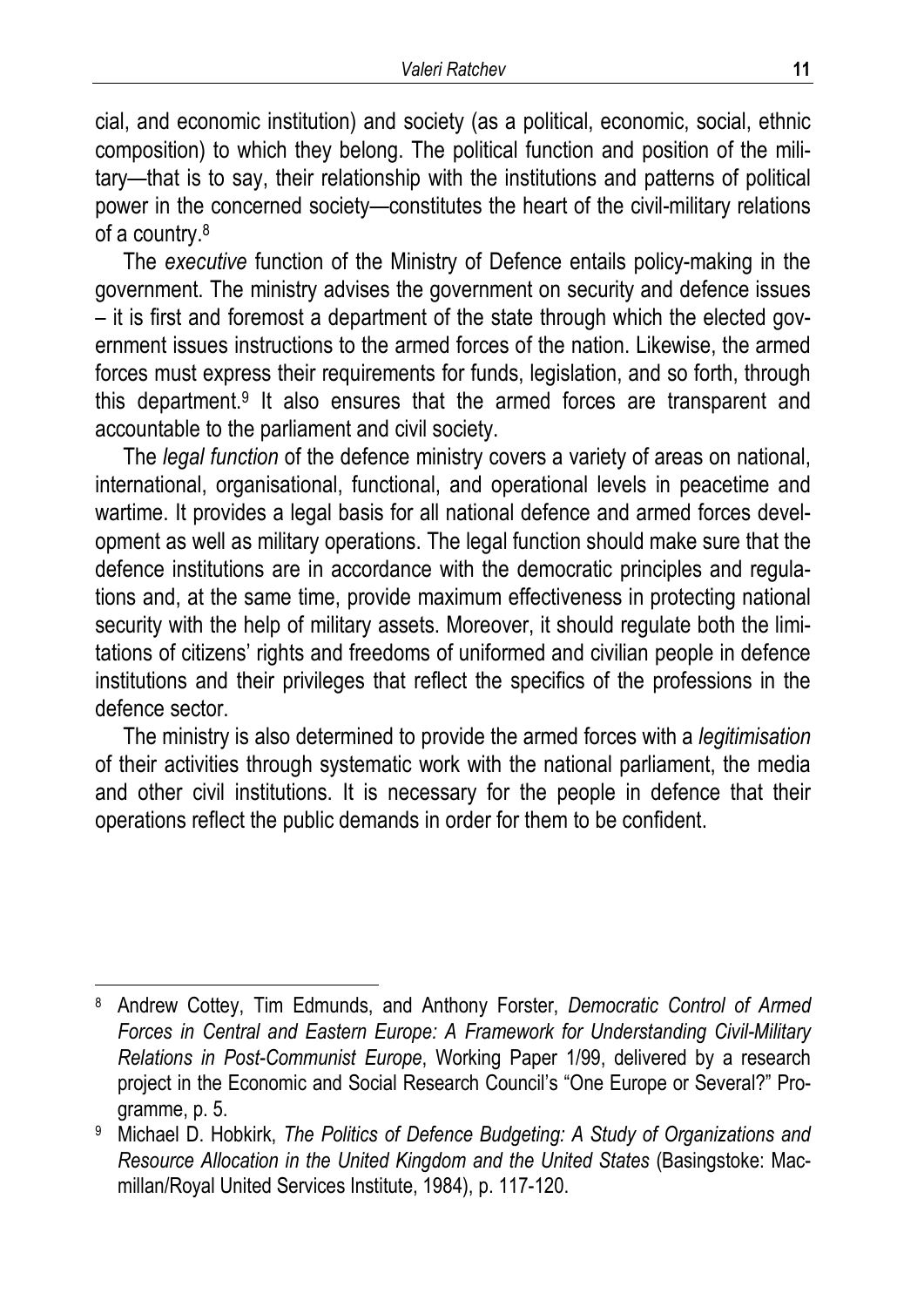The *administrative function*  of the defence ministry is oriented towards both the national administrative system and the armed forces. The ministry is the administrative headquarters for all issues related to the national mobilisation system and other war time preparations as well as for the military and civilian personnel. The institutional administrative system should be designed to implement the political decisions taken by the minister, government, and parliament or by the head of state in charge of the national defence and armed forces.

The aim of the *managerial function* is to optimize the effectiveness in the use of finan-

#### **Four pillars of defence institution:**

• *Governance of defence* connects defence institution with the government, society and the international community and at the same time provides defence institution with political guidance, planning assumptions, and performs civil control and political leadership.

• *Management in defence* is mainly focused on resource management and institutional administrative performance but it also connects the defence institution with private equipment and service providers.

• *Command and control* at this level is addressed to the overall national military chain of command.

• *Strategic leadership* is aimed at motivating both the civilian and military staff to perform their duties in the best way possible in order to meet the public and international demands from the country's defence policy.

cial, human, and material resources provided for defence and to increase the value for money by making improvements in the efficiency of the key processes for delivering military capability. Introducing elements of business management in the defence system is a completely new process for CEE countries. Transparent business practices need to be put into place, especially ones relating to budget, human resources, infrastructure, and acquisition. This includes means of oversight and audit, which are acceptable to all concerned parties – armed forces, government, parliament, and society. Firstly, it is important to understand that using business skills could significantly improve the effectiveness when using defence resources. Secondly, it is crucial to identify which precise areas of defence are appropriate for which types of management. Thirdly, the right people and working environment for effective management need to be prepared.

The aim of the *leadership function* is mainly to guarantee to society but also to potential enemies, that the country has an effective institution capable of successfully managing preparatory, preventive, pre-emptive, and rapid response defence activities and military operations. The successful identification, development,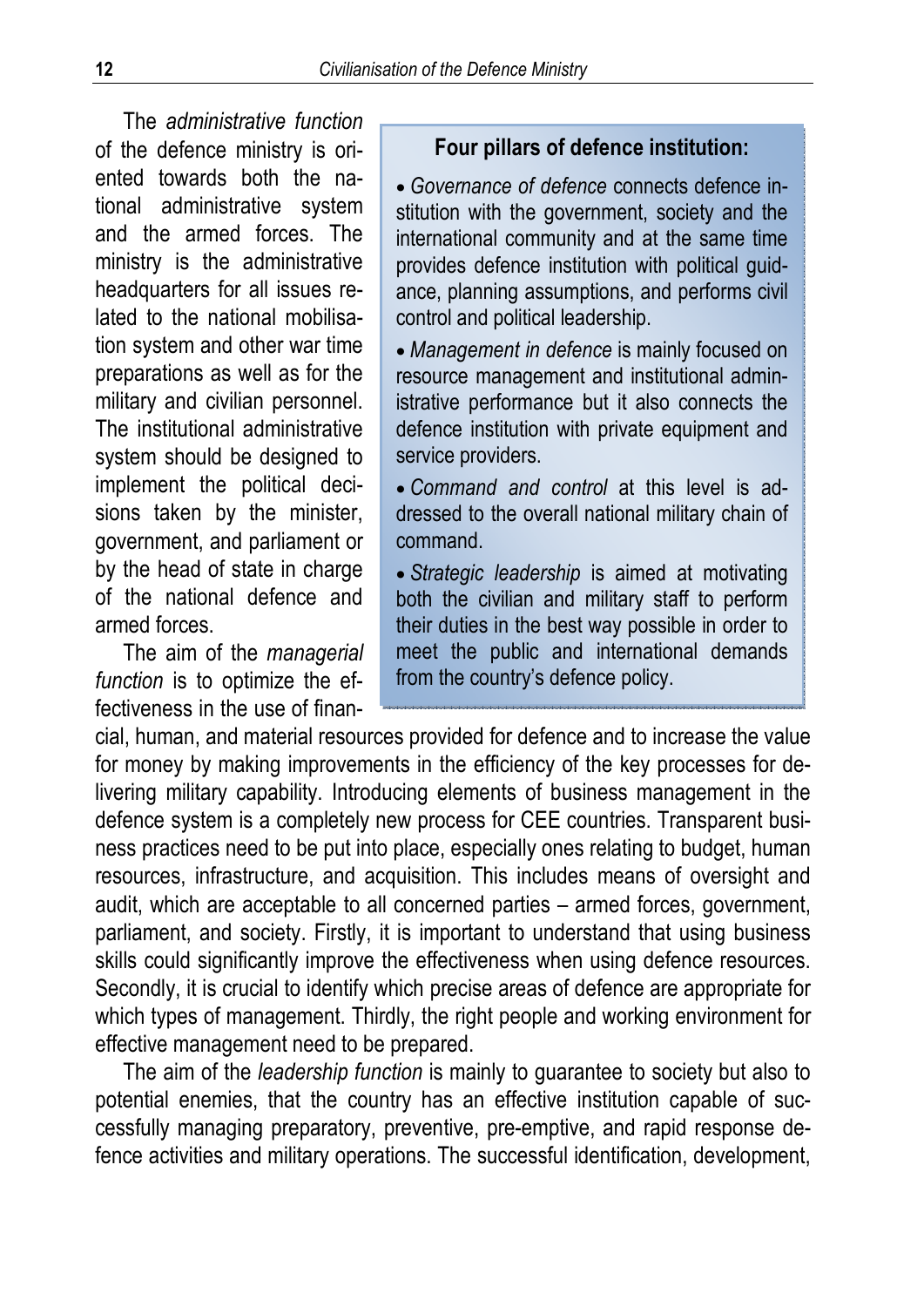and deployment of senior strategic leaders are essential to addressing the aims of defence transformation and strategic development.10

Finally, the implementation of the functional approach and the modernisation of a defence ministry is not an easy task. Firstly, it requires an understanding on the national level about the way in which the state administration should run. Secondly, implementation will require a critical evaluation of its own experience – there are many examples of controversial reforms as well as rational solutions. Thirdly, the institutional intellectuals should identify scientific and practical approaches, methodologies and techniques which will help find the best solutions in accordance with specific circumstances of the national defence reform – because of course there are no 'ready-to-use' models or coherent theories in the area of defence reform.

## **Why Civilianisation?**

 $\overline{a}$ 

It is obvious that the implementation of all above-mentioned functions requires a combination of civilian, military, political, administrative, leadership and business expertise. In a mature democratic country, the militaries alone cannot be prepared for each ministerial duty. It would be too expensive to prepare uniformed people and provide them with specific career opportunities for every non-combat related ministerial occupation. The development of a modern defence ministry requires a significant number of well-prepared and highly motivated civilian staff, on political, senior administrative and expert levels. Therefore, the 'civilianisation' of defence institution is not just a temporary trend. It is a precondition and should constitute an environment for creating an effective defence policy and an optimal resource management, as well as strengthening civil control.

However, it should be emphasised that the employment of civilians by the CEE military has not been widespread. In contrast, the use of civilians for national defence has been common in the history of American defence. The huge amount of civilians serving for the U.S. military in Afghanistan and Iraq is a continuation of this trend.11

<sup>10</sup> Loren E. Appelbaum and Matthew J. Paese, "What Senior Leaders Do: The Nine Roles of Strategic Leadership," White Paper (Pitsburg: Development Dimensions International, Inc.); www.ddiworld.com/DDIWorld/media/white-papers/WhatSeniorLeadersDo TheNineRoles\_wp\_ddi.pdf?ext=.pdf.

<sup>11</sup> Ryan D. Kelty, "Military Outsourcing: A Case Study of the Effects of Civilianization on Sailors' Retention Intentions," Paper presented to the Inter-University Seminar on Armed Forces & Society Biennial meeting, Chicago, October 21-23, 2005 (United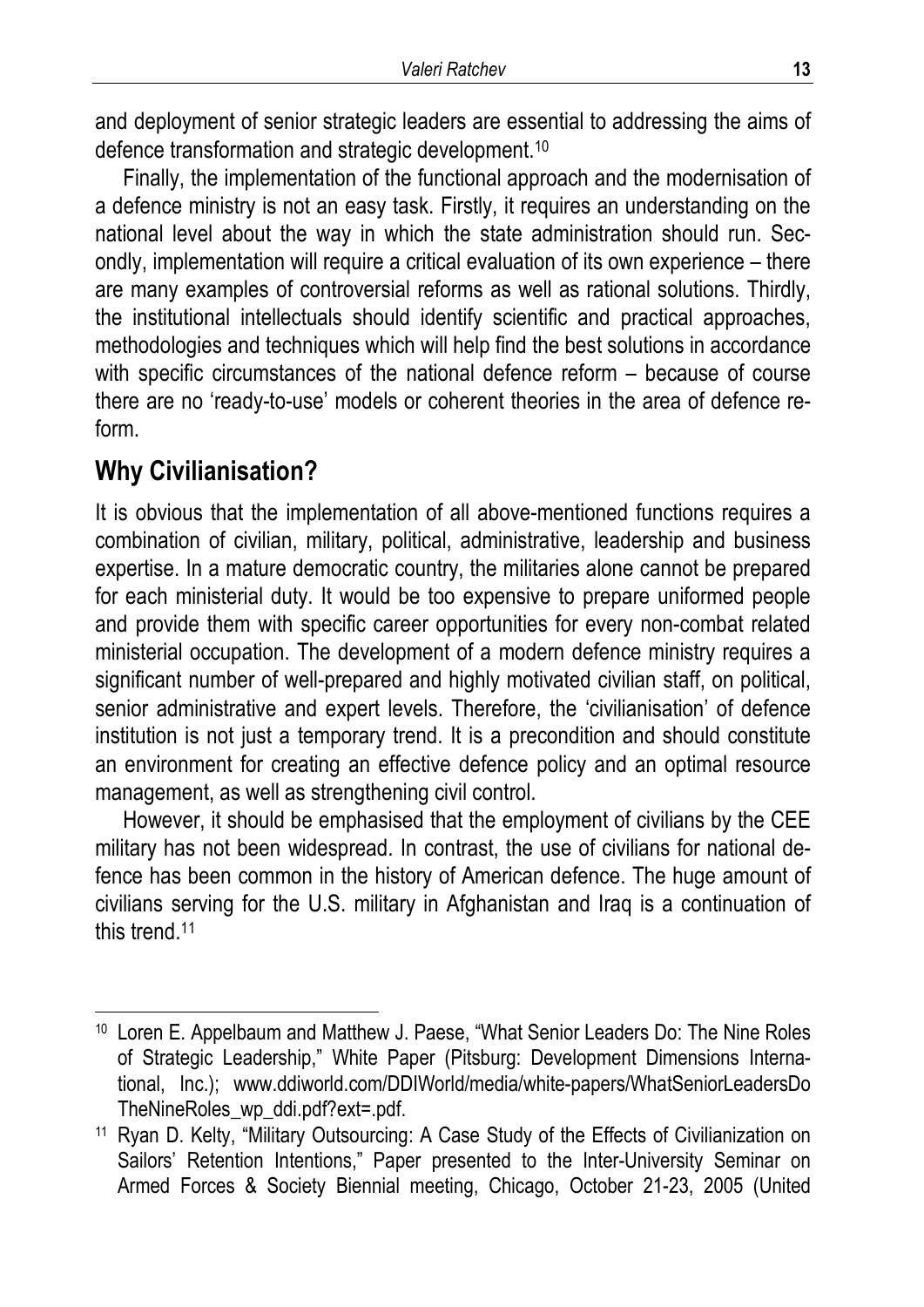The use of civilians is best understood as a continuous variable that ebbs and flows with the socio-political changes within and among states. Indeed, the context for the current qualitative and quantitative shift in employing civilians by the CEE military was set by the convergence of major forces that appeared simultaneously in the early 1990s. The end of the Cold war, the dissolution of the communist political system and the Warsaw Pact were followed by a ubiquitous striving for de-

mocracy. These events were accompanied by a decrease in interest for the military profession, a rapid downsizing of defence expenditures and an important change in modern combat, including the participation of civilians in hostilities, armed civilians and human shields, counterterrorism, computer network attacks, and so on. As these trends are universal, every government in the CEE is increasingly civilianising its defence sector as a workforce management strategy.

By definition, 'civilianisation' in the defence sector<sup>12</sup> means a transfer of control and/or a selected number and type of working positions from military to civilian personnel. The presumption is that the authorities that control the national military and the positions in defence organisation were initially aimed at uniformed staff only. Respectively, the national defence decision making system, the set of laws related to the defence and military (or only one 'defence law'), the social and labour systems have been designed to serve predominantly the

#### **Examples of functions carried out by the defence ministry:**

• Strategic analysis, research and development of documents

•Development of long-term policy including future strategic concepts and doctrines, and capabilities

• Perspective armaments policy planning and R&D

• Planning, programming, and budgeting and their implementation

• Policy planning and management at a strategic level

• Emergency planning and crisis management at a strategic level

•Defence co-operation with allied and partner countries and arms control

- •Human resources management
- Public relations and civil-military operations
- Legal and organisational development
- Internal assesment and audit
- Administration

States Military Academy, Department of Behavioral Sciences and Leadership, 2005), p.5.

 $12$  The same term is in use also to describe similar processes in police and in more general context – about the governmental service.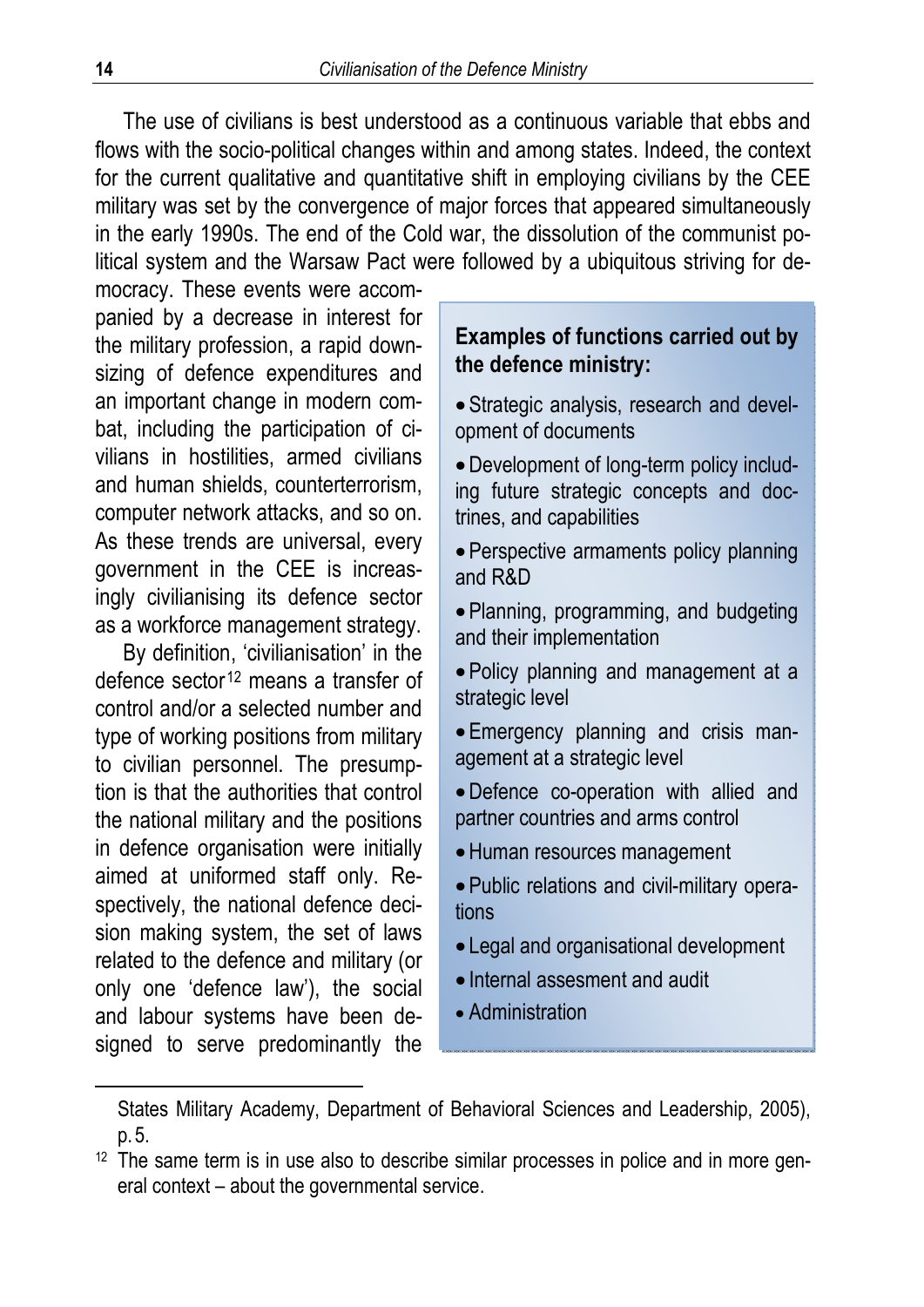military personnel. Therefore, civilianisation should not simply mean substituting a military man with a civilian for the same job position. It should be understood as an extremely large and complicated process of creating or transforming former military organisations into civilian-military institutions. The transformed institution should contribute to strengthening national security and national social cohesion, and to bettering the governance of the country by increasing the flexibility, effectiveness, and efficiency of the defence institution. The aim of this contribution is streamlining the uniformed professionals to focus on their core mission and functions.

The term 'demilitarisation' is also used in the context of civil-military relations but it is only correct when a country is in transition from a military dictatorship, martial law-based governance, or from a constitutionally prescribed military dominance. A classical example is the development of civil-military relations in Greece and Turkey. The two countries shared similar characteristics until the mid-1970s. However, their path of civil-military relations diverged considerably as soon as Greece's EU membership prospect became tangible. While in the Greek case, 'civilianisation' took place, Turkey had witnessed a mere 'demilitarisation' of its regime.13

However, the questions 'Why civilianisation?' or 'What can civilians do better than militaries?' are still legitimate. The possible set of answers could be found in the areas of political expedience, skills and knowledge relevance, cost-effectiveness, and social-psychological outcomes.

*Political expedience.* The political leadership of the defence institution is crucial for the democratic civil-military relations. The image of the minister of defence and his political appointees represents the connection between the security of society and its expectations in terms of defence on the one hand and the view of the military establishment on the other. In a policy context, the political leadership of defence is working simultaneously with the government and the senior military staff in order to:

- define the aims in the military aspect of security in accordance with the governmental political programme and set of priorities
- select a necessary strategy (or strategies) to accomplish those aims
- establish the necessary defence organisation, capable of implementing the chosen strategy

<sup>&</sup>lt;sup>13</sup> Özkan Duman and Dimitris Tsarouhas, "Civilianization' in Greece versus 'Demilitarization' in Turkey: A Comparative Study of Civil-Military Relations and the Impact of the European Union," *Armed Forces & Society* 32:3 (2006): 405–423.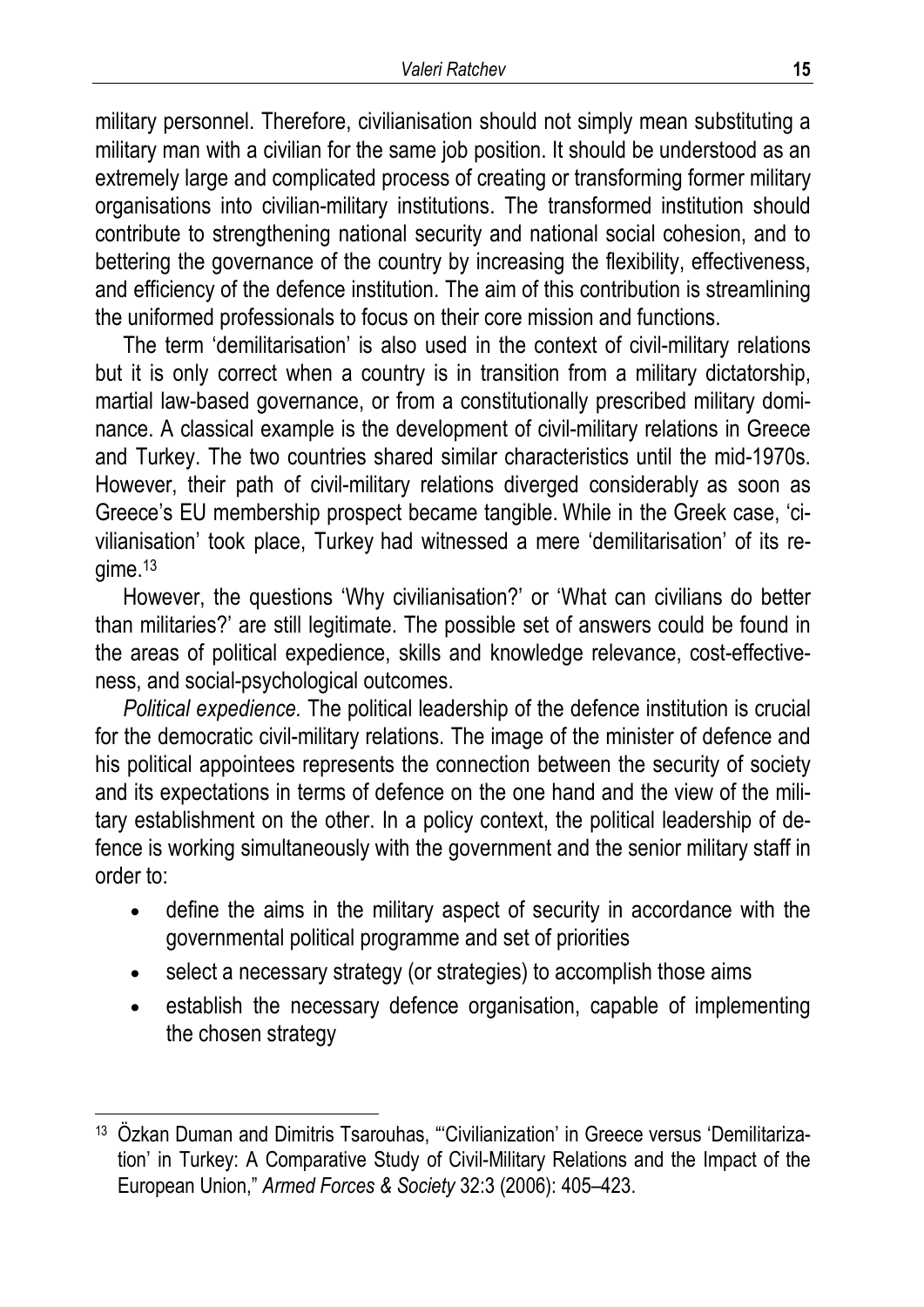• provide the relevant amount of resources needed to sustain the entire system.

The innovative and responsible (i.e. non-formal) performance of such a job requires three basic qualities for the political leadership of the defence ministry: a strong political authority within the government, the leading political party and throughout society; personal qualities to win the confidence of the military; the capacity to manage effectively the entire defence institution. Furthermore, politicians in defence have to obtain a visionary capacity, based on understanding national interests, a country's strategic environment, defence capabilities and public expectations.

There are a very few positive examples of former militaries who became good political leaders of defence, but usually this occurs after ongoing wars or long-lasting crises

### **Why civilians in defence:**

#### • **Political directing and control**

- Keep the military within its constitutional role

Save the military from politicization and partisanation

Help the military become an effective national security tool

- Provide the best military within reasonable resources

Improve the military ethos and morale while keeping societal integrity

Meet the political and public demands of transparency

Improve the legitimacy of the military service and civil-military relations

• **Civilian expertise and mentality in defence management** 

Add newly emerging expertise to traditional military practices

Raise difficult questions

Introduce social, political, humanitarian, and resource aspects

- 'Soften' the effect of hierarchy and subordination

Expand the positive sides of military ethos

- Improve military-society relations
- **Save money from costly military positions**

when nations need radical decision-makers. Military people very rarely have a political and policy related education and usually lack practical experience. Normally, during their career, they have not been involved in politics nor have they directly engaged in social affairs. It could be too risky to count on a military man, even one with a distinguished career and a large public prestige, to run complicated defence politics in a liberal political and shaky international environment.

*Skills and knowledge relevance.* Contemporary defence ministerial work on expert level requires a lot of new and complicated skills and knowledge. Policy plan-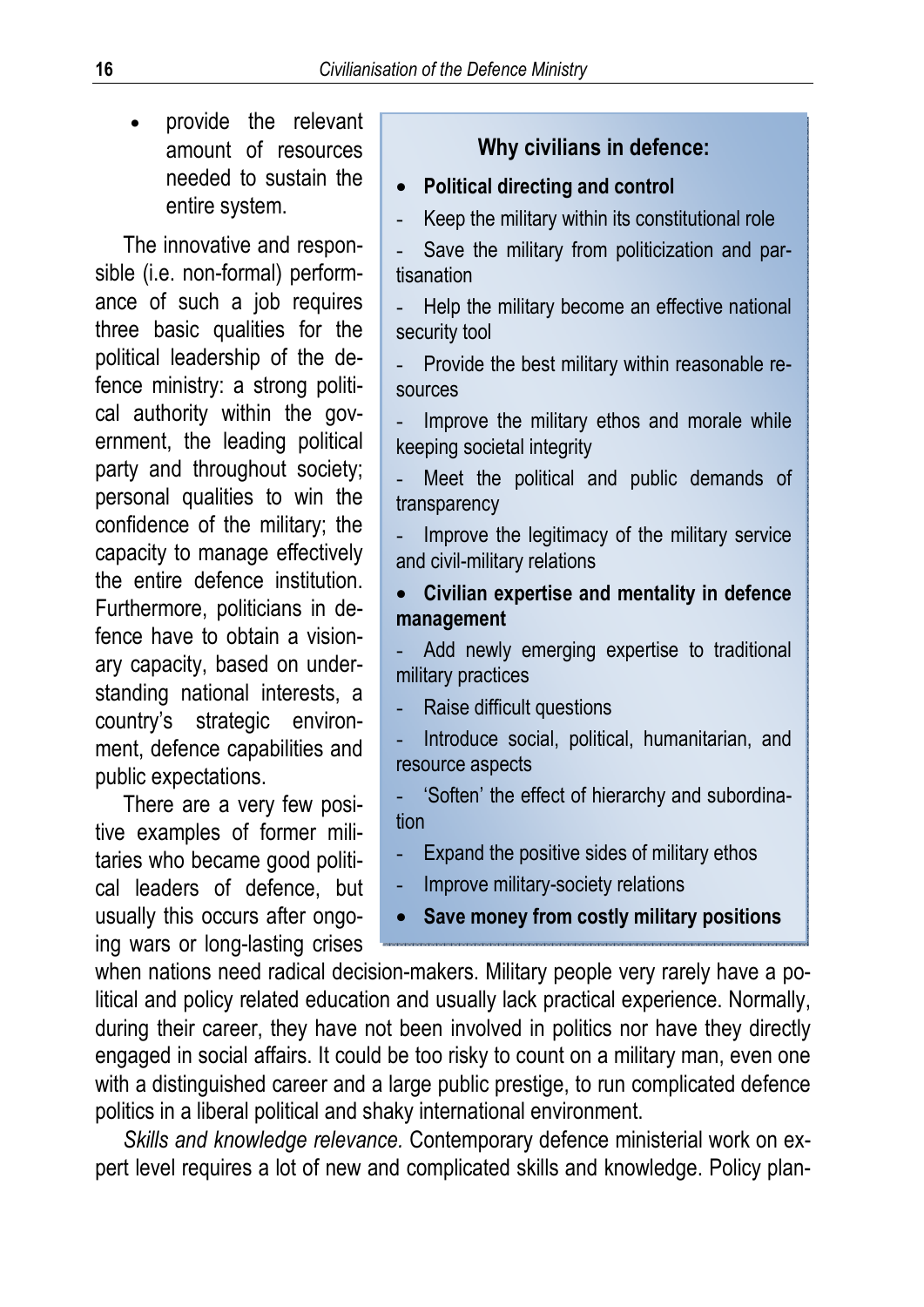ning and implementation is a mixture of office management capacity, political orientation, knowledge of how the government works, communication, public relations, computer networking skills, writing capacity, etc.

The permanently enhancing international engagements of modern military require knowledge on international relations, organisations and law, as well as the capacity to negotiate in different and frequently difficult formats with complicated judicial, financial, and public context. Additionally, language skills are an important asset.

Personnel policy, 'weapon systems life cycle' supervision, materiel and services supply, real property and military installations running and financial and budgeting processes requires specific academic education, unique practice in real institutional, social and market environment, and so on—generally speaking—a large number of management capacities.

Modern institutions, especially defence ministries, could not survive without effective and attractive public relations organised and performed by skilful experts with relevant education and practice. In many cases, their work also includes the running of the military television, newspapers, and radio programmes, including for contingents abroad.

These knowledge and skills are not subject to military education and training. Indeed, there are options to educate, for example, a uniformed officer on financial management in a civilian university. However, this will neither make him 'a modern financier' nor will it solve the problem with the financial management in defence ministry and armed forces. An overall problem with people with a specific knowledge is that the ministry should not only educate or hire them educated but also offer them a specific career path, an equal set of opportunities and privileges like those of combat commanders. It is correct to think that the defence ministry needs a concrete number of uniformed personnel with 'civilian' knowledge and skills (medical doctors, some lawyers, and financiers), but their positions and role should be carefully designed and well argued.

*Cost-effectiveness.* The most cited benefit in using civilians in jobs formerly held by military personnel is cost-effectiveness. Actually, most of the analyses of the civilianisation of defence have been focused predominantly on economic outcomes and have failed to confirm or refute its effectiveness as a management strategy. Usually, in the beginning of the process of civilianisation, the initial difference between the cost of civilian and uniformed persons occupying the same positions is very visible and this creates wrong impressions. In a long term frame, the principle of 'equal payment for equal job' (including equality of social privileges and benefits) makes the difference virtually insignificant.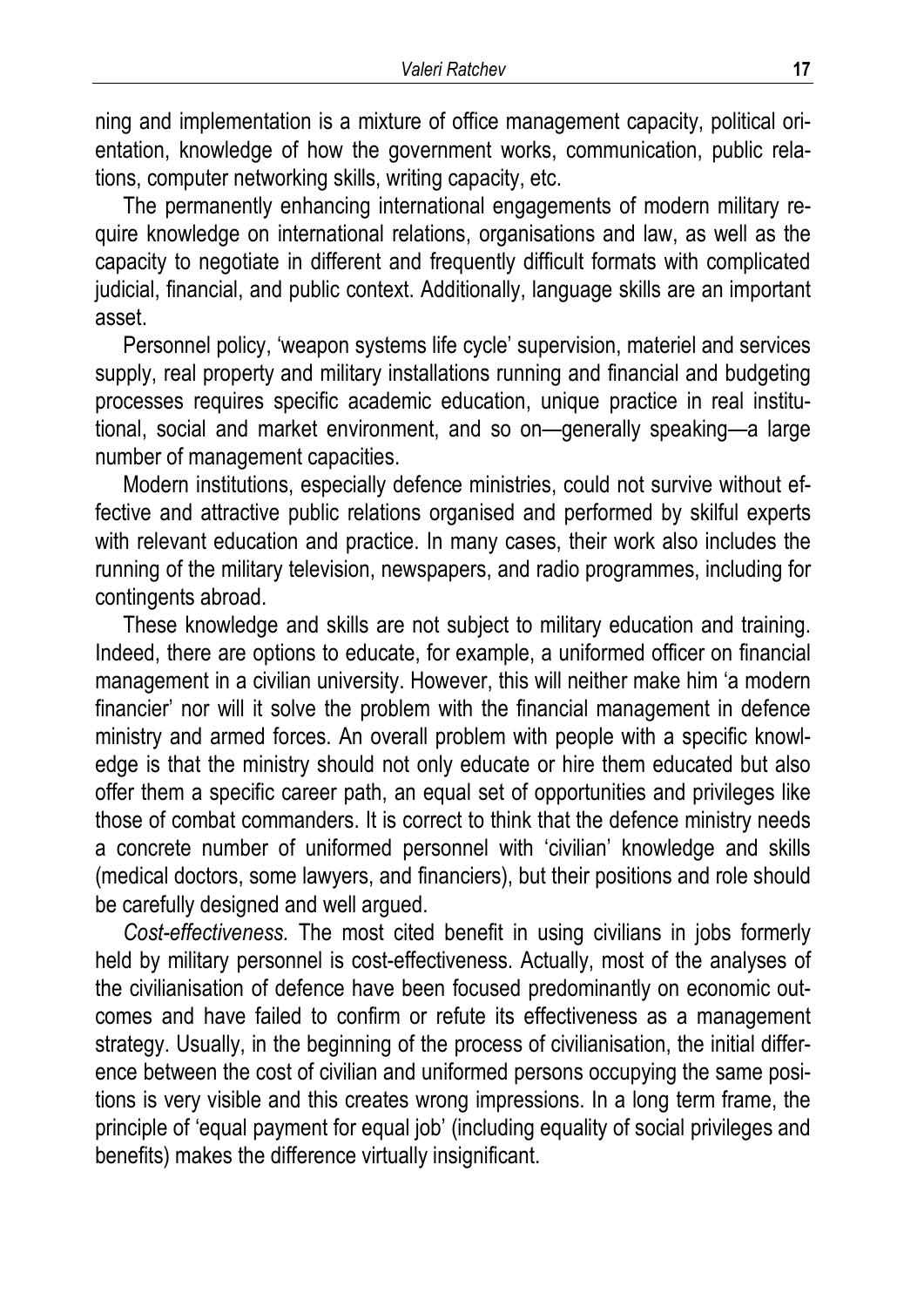Obviously, the cost-effectiveness of civilianisation should be found in a more global context of defence institution building – in civilianisation of sectors, privatisation of functions, and outsourcing of services. Having particular positions civilianised will not significantly change the character of defence expenditures. Nevertheless, rethinking the way the overall system of defence institution functions could produce deep and long lasting effects. Those who design defence transformation should look at civilianisation in two basic forms – civilian state servants in defence institution and civilian contractors to defence institution or its particular functions, missions and operations. However, in any case the armed forces, its ministerial headquarters included, should be designed as a 'one army' (in U.S., it is named 'total force').

It is also important to highlight that this aspect of civilianisation cannot produce effectiveness if the society and the market sector of economy are not developed enough to provide services and stocks on a competitive principle. Strategically designed defence transformation can play a significant role in creating new national economic sectors or niches.

*Socio-psychological outcomes.* When evaluating the effects of military civilianisation, one must take into consideration its socio-psychological outcomes. Virtually any defence organisation could be described as an 'institutional iceberg.' Its visible component consists of military units, combat hardware, logistic and infrastructure, as well as military management procedures (force generation model and enlisted service system included). The invisible parts are the so-called intellectual and social capital of the national defence.<sup>14</sup> Those are the elements of national defence capabilities that represent the impact of the core competencies, skills and experience as well as reputation, identity, civilian-military relationship, organisational climate, strategic (civilian and military) leadership, psychological comfortability. The introduction of civilians in a defence 'iceberg' helps strengthening its stability and productivity. The separation of defence policy, defence administration and defence management from the command and control and the military administration of armed forces demands sets up of a new profession – 'civilian in defence.'

## **Basic Aspects of Civilian Control**

 $\overline{a}$ 

The issue of civilian control of defence derives from the civil-military relations theory and the basic division of labour between society and its military: society has decided to grant the armed forces with the monopoly on the use of a large range of

<sup>14</sup> Nick Jans and David Schmidtchen, *The Real C-Cubed: Culture, Careers and Climate and How They Affect Military Capability* (Canberra: Strategic and Defence Studies Centre, Australian National University, 2002).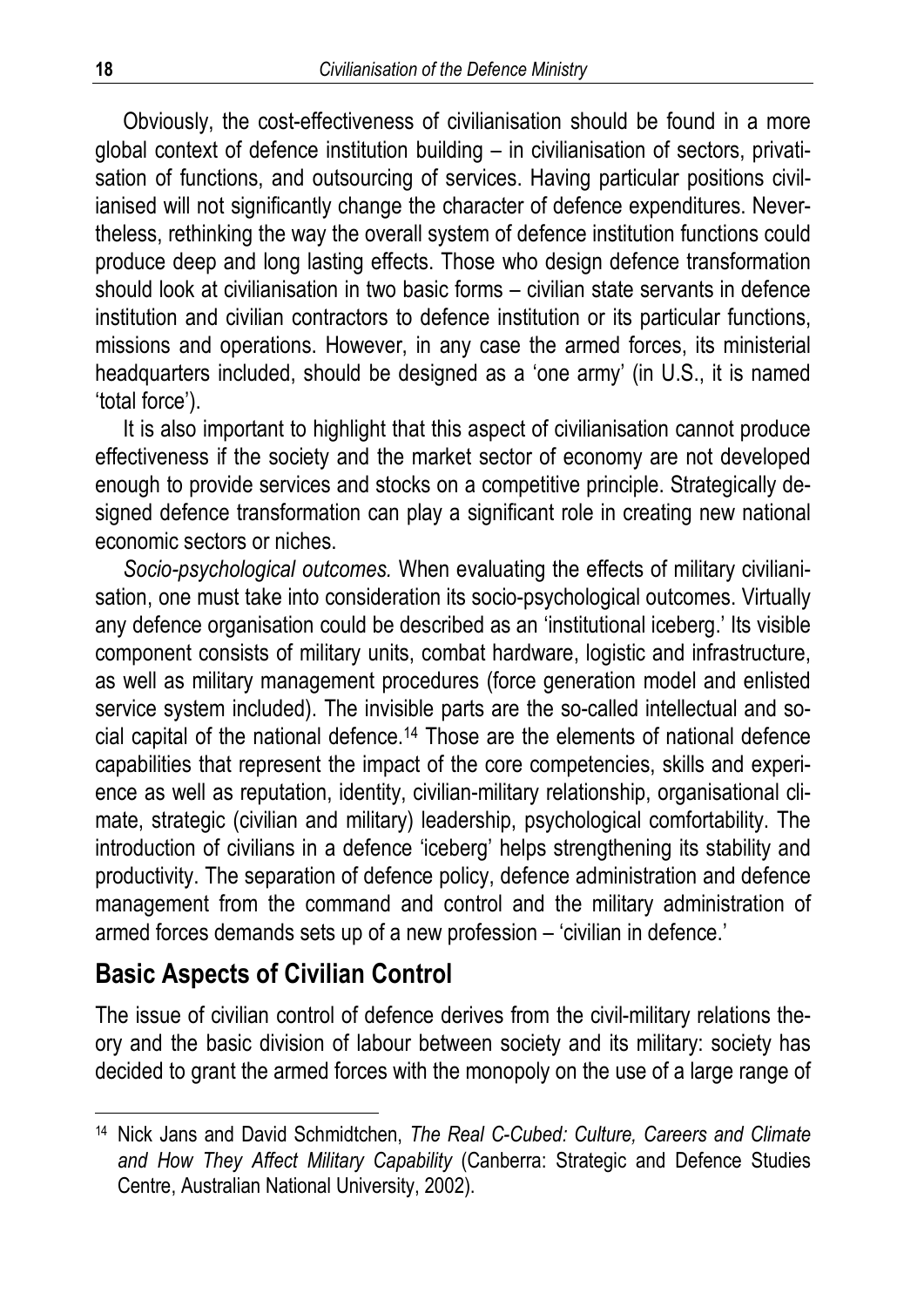lethal weapons in order to protect the interests of that society and to provide a "safety environment" for social life. The problem that could arise is that this monopoly on force endows the armed forces with at least the potential—though not necessarily the inclination—to dominate the other public institutions. Dominating does not necessarily mean implementing a military dictatorship inconsistent with the notion of liberal democracy. However, being dominant could also mean having undue influence in domestic, economic, and international state and public affairs. As Samuel Huntington pointed out, when democratisation and defence reforms in East Europe begun, civil-military relations presented "a dramatic exception to the lacklustre performance of [new] democracies in so many other areas." For example, he states that in countries where the Gross Domestic Product (GDP) per capita is over \$1,000, coup attempts are not successful. In countries where the GDP is over \$3,000, they do not even occur.15

In countries where domestic political issues were decided in 'a particular manner' because of the influence of the military, it could be concluded that it exercised inappropriate influence in that society.16 However, motives need to be looked at carefully. The potential for 'soft' military intervention does not necessarily derive from a hunger for power. Instead, it can be attributed to some of the highest ideals inherent in the military profession like providing stability where political institutions are weak or immature, saving a nation from itself, overcoming political deadlock, preventing chaos, continuing provision of essential services in the face of social disruption, etc.

Tangible civilian control of defence and armed forces in CEE countries today is a part of the transformational civil-military process. There cannot be an effective civilian control if security sector organisations are inefficient or lack political support.17 Lay-offs in themselves do not make an organisation more efficient. The experience of transitional countries in the last dozen years confirms that missing strategies and programmes for modernisation and re-equipment, improvement of

<sup>15</sup> Samuel P. Huntington, "Reforming Civil-Military Relations," *Journal of Democracy* 6:4 (October 1995), p.11.

<sup>16</sup> Interested readers could look at Hans Born, Philipp Fluri, and Andreas Johnsson, eds., *Parliamentary Oversight of the Security Sector: Principles, Mechanisms, and Practices*  (Geneva: Geneva Centre for the Democratic Control of Armed Forces and the Inter-Parliamentary Union, 2003); and Valeri Ratchev, Chapter 5 in *Civil-Military Relations and Democratic Control of the Security Sector*, ed. Plamen Pantev (Sofia: Rakovski Defense and Staff College, 2005).

<sup>17</sup> Observation made in 1995 by Christopher Donnelly, then a Special adviser to NATO Secretary General for East European Affairs.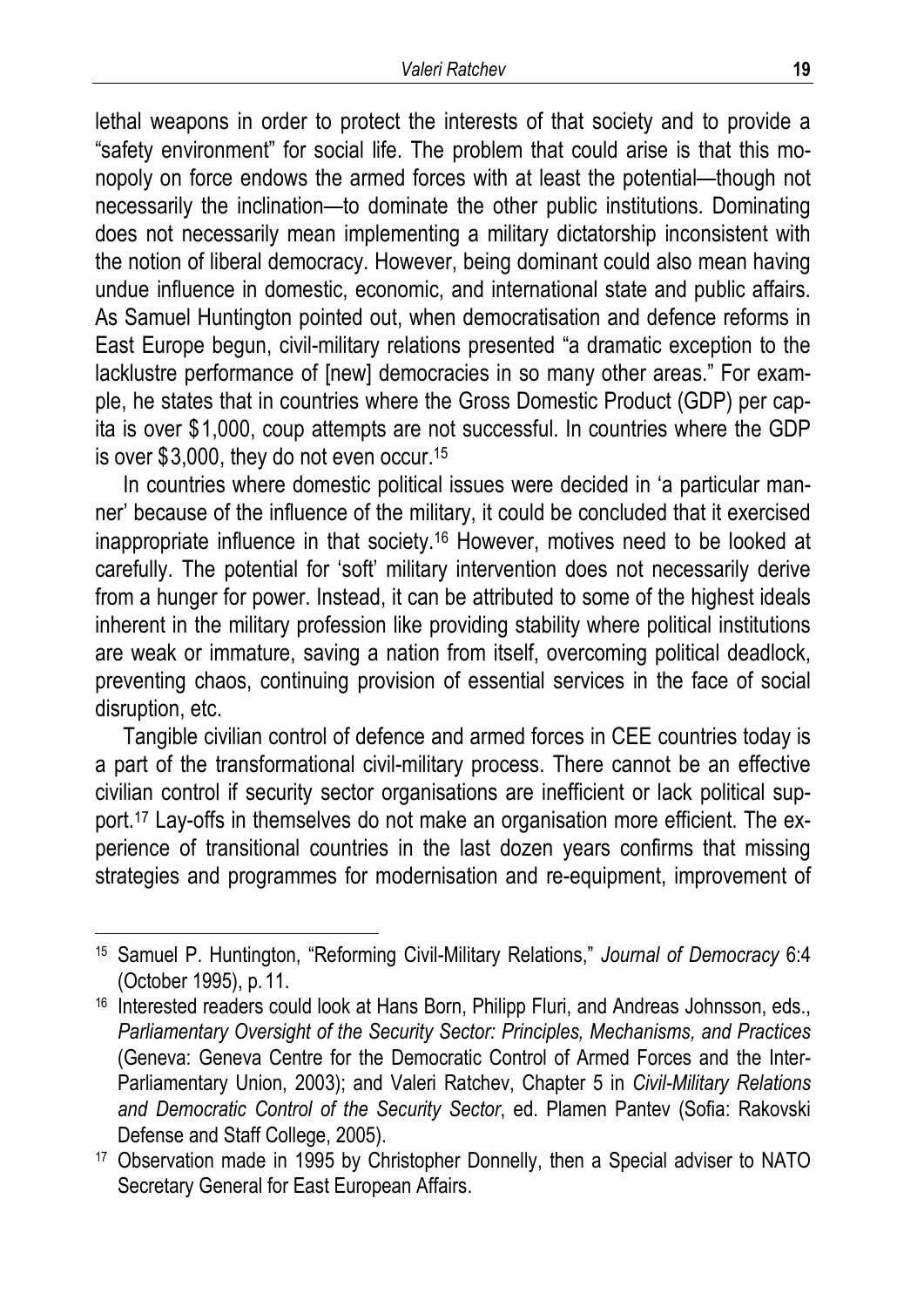social status, education, and health could be explained with many regrets but these explanations provide neither national security and military professionalism, nor civil society confidence.

The basic aspects of the civilian control of the military could be analysed on four levels. The first reflects the political aspect of the control in its parliamentarian, governmental and societal forms. The second focuses on the legitimisation and institutionalisation of civilian control, and includes the laws, ordinances, and regulatory acts adopted in the areas of defence and the armed forces, together with the organisational structures and control mechanisms. The third is socio-cultural, and is determined mostly by the political culture of the three elements of civil-military relations: the political elite, the military profession, and the citizenry.<sup>18</sup> The fourth is about the functional control of the ministry and includes the decision making process on the most important military activities.

The essence of the *political aspect* of the civilian control is the capacity of the democratic institutions (1) to effectively direct, develop and command (on the strategic level) the Armed forces<sup>19</sup> while  $(2)$  completely excluding military interference in the political processes (without neglecting military expertise). The roots of the political aspect of the civilian control derive from one of the basic tenets of representative democracy: the politicians who exercise political power are accountable to those who have elected them, and in whose name they formulate and implement policies. Only a democratically elected civilian authority can legitimately make policies, including a defence policy. The civilian executive authority has the power and the obligation to determine the size, type and composition of the armed forces; they must define concepts, present programmes, propose budgets, etc., for which they need a confirmation by the legislature. For this reason, in his book *Civilian Control of the Military*, Claude Welch argues that "the best measure of the strength and extent of civilian control of the military is governmental ability to alter the armed forces' responsibilities." 20

<sup>&</sup>lt;sup>18</sup> Valeri Ratchev and Velichka Milina, "Civil-Military Relations and the Construction of Consolidated Democracy: The Case of Bulgaria," *Connections: The Quarterly Journal,* 1:2 (April 2002).

<sup>&</sup>lt;sup>19</sup> Simon Lunn in *The Democratic Control of Armed Forces in Principle and Practice (Ge*neva: DCAF, 2003) expresses the thesis in the following way: "In looking at the role and responsibilities of the executive, there are three broad areas where political and military interaction is of particular interest: the question of command; the use of civilians; and the dividing line between military and political competence and responsibility."

<sup>20</sup> Claude E. Welch, Jr., ed., *Civilian Control of the Military: Theory and Cases from Developing Countries* (Albany: State University of New York Press, 1976), pp. 313–27.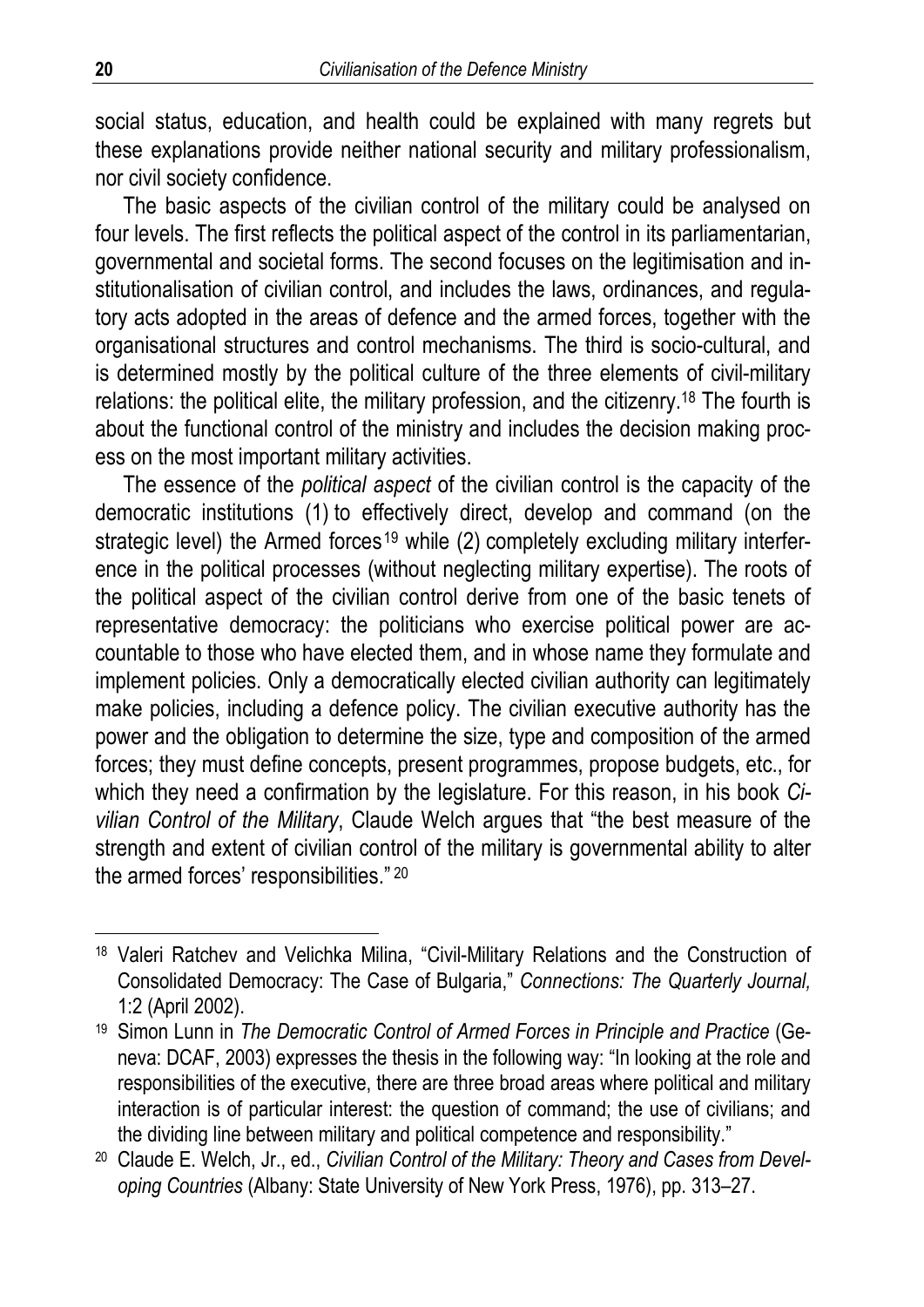*Legitimisation and institutionalisation* are a set of measures aimed at providing the national defence and armed forces with a normative and structural environment as well as instruments in order to operate effectively in a democratic, transparent, and accountable manner. It is a fact that well-established democracies and the institutions that they dominate (including NATO, EU, OSCE, OECD, and the World Bank) have been focusing less on elaborating norms of democratic control for themselves than on transitional, post-conflict and developing countries that they assist and support. Emerging democracies often lack the leverage, legitimacy, and institutional capacity to force the armed forces to accept effective civilian control. According to Owen Greene's observations, transitional countries usually derive them from the well established principles of democratic governance and democratic defence ministries among the OSCE, EU, Council of Europe, NATO and other important institutions and organisations. According to Greene, "there are some international agreements that include substantial norms and standards relating to democratic oversight and control of the security sector. These agreements are politically binding rather than legal treaties, but are nonetheless key reference points for OSCE countries."21 Prominent amongst these is the OSCE *Code of Conduct on Politico-Military Aspects of Security* ('The Code'). It offers a framework approach, composed of five main substantial elements:

- The primacy of constitutional civilian power over military power
- The exercise of human rights and fundamental freedoms by the personnel of armed forces
- The subjection of armed forces to international humanitarian law
- Transparency, publicity and restraint in defence and military expenditures
- The democratic use of armed forces in the performance of internal security missions.<sup>22</sup>

 $\overline{a}$ 21 Owen Greene, "International Standards and Obligations: Norms and Criteria for Democratic Control in EU, OSCE and OECD" in *Towards Security Sector Reform in Post Cold War Europe: A Framework for Assessment*, ed. Wilhelm N. Germann and Timothy Edmunds (BICC-DCAF Series on Security Sector Governance and Conversion: Geneva, 2001).

<sup>&</sup>lt;sup>22</sup> For a detailed analysis of the Code's standards on civilian control on defence see Victor-Yves Ghebali: *The Code of Conduct on Politico-Military Aspects of Security (3 December 1994). A Paragraph-by-paragraph Commentary on Sections VII and VIII (Democratic Control and use of Armed Forces)* (Geneva: DCAF, 2003).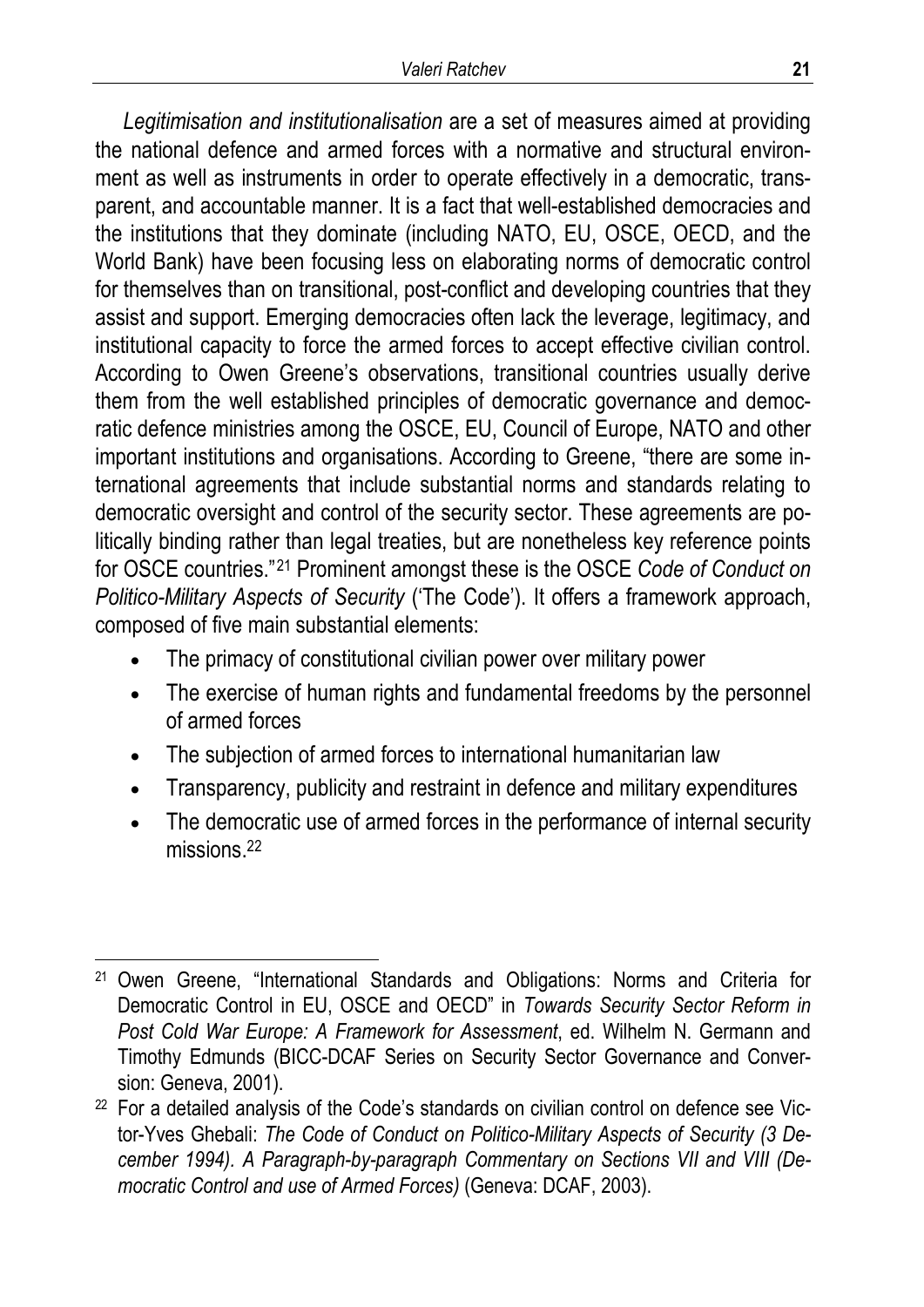### **Operationalization of control aspects:**

#### y **Legislative control and oversight**

- The Parliament decides about the declaration of war and peace

The Parliament controls the Government, defence minister and the military through laws, budget and removes them from power, and exercises oversight through hearings and public debates

- Civil society institutions oversee defence policy
- **•** Political leadership
- Civilian ministry of defence subjective control
- The Government formulates defence policy
- Civilians take the most important military decisions
- **•** Resource control
- The allocation of resources of all kinds is decided by the civilians
- The allocation follows public and transparent procedures
- All involved parties are responsible for the use of resources
- **•** Functional control

 $\overline{a}$ 

- No military activities without political sanction
- Civilians determine the rules of engagement
- Civilians control the personnel policy
- They decide about the deployment of forces, garrisons, and missions abroad.

NATO on the other hand has also established a set of *standards*, rather than norms on civilian control in defence. In the 1995 'Study on NATO Enlargement' it says: "The Partnership for Peace (PfP) Program will assist partners to undertake the necessary defence management reforms, such as transparent national defence planning, resource allocation and budgeting, appropriate legislation and parliamentary and public accountability."<sup>23</sup>

The *socio-cultural aspect* of civilian control determines the level of effectiveness in implementing general principles of civil-military relations in each particular nation. The existence of modern laws and democratic institutions, however, is only a prerequisite for effective civilian control. If such control is to be achieved, it depends on the maturity of the political culture of the nation. *The political culture* 

<sup>23</sup> *Study on NATO Enlargement* (NATO, September 1995), www.nato.int/docu/basictxt/ enl-9502.htm.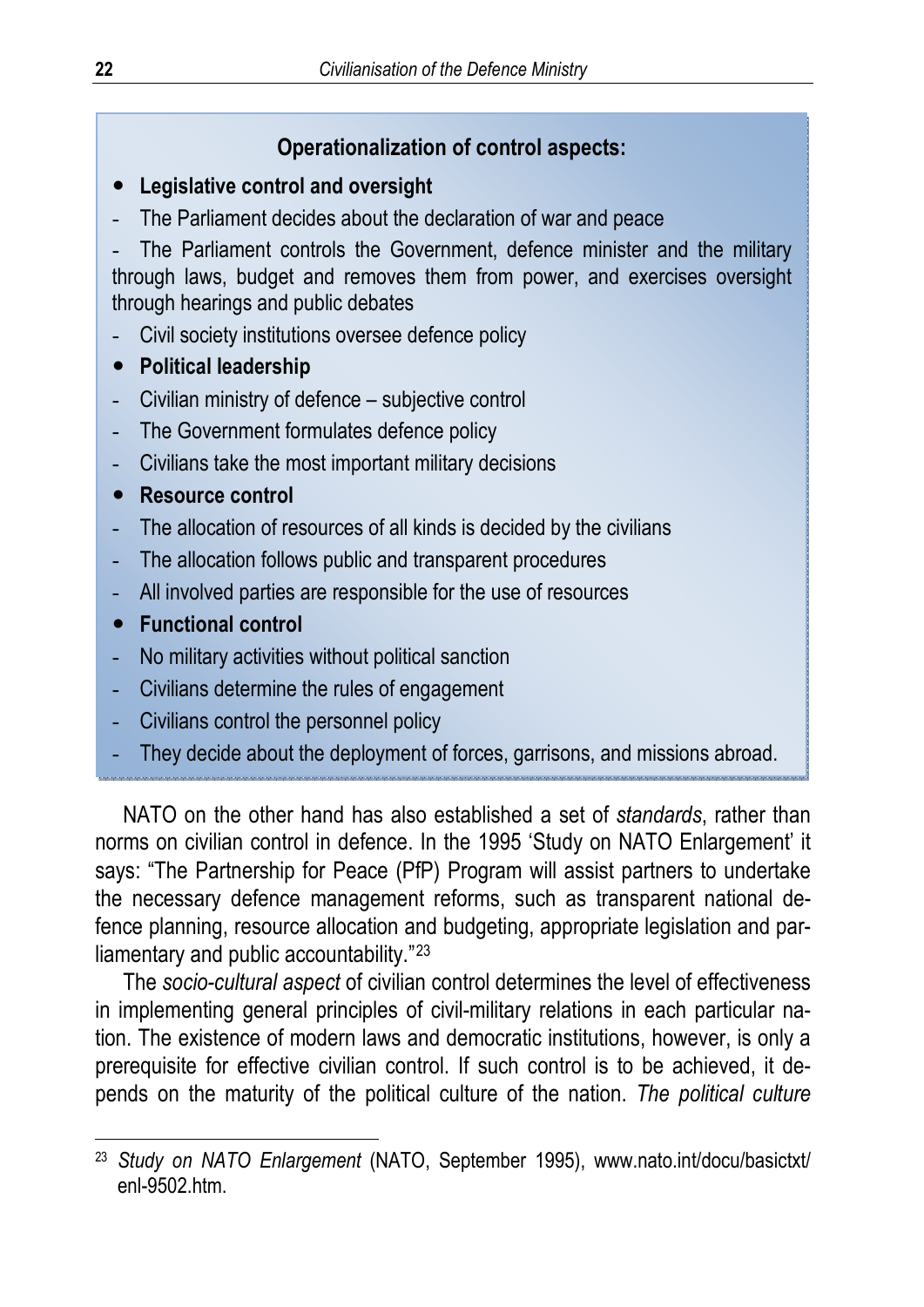characterises the qualitative level at which political relations function. It includes political knowledge and values as well as ongoing patterns of political behaviour. One of the 'objective laws' to which its action is subjected to, is called 'inertial cultural effect.' This law suggests that each political generation inherits from the preceding one a certain amount of knowledge, values, and behavioural patterns. A period of transition will tend to see the endurance of values and behaviour patterns in civil-military relations that are typically totalitarian: the mono-logical nature of communication, the persistence of ideological fears, the tendency to place group (social, corporate, or political) interests above the national ones, etc. It is no accident that the specialised literature of the last several years emphasises on the pervasive cultural dimensions of the problems of democratic transition. It becomes increasingly obvious that the use of law, the process of adapting institutions and applying civil-military relations' practices from countries with enduring democratic cultures does not lead to an *automatic* restructuring in values, psychological attitudes, and political behaviour in post-totalitarian societies. The reason why this is so often the case lies in the specific features of the prevailing political culture in question and in the conditions which have an impact on its functioning.

The paradigm of the *functional aspect* of control is the following: no military activities should be carried out without political approval. It determines the level of operationalization of civil control and is very important especially in terms of the approval of rules of engagement during military operations (including in international missions), decisions about closing and opening military facilities (which usually has serious social and political impacts), personnel policy as a set of aims and principles and especially on the promotion of senior ranks, and the allocation of resources. A very important aspect of functional control is that the civilian minister determines the decision making process in the defence institution based on the fact that he is the subject of executive power in the ministry. It could influence the process in such a way that fits his personal experience and type of leadership.

Finding equilibrium in democratic civil-military relations is important for the effectiveness of civil control because the bottom-line for state organisations in a democracy is the public perception. If an organisation is perceived as legitimate, this translates into public/political support. Legitimacy is derived both from how authority is structured (control) and how performance is measured (effectiveness and efficiency). However, the exercise of civilian control of the military is particularly important in explaining and assessing the country's success or failure in democratisation.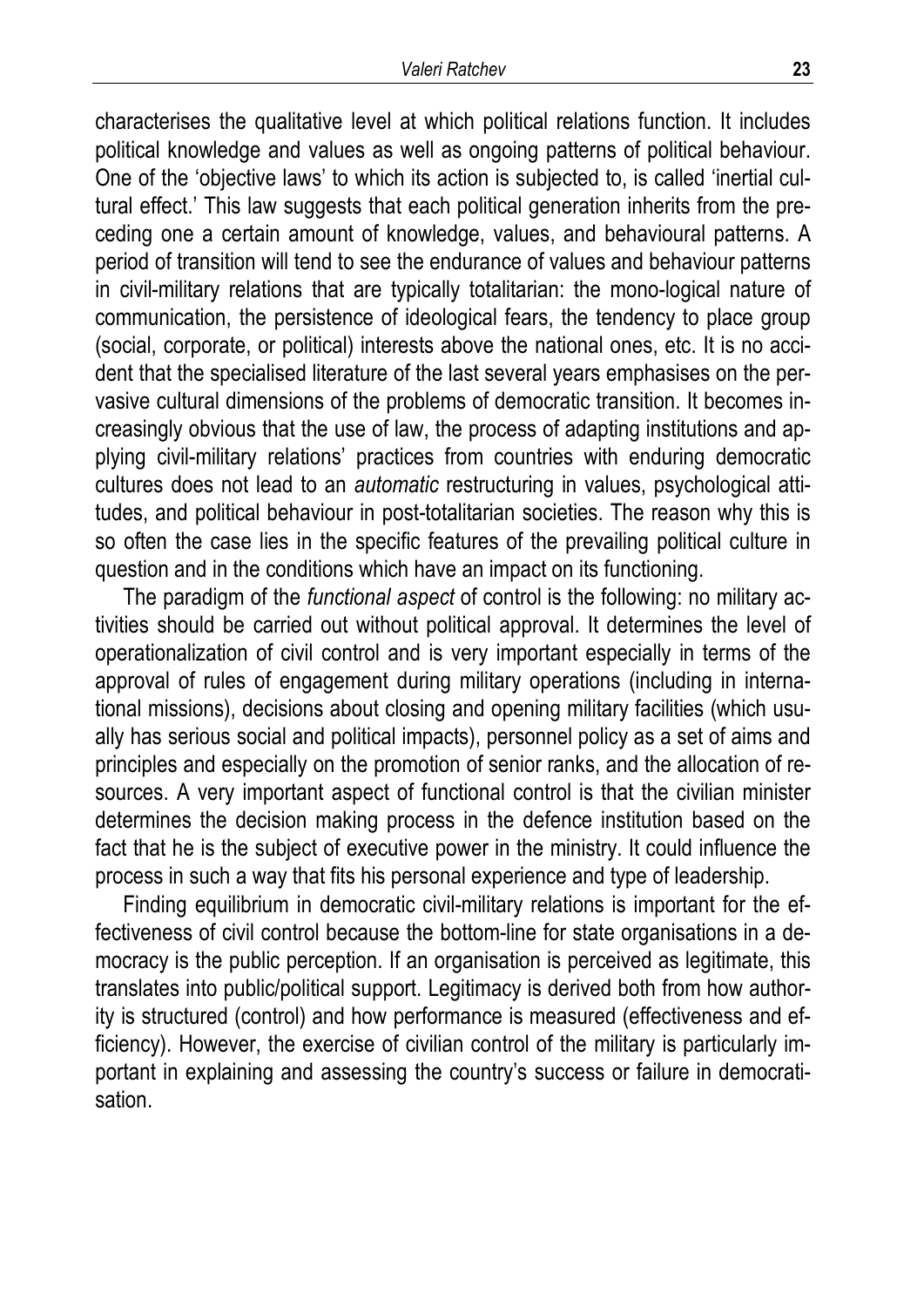## **Civilianisation as a Feature of Democratisation**

One of the most difficult challenges which new democracies are confronted with is that of reforming the defence sector in terms of democratisation. Societies with a totalitarian past were usually supervised in their daily lives. For them, 'democratisation' of the security sector often means less security on the national, state, and communal levels. Democracy requires openness of security- and defence-related information, transparency of defence planning, publicity of military operations in peacetime and discussion on all issues that affect the public life from the security point of view, while security and defence institutions prefer to work in secrecy or at least filtered transparency. The democratisation of former totalitarian societies must address also the more difficult task of transforming defence bureaucracies that once served dictatorial regimes. The establishment of a defence institution capable to do its work in the midst of a generally open political culture is a challenge for any democracy.24

From the point of view of a civil-military relation, democracy means that (1) citizens determine the purpose for which the military will be used, (2) the military are accountable to civilian authorities in exercising their assigned roles and missions, and (3) the military operate under the rule of law, determined by the democratically elected parliament.

From a structural point of view, the civilianisation of the defence institution is a central component of the two basic sub-sections of democratisation: (1) the transition towards democracy, and (2) the consolidation of democracy. As Maria Santos points out in a study of Brazilian transition, the literature on democratisation frequently relates different modes of transition to different perspectives for democratic consolidation. The cases of Bulgaria, the three Baltic states, the Czech Republic, Hungary, as well as many other countries represent a case of transition by a transfer of power from the former communist regime to the new democratic forces *through negotiation*. This kind of transition, initiated and controlled by the incumbent elites under the pressure of the masses, has contradictory consequences as far as the perspectives for democratic consolidation are concerned. On the one hand, it allows for a relatively peaceful process of democratic transition through compromises and negotiations. On the other hand, transition by negotiation offers different opportunities to break with the authoritarian legacies. This is because the authoritarian elites are in control of the situation and thus are able to include the

<sup>24</sup> Steven C. Boraz and Thomas C. Bruneau, "Democracy and Effectiveness," *Journal of Democracy* 17:3 (July 2006): 28–42.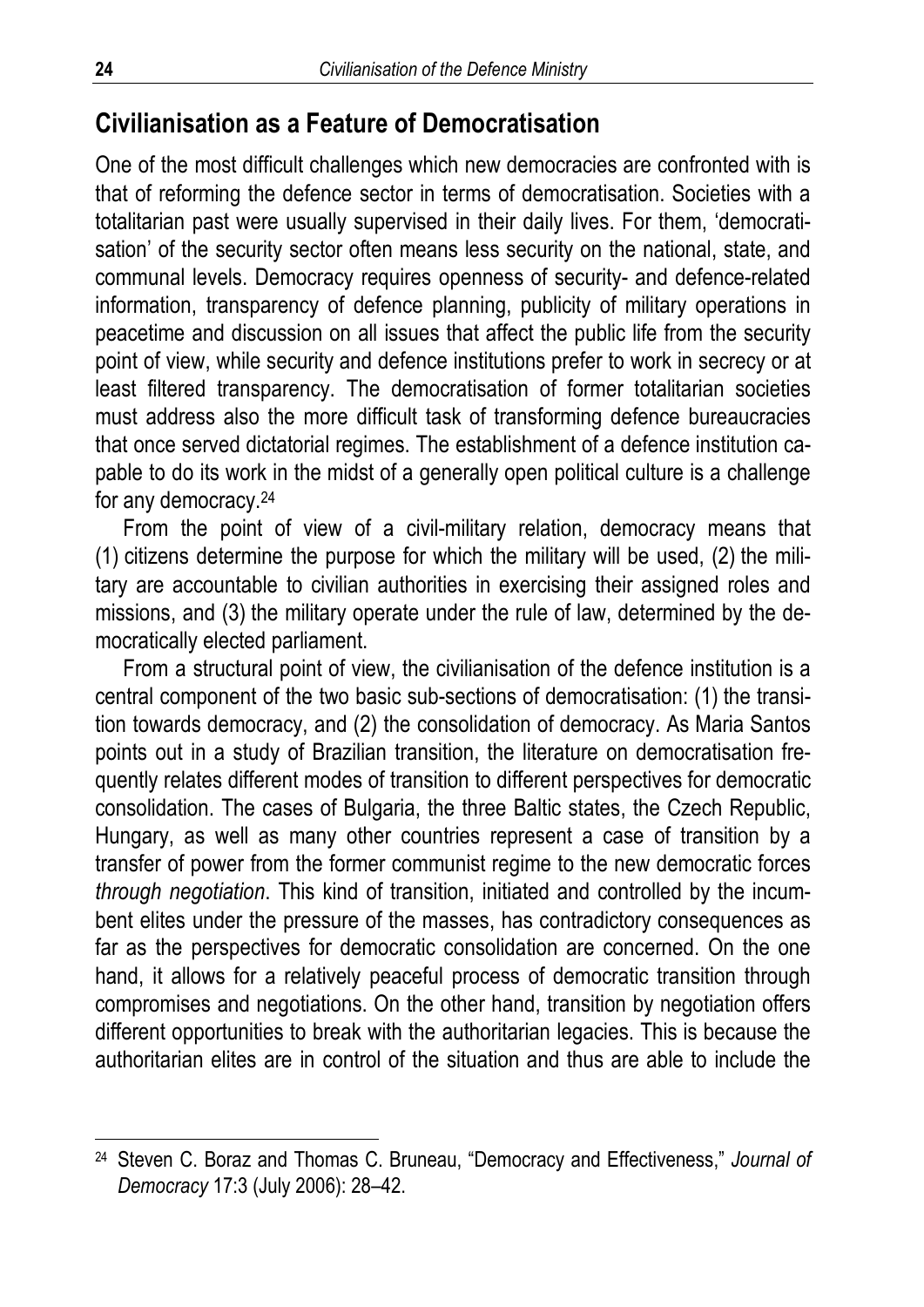issues of their old agenda in the transition negotiations.25 One of the impacts of this characteristics is that the period of defence reforms in CEE countries took too long. The military lost its former role of the 'only saviour' of the nation (led by one ideology and political party) and this transformation consumed a lot of political and social energy.

The principal problems of civil-military relations during the transitional phase are the following: defining the competencies of the various elements within the civilmilitary relationship; setting out the context for their interdependence; creating conditions that will ensure political leadership of defence and the inability of the military to intervene in national politics. As the experience of many transition countries illustrates, during this period any action should be based around the depoliticisation of the military, the establishment of a political governing body capable of taking responsibilities for the key defence planning and policy decisions. It is equally important to introduce a new social status for the military which is adequate to both the specificity of their labour and the principles of building a democratic society. The aim is to completely replace the totalitarian political control of the military exercised by the party/state with sustainable principles and mechanisms that lead to democratic objective control of the armed forces. The desired result is the domination of the civil and political spheres over the former, largely autonomous and highly politicised professional military.

The consolidation of democracy is the point where the democratically elected political authorities and professional civilian servants take full responsibility for (defence) policy planning and implementation. It requires a set of security and defence related laws and regulations that determine the civilian, political and administrative supremacy and their responsibilities in providing transparency in defence plans and policy, reformed security sector and, particularly, defence institutions. These are necessary in order to be adequate to the security environment and national rational needs, to the establishment of a civilian service in defence, to the professionalisation of military and to the redefinition of their code of conduct and ethos.

During both sub-periods of the political transition, tensions of different type appear between the military and civilians of the rapidly democratising society. As Narcis Serra summarises, firstly, the military can act collectively to defend their social and professional privileges and interests. Secondly, they will define their importance for the nation and the resulting functional autonomy from the public pol-

<sup>&</sup>lt;sup>25</sup> Maria Helena De Castro Santos, "Adapting to Democratic Politics: The Military in Post-Transition Brazil" (preliminary version) (Recife: 2000), p.2; http://crab.rutgers.edu/ ~goertzel/brazmil.doc.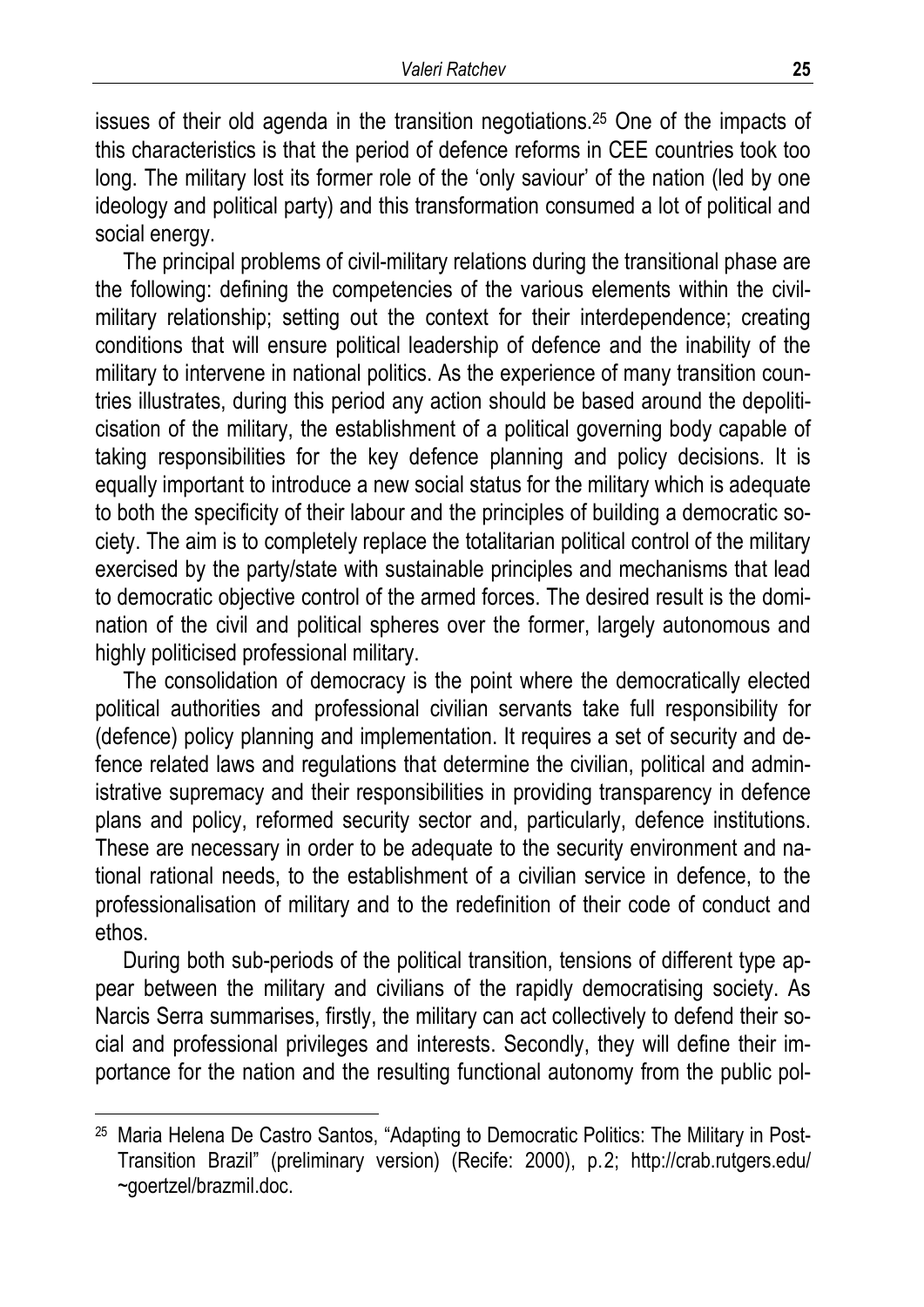icy. Thirdly, the values that determine clear military behaviour vary from the new set of civil society values and interests.26 The popular consent is that the *defence organisation in a democratic state and liberal society* should be a balanced institution under full civilian supremacy with realistically defined roles, missions and appropriate programmes for development, with a political-military leadership based on a clear division of responsibilities, professionalism, transparency and accountability.

The introduction of civilians in a defence institution is a powerful instrument to eliminate possible tensions, to speed up the consolidation of the defence organisation, and to strengthen a country's civil society. In democracies, there are at least three main reasons for having civilians in defence:

- As democratic representatives, authorised by the people to take political decisions on defence on behalf of the majority;
- As managers of large organisations, including experts with specific knowledge and skills, who represent society and at the same time regulate violence,
- As representatives of specific values, ethos and mentalities aimed at influencing the traditional military psychological and behavioural patterns.

In a democratic political system, people, acting through their elected representatives, must decide on questions of important national interest, including those of security, peace and war. 'Civilians' must guide their nation's military and decide on issues concerning national defence. This is not because they are necessarily wiser than military professionals, but precisely because they are charged with the responsibility for making these decisions and remaining accountable for them.<sup>27</sup> Civilian officials rely upon the military for expert advice on these matters and for carrying out political decisions. Only the elected civilian leadership should make final policy decisions – which the military then implements in its sphere of competencies.

<sup>26</sup> Narcís Serra, "Controlling the Armed Forces in Democratic Transitions: Cases from Latin America," *Creating Community in the Americas*, No. 10 (Washington, D.C.: Woodrow Wilson Center, December 2002); www.wilsoncenter.org/topics/pubs/Creating Community10-Serra.pdf.

<sup>27</sup> By '*Civilians*' it should be understood the representatives of the *Civis*, the State, which the military owes to. The military are one of a number of instruments of the State, they have a duty of loyalty to the State, which employs them on behalf of the citizen and the taxpayer. In this context 'civil (society, state) control' is more correct term than 'civilian control' as well 'democratic control' could be very different from 'civilian control.'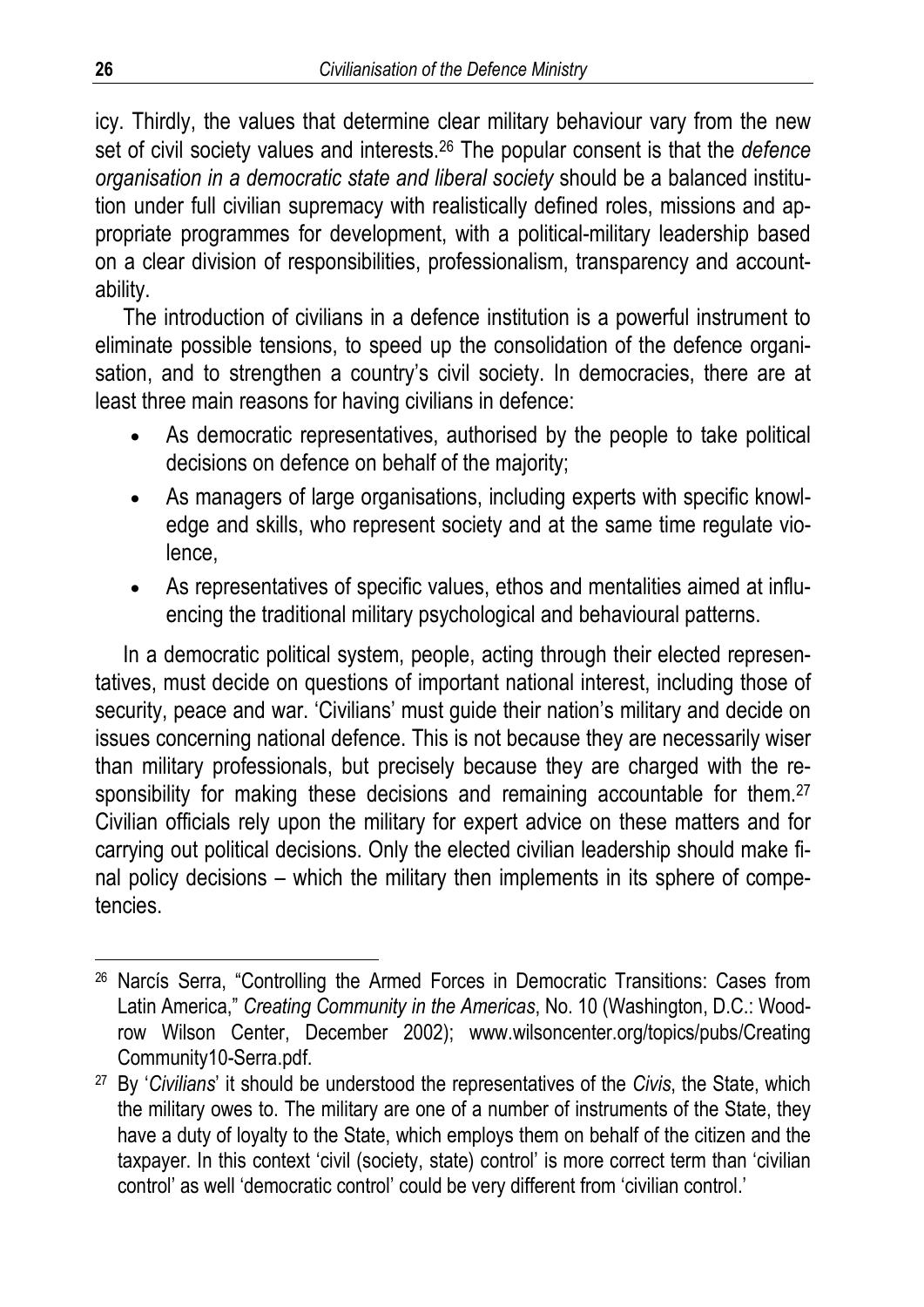Civilian engagement in defence matters guarantees that a country's values, institutions, and policies are the free choices of the citizens rather than the military and that defence management and exploration do not compromise basic democratic and human values.

Defence policy is a complicated, multi-facetted, and highly expensive component of governmental policy. Decisions with the aim to provide military security for the state and nation are usually expanded far beyond the borders of a concrete 'defence issue.' They have an impact on the country's level of development in the industrial and service sectors, technology and infrastructure, science and education, labour and social policy, political cohesion, etc. Civilian involvement in specific professional expertise, mentality, and culture in the defence decision-making and implementation process drives its content behind the visible 'purely military' considerations. Unlike the professional military, the civilians in defence ask questions and voice their concerns. Their engagement, when it is rightly established, produces alternatives and requires a spiral way of decision-making instead of the typical military way. In this way, the interests of society as a whole are actually represented and defended and the decisions are of political nature.

## **Lean (Minimal) and Rich (Optimal) Forms of Civilianisation**

The rationale for civilianisation derives not only from the democratisation paradigm but also from the effectiveness of the defence institution. In the United States, the process started with the Department of Defence Directive 1100.4 as of 1954, which encourages the defence ministry to use the minimum number of personnel to meet national security objectives and *to use civil service personnel whenever possible*. 28 Ever since, the common understanding is that the basic form of civilianisation in the defence institution is one in which civilians replace or displace military personnel. The presumption based on a 'cost-effectiveness' estimate is that the civilian staff is always less expensive than the military personnel and can occupy former military positions without decreasing the efficiency of the defence system.

It is obvious that the minimum level of civilianisation of the defence ministry includes a civilian politician as a defence minister and his cabinet of political appointees. The minister is responsible for keeping the militaries within their constitutional role, developing and conducting the military as an effective national security tool, providing the best military within the reasonable resources the society could de-

<sup>28</sup> Susan M. Gates and Albert A. Robbert, *Comparing the Costs of DoD Military and Civil Service Personnel*, RAND Monograph Report (RAND Corporation, 1998); www.rand.org/content/dam/rand/pubs/monograph\_reports/2009/MR980.pdf.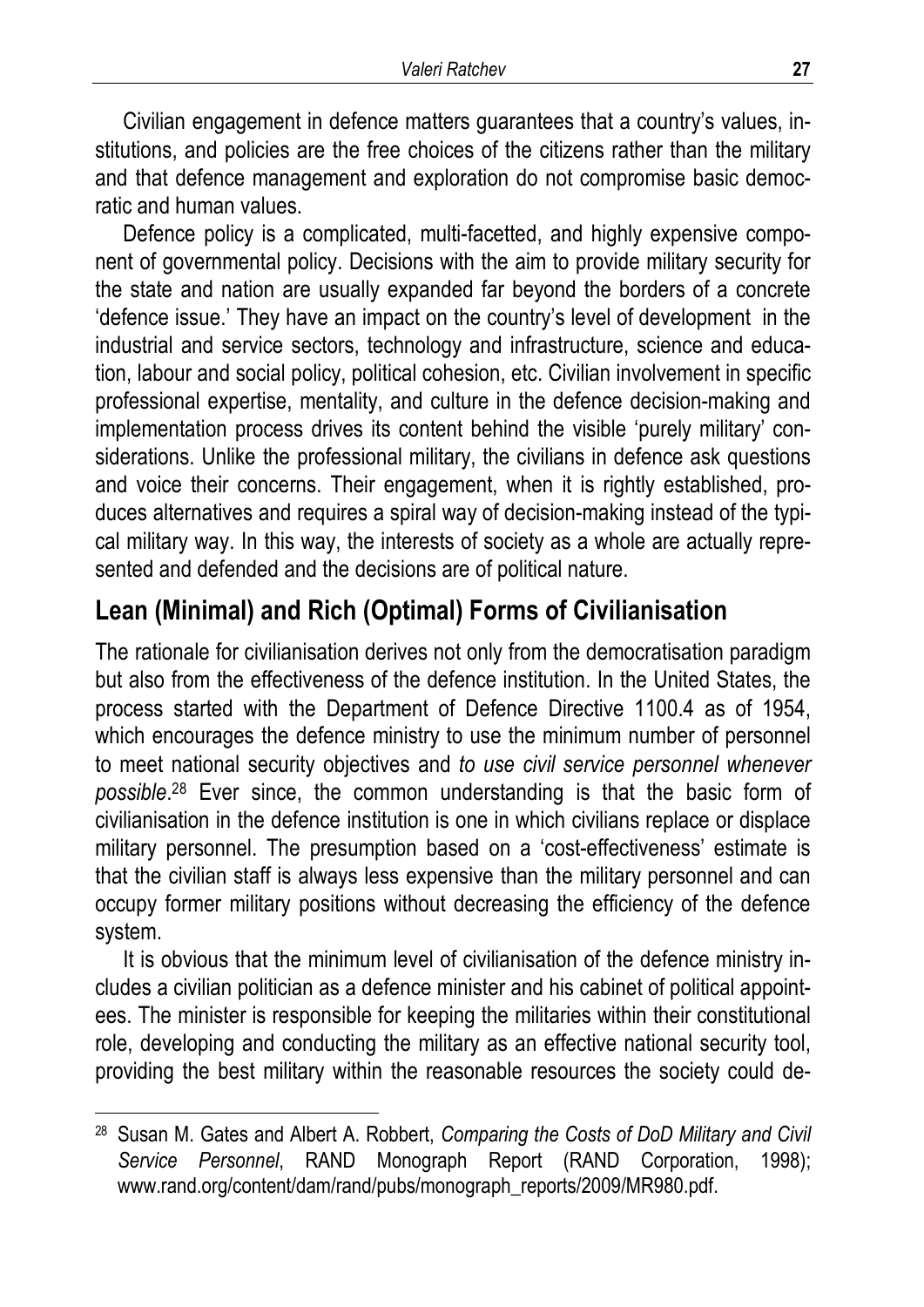liver, improving the legitimacy of the military service, strengthening the civil-military relations in order to keep them adequate to the democratic maturity of the society, and finally offering politicians and the public transparency on defence preparations and activities. Performing such a mission requires support which can hardly be provided by the military personnel alone. In order to cope with his democratic responsibilities, the minister has two options: 1) establishing a large cabinet of civilian advisers and supporting staff or 2) introducing civilians on a comprehensive basis into the structures of the ministry.

The first option will establish the minimal level of civilianisation. This is a typical situation during transition towards democracy – usually defence reforms in former totalitarian countries start with such an approach. There are also cases where, based on the constitution, the military staffs have higher responsibilities than the defence ministry. Turkey is such an example: The Ministry of National Defence of Turkey executes policies and programs determined by the chief of the General Staff with respect to the provision of weapons and equipment, logistical needs, and other services such as health care, construction, infrastructure, finance and auditing. The ministry also compiles, coordinates, and steers the annual budget request through the National Assembly. It is composed of several military officers and a general who exercises the duty of an undersecretary.

The second option is the most popular, especially for countries in transition. As a point of reference, some experts and official studies from such countries refer to the ratios of civilians to military personnel in the defence ministries of advanced countries. For example, the ratio of civilian officials to uniformed personnel in the U.S. Department of Defence is approximately 84 percent, whereas the French example shows 70 percent. The Republic of Korea had a plan to reach 71 percent of all positions available in the Ministry of National Defence by the year 2009. The aim in Ukraine is to have 80 percent civilians. Just transformed into 'ministry,' the former Self-Defence Agency of Japan retained almost 100 percent civilians. In order to reach this level, two problems must be resolved: the establishment of a 'civilian in defence' profession and the organisation of adequate education and training for the civilians.29

With the establishment of the so-called 'integrated ministry,' there have been increased opportunities to introduce civil servants in the strategic planning headquarters. The value of the civilians comes from the programme management of force development, the complicated character of contemporary military engage-

 $29$  For example, the UK civilian positions in defence can be viewed at https://www.civilianjobs.mod.uk/JobSearch.aspx, and at Canadian department of defence at www.dndjobs.forces.gc.ca/index-eng.asp.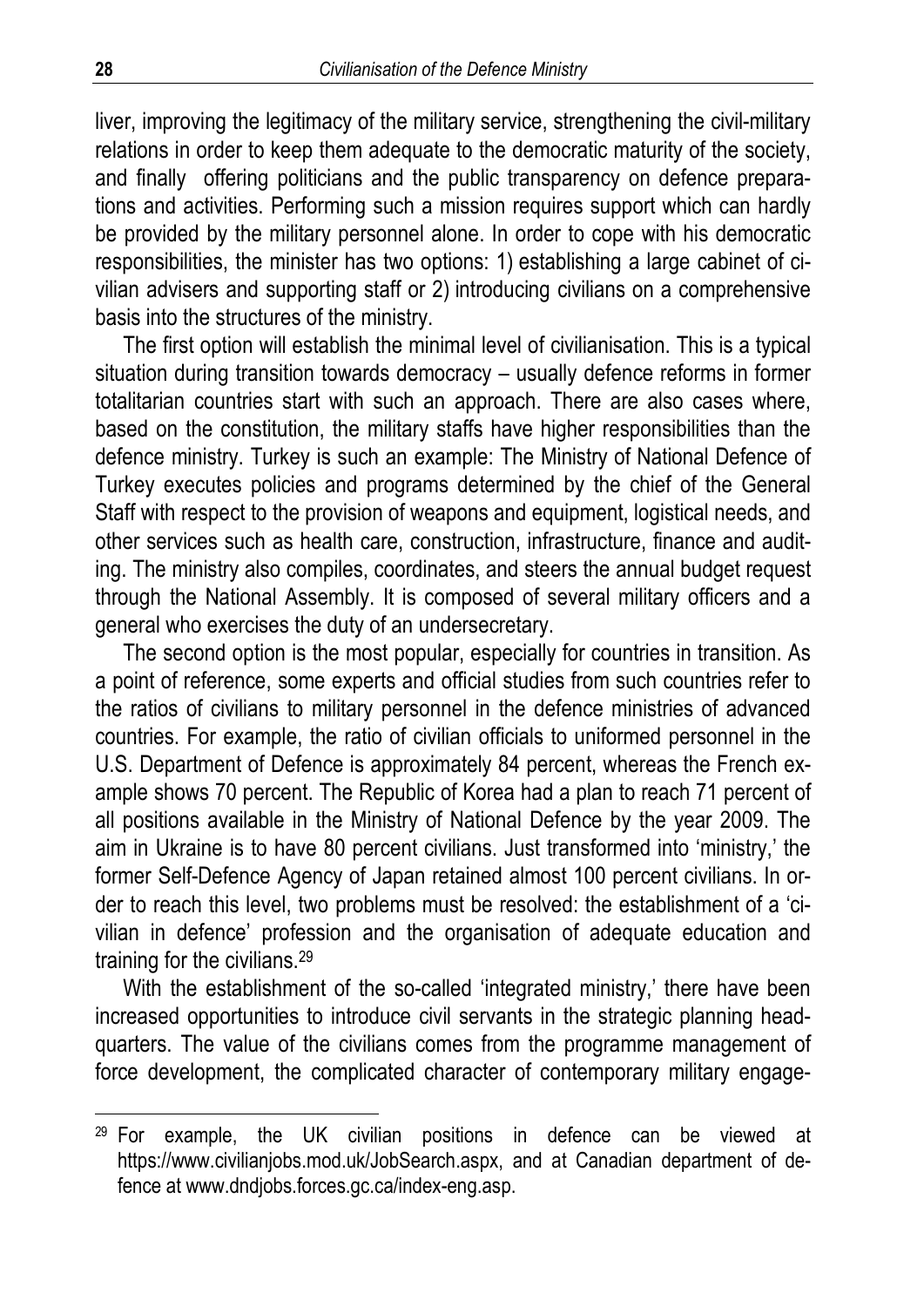ments and the need of a large number specific, usually civilian expertise. This option will determine a level of civilianisation above average. Its realisation requires joint civilian-military education and implementation of a concept that could be called 'integrated army.'

A specific form of civilianisation is represented by civilian defence contractors. This form is an illustration of the so-called 'public-private partnership' in defence or the concept of outsourcing (privatisation or 'from the shelf'). *Outsourcing* involves

the transfer of functions performed by either the military or the civil service personnel to the private sector. This practice is no longer applicable only to the non-combat functions of defence ministries, as had been the case earlier. According to the General Accounting Office (GAO), the US DoD deployed over 14,000 civil service and contractor employees to theatre during the First Gulf War.<sup>30</sup> Today, defence contractors with the US military in Iraq are over 100 000. They provide vital services for combat forces like logistics and guarding, building military facilities and installations

### **Areas where civilians are best suited:**

- •Human resource management;
- •Weapons systems lifecycle management, including R&D
- •Materiel supply and service management
- Real property and military installations management
- Financial management
- Administration

within areas of operations, etc. More than 770 civilian contractors working for American companies have died in Iraq, and more than 7760 contract workers have been injured, according to the U.S. Department of Labour.<sup>31</sup>

Usually, at every level of civilianisation, there are also contractors for technical support and, on the lowest level, for administrative assistance.

While it is important to look for ways that could benefit particular types of countries, it is equally important that the internal system of the country should not be disrupted. It is crucial to remember that defence is a very particular area of state governance. The degree to which the military can civilianise and retain its distinctive organisational identity remains to be seen. Neither the defence ministry nor the civilian state servants or civilian contractors should interfere with the overall hierarchical structure, the unity of command and the total subordination characteristics of

<sup>30</sup> United States General Accounting Office, "DoD Force Mix Issues: Converting Some Support Officer Positions to Civilian Status Could Save Money," Report to Congressional Committees GAO/NSIAD-97-15 (Washington, D.C.: GAO, October 23, 1996); www.gao.gov/archive/1997/ns97015.pdf.

<sup>31</sup> Information published by *Chicago Tribune* on March 26, 2007.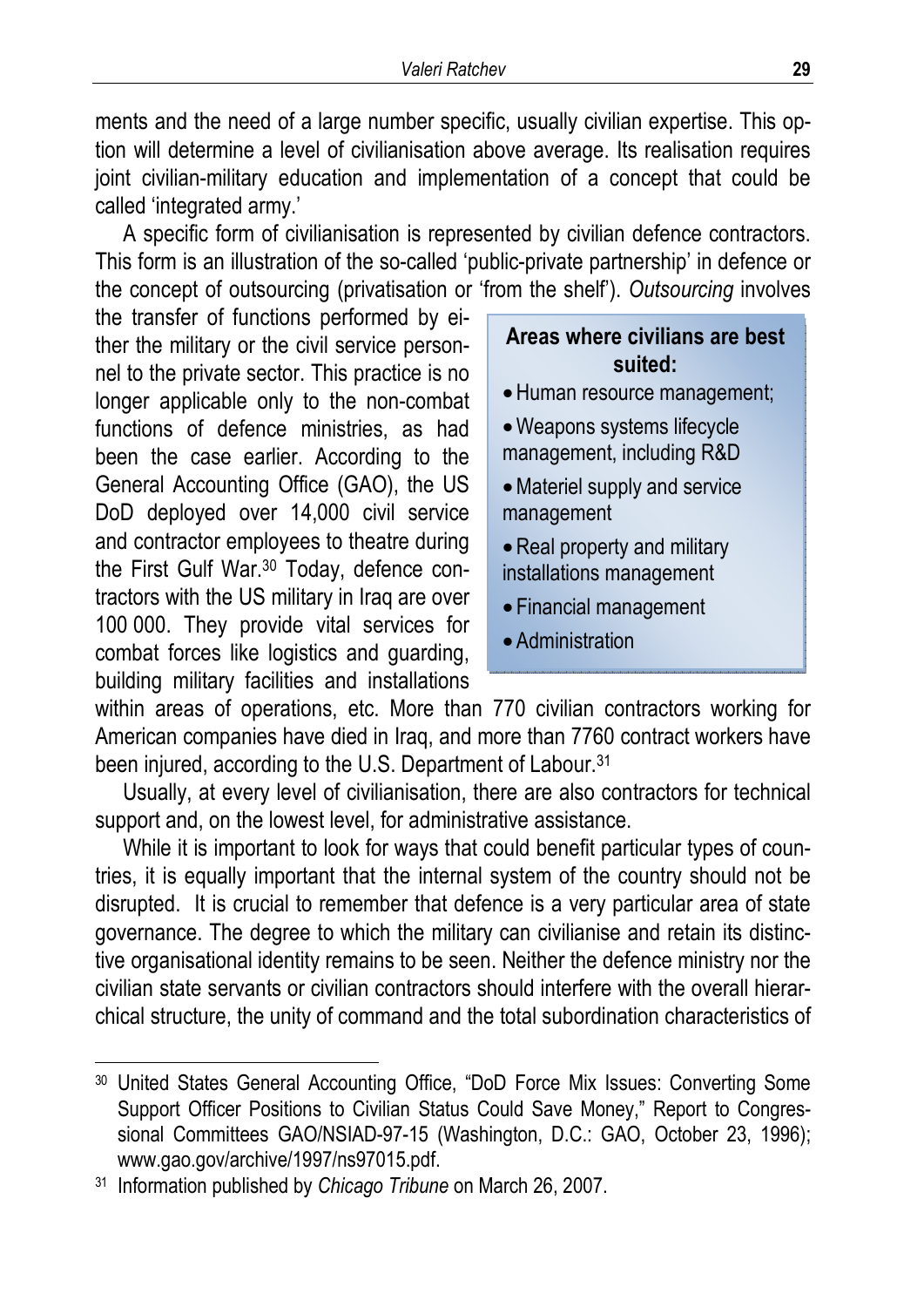defence institution. Civilian employees are central to the military's strategy for increasing efficiency and effectiveness and to the national strategy for strengthening democracy. The way civilians are integrated into, and used by, the armed forces may affect the extent to which both strategies are successful.<sup>32</sup>

## **'Two Cultures?'**

When considering the construction of a defence institution, it is essential to take into account the particular culture, interests and priorities of any given country depending on their history, personal agenda, etc.33 Indeed, if someone in charge of 'building a defence institution' fails to see the people behind the institutional charts, their attempt will most certainly be unsuccessful.

From an organisational point of view, defence systems should be seen as rationally functioning systems. The professional military and societies as a whole usually believe this. The idea is that the nation has a well-established defence organisation, which is steered by the best professionals, equipped with powerful weaponry, with the necessary resources at their disposal. This perception is mainly aimed at linking the state and the military together in the communal sense of, and demands for, security. The people in the system, both military and civilian, are expected to be rational actors that perform their duty efficiently.<sup>34</sup> In fact, as mentioned above, defence institutions operate in a large and complicated system. They could be summarised into two groups: an international social system and a national social system. The influence from that environment and the impact on defence-related decisions is quite significant; therefore it is unlikely that the defence institution could operate in a completely rational way.

It is much more realistic to believe that the defence institution operates rationally in a limited manner because of (1) its restricted capacity to assimilate so many inputs from the complicated environment and (2) because of the organisational interest (personal, institutional and 'state') of the people working in defence. Following Herbert Simon's explanation, defence institution could only come close to a

<sup>32</sup> Ryan D. Kelty, *Civilianization of the Military: Social-Psychological Effects of Integrating Civilians and Military Personnel*, Dissertation (Maryland, MD: College Park, University of Maryland, 2005).

<sup>33</sup> Thomas C. Bruneau, *Ministries of Defense and Democratic Civil-Military Relations*, Faculty Research Papers (Monterey, CA: Center for Civil-Military Relations, Naval Postgraduate School, August 2001).

<sup>34</sup> W. Richard Scott, *Organizations: Rational, Natural, and Open Systems*, 3rd ed. (New York: Prentice Hall, 1992); Graham T. Allison, *Essence of Decision: Explaining the Cuban Missile Crisis* (Boston: Little Brown, 1971).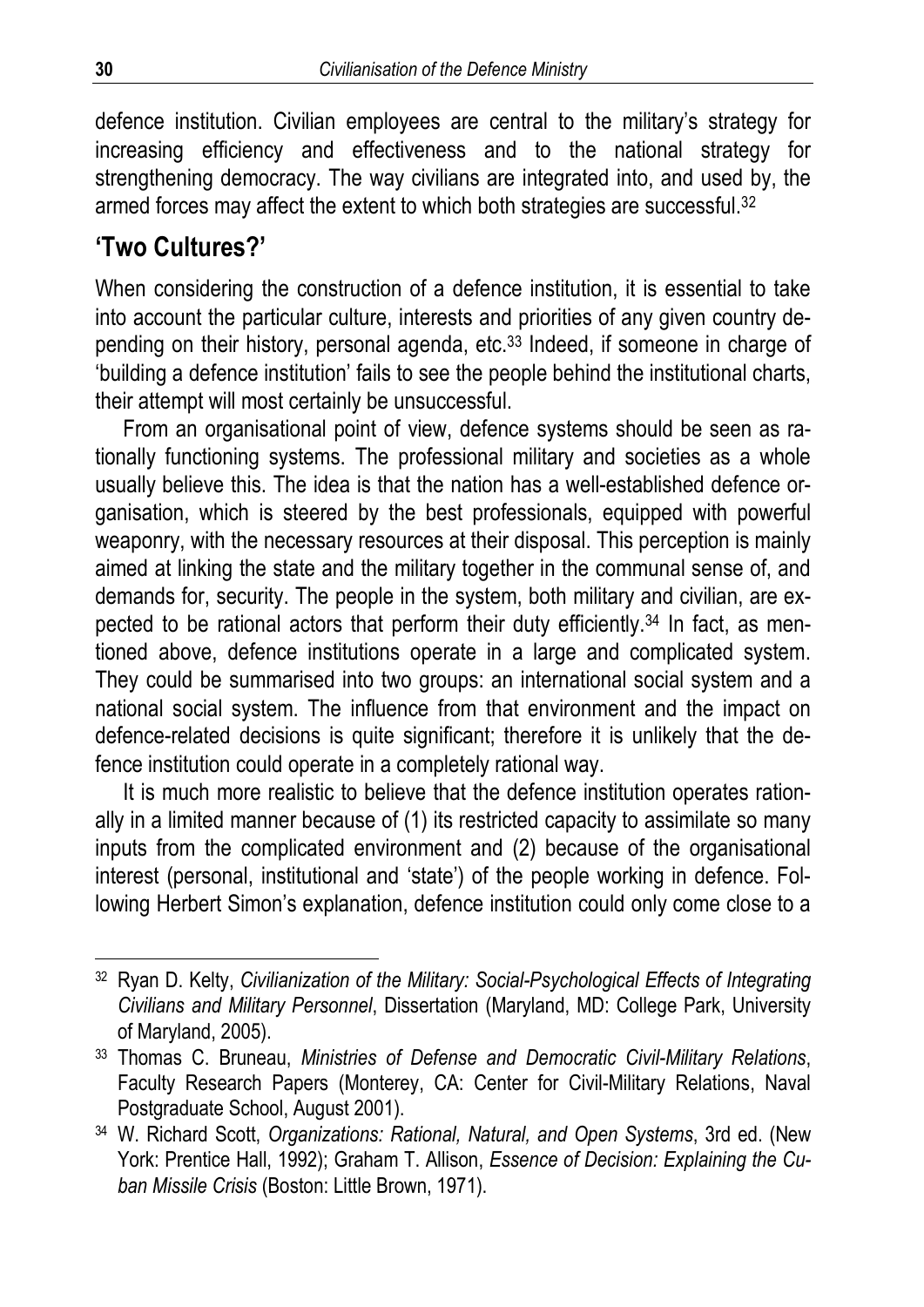'bounded rationality.'35 The psychological background of this reality is deeply rooted in the cultural attributes of the military and civilian personnel. "The profession of soldiering puts unique moral demands on military personnel. No other group in society is given as much freedom to define its own standards of conduct and talks so frequently and openly about the core values that define it."36 Despite the differences from nation to nation, the basic military character includes loyalty, duty, respect, selfless service, honour, integrity and personal courage. The militaries, in general, are traditionally 'institutionalists.' Their behaviour is driven mainly by the 'institutional considerations' – they believe that the well-being of defence institution is the main source of their personal well-being. The best institution is the one they serve in. It should not be criticised, especially from outsiders and insidecivilians, and any radical innovations are not advised, especially those that have been initiated by outsiders and inside-civilians.

Civilians in a democratic and market driven economy are more loyal towards the person who pays their salary, than to the government who is performing controversial social-development policies; they work 'from-nine-to-five' because generations have fought for their labour rights; they are ready to question every authority, including those of the heroes from deadly missions; their sense of honour is strictly personalised and is not related to the institution; they are individualists because they do not believe in collective, but rather in personal success; personal courage is not an important attribute of their character. The civilians in defence, in general, are 'pragmatists.' They believe that the system can always be improved and managed in a better way because 'better' means more personal well-being, promotion, and prosperity. The best defence institution is one that is based on their ideas and managed according to their views.

Based on these considerations, certain stereotypes about the military and civilian cultures exist. They are more or less common throughout the Euro-Atlantic community.

The 'two cultures' matter also because a civilian-led defence ministry is significantly different from the past, when the military dominated ministries of defence. Such a civilian-controlled institution is expected to become more expertise-oriented because of the longer duration of stay of civilians in the ministry, more flexible and more acceptable of political advice than the military-led, thereby making the defence ministry more professional in policy-making and implementing policy. On the

<sup>35</sup> Herbert Alexander Simon, *Models of Man, Social, and Rational* (New York: John Wiley & Sons, 1957). See also http://en.wikipedia.org/wiki/Bounded\_rationality.

<sup>36</sup> Martin L. Cook, "Moral Foundations of Military Service," *Parameters* 30:1 (Spring 2000): 117-29.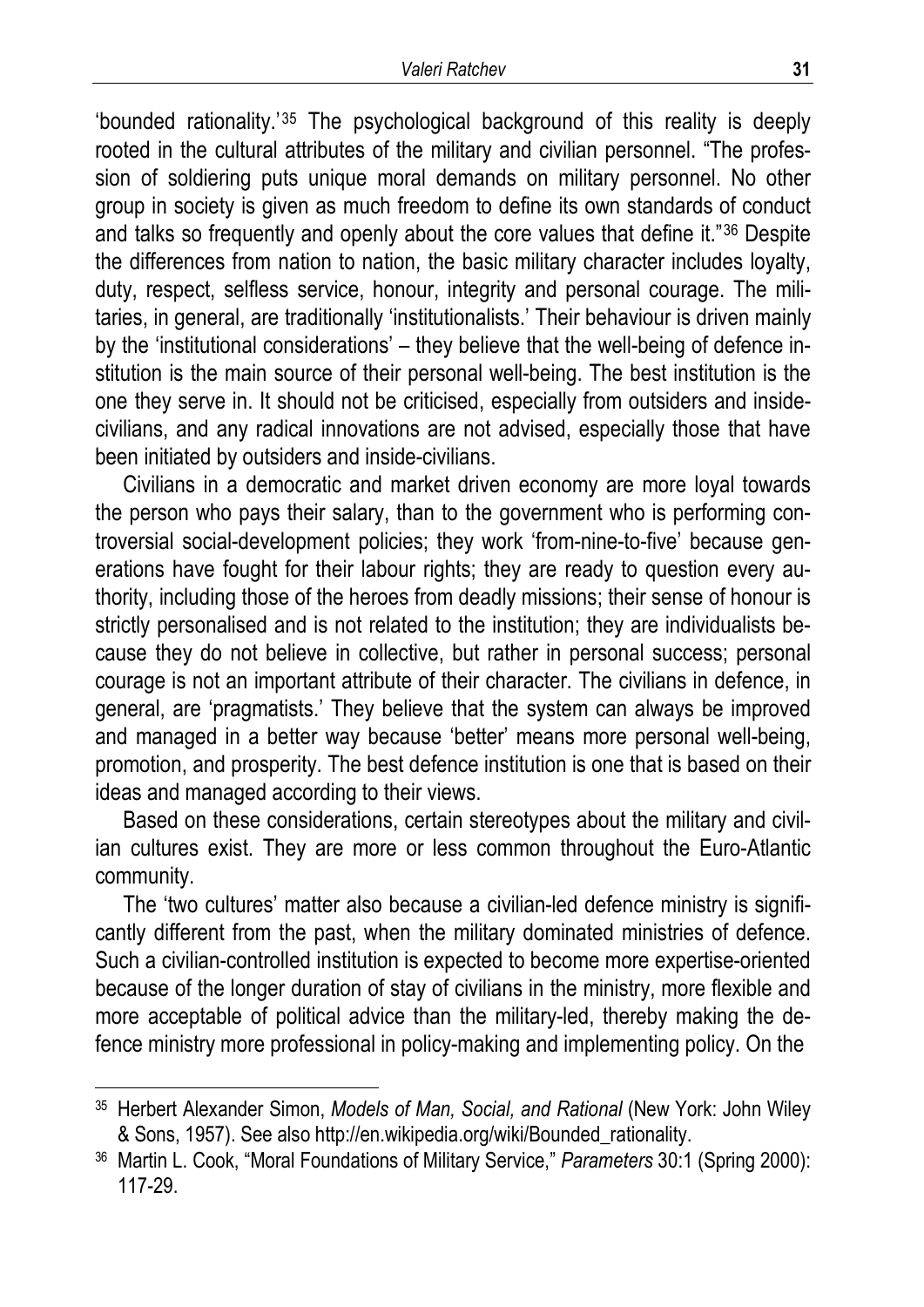|                         | <b>Positive Stereotype</b> | <b>Negative Stereotype</b> |
|-------------------------|----------------------------|----------------------------|
| <b>Civilian culture</b> | Generous                   | <b>Materialist</b>         |
|                         | Creative                   | Corrupt                    |
|                         | Enterprising               | Self-indulgent             |
|                         | Innovative                 | <b>Individualist</b>       |
| <b>Military culture</b> | Honest                     | Rigid                      |
|                         | Hard-working               | Overly-cautious            |
|                         | <b>Disciplined</b>         | Suspicious                 |
|                         | Loyal                      | Haughty                    |
|                         | Intolerant                 | Conservative               |
|                         | Collectivist               | Touchy                     |

Source: Adopted from Paul Gronke, Peter D. Feaver, "Uncertain Confidence: Civilian and Military Attitudes about Civil-Military Relations" (Paper prepared for the Triangle Institute for Security Studies *Project on the Gap Between the Military and Civilian Society*), Table 6.

other hand, civilianisation can in some cases disrupt the defence policy-making process. This can happen when militaries are disappointed, end up leaving the defence institution and are then replaced by unprepared civilians, under weak regulations and guidance.

Within this brief explanation of an extremely complicated and comprehensive issue of the 'two cultures,' there is a fact that provides better understanding of the problem – in contrast to the national cultures, the organisational culture is not an issue of common values. National defence institutions do not operate according to typical national values. Rather, they tend to follow values received by their 'fathers' (political leaders, flag officers, and parliaments) and follow them in their roles and mission statement, legislation, organisation, and operational procedures. Civilian and military values are transferred into practice by the civilian and military leadership. In a successful defence institution, political and military leaders establish practices, which build bridges between civilians and the military. They do not wait until the maturity of the civil society erases the differences between the typical attributes of the civilian and military characters. It is quite the contrary – by building bridges through optimal structures and procedures, they manage to get the best results from the intellectual and moral aspects of both. As Geert Hofstede under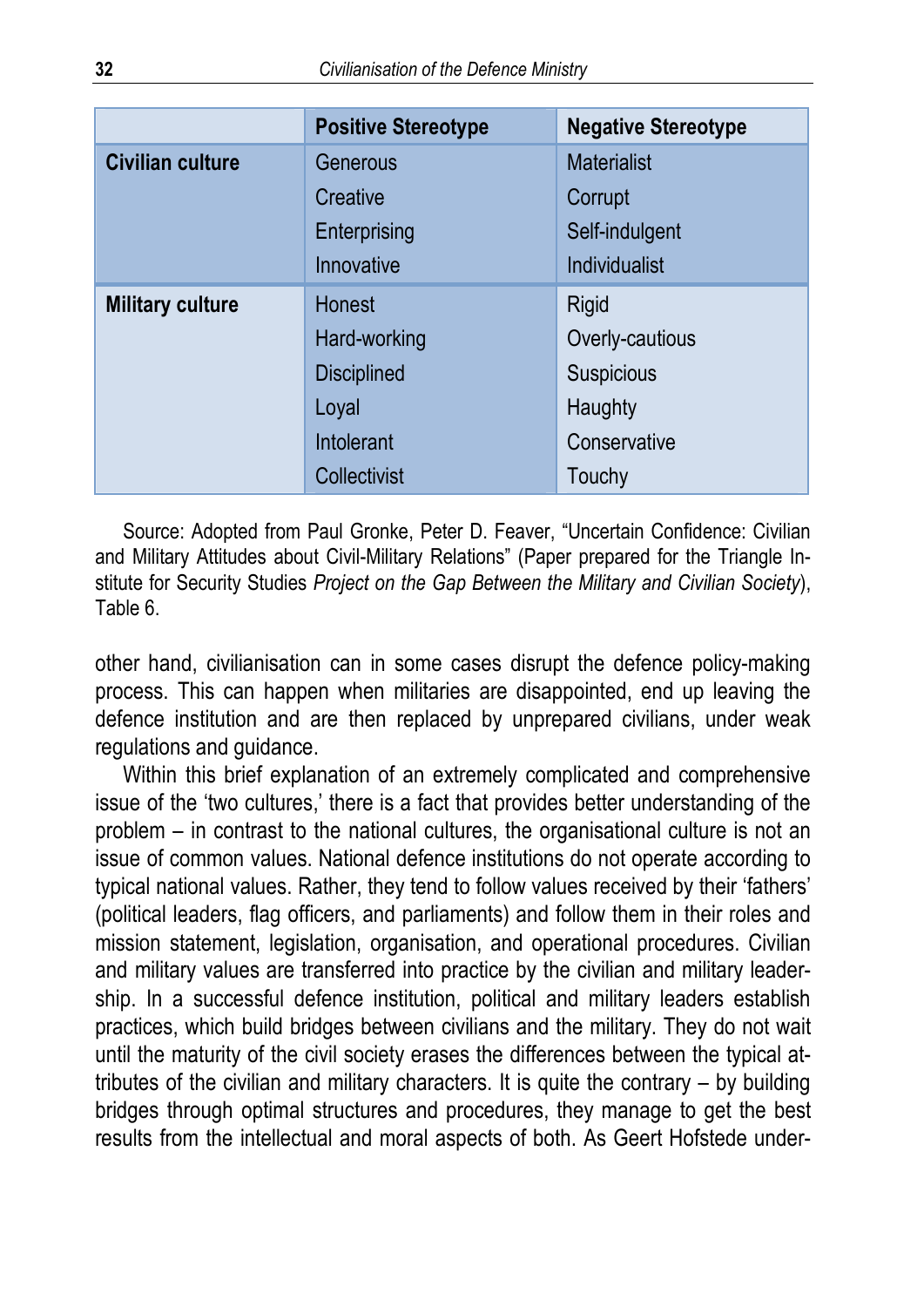lines, "differences in values should be understood, differences in practices should be resolved."37

## **Trade Unions**

l

In democratic societies, the state's social/political environment predetermines the potential for a 'unionisation' of all professions. The case of the Ministry of Defence is specific because both the military and the civilian professions do not have a clear status in comparison to others. This fact makes their eventual 'unionisation' debatable. However, 'unionisation' is deeply rooted in the basic forms of democratic civilian control of the military: objective or subjective control.

According to Art.11, part 1 of the European Convention on Human Rights "Everyone has the right to freedom of peaceful assembly and to freedom of association with others, including the right to form and to join trade unions for the protection of his interests." Part 2 of the same Article gives the state the right to establish "... restrictions on the exercise of these rights by members of the armed forces, of the police or of the administration of the state" without focusing on the equality between uniformed and civilian personnel.<sup>38</sup> The paradigm of this statement is that the people working for the national security should not be isolated from democratic society and must take part in bringing to reality those democratic values which they are protecting. However, the establishment of labour syndicates by military servants and civilian defence staff is still limited.

Samuel Huntington's 'objective civilian control' achieves its dominance by professionalising the military and making it a tool of the state.39 The aim of this process is to politically 'sterilise' the military and maximize civilian control. The military is therefore viewed as distinct and separate not only from all other political power groups in society but also from other social groups. For that reason, in countries where the model of 'objective control' is implemented, a support for military unionisation is not likely to be found. Those who oppose unionisation of the military personnel once they recognise the existence of serious morale and labour problems within the armed services, assert that unionisation is not the proper device for achieving reform. Instead, they point out the activist role played by various military associations, many of them being quite powerful in pressurising responsible offi-

<sup>37</sup> Geert Hofstede, *Cultures and Organizations, Software of the Mind: Intercultural Cooperation and its Importance for Survival* (New York: McGraw-Hill, 1996), p. XX.

<sup>38</sup> *The European Convention on Human Rights* as it is presented at www.hri.org/docs/ ECHR50.html.

<sup>39</sup> Samuel P. Huntington, *The Soldier and the State. The Theory and Politics of Civil-Military Relations* (Cambridge, MA: Belknap Press of Harvard University Press, 1981).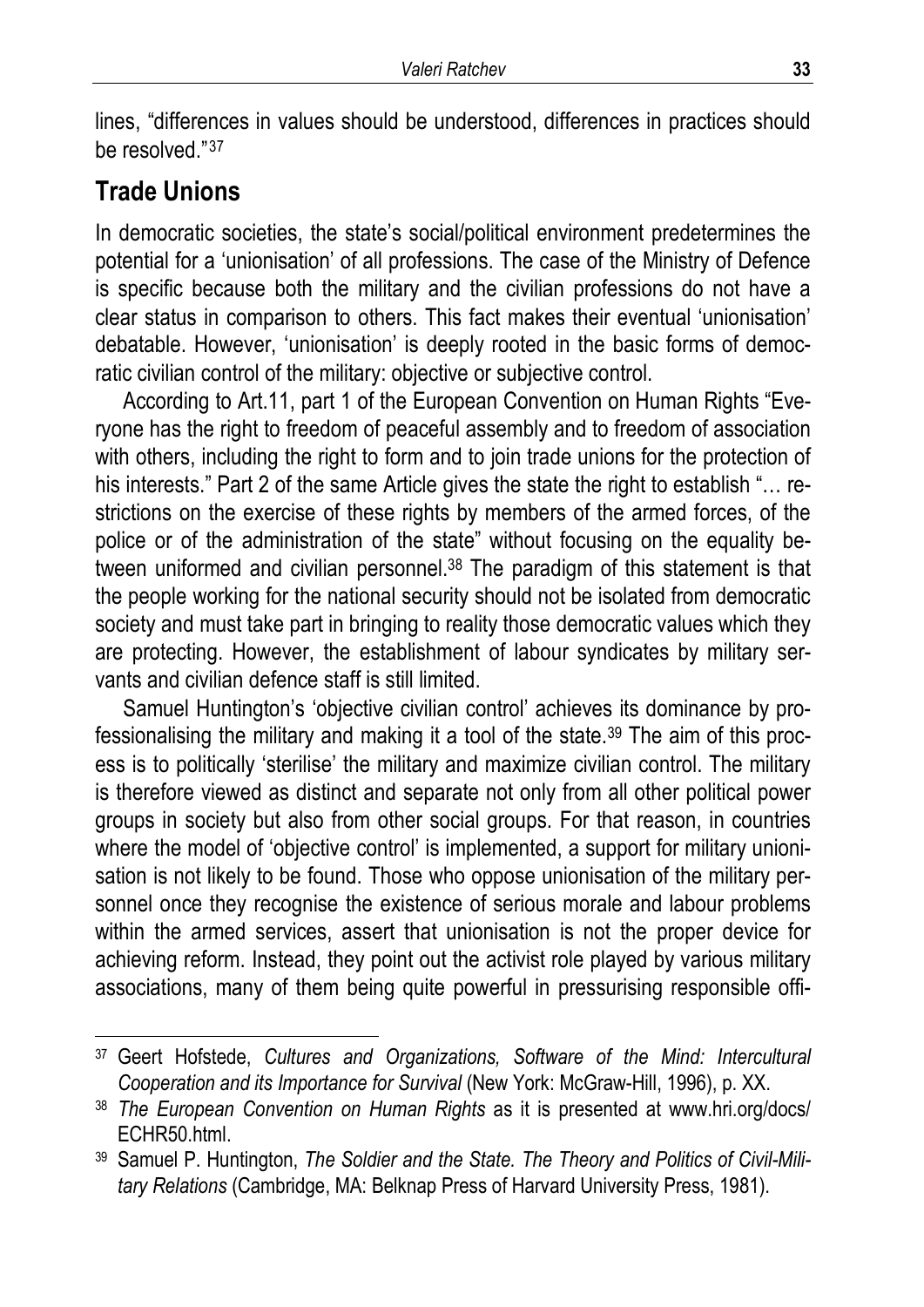cials. Such associations can speak for military personnel without operating as trade unions and thereby undermining the military chain of command, which is seen as basic to any well-organised and well functioning military force. They usually use the words 'union' and 'strike' interchangeably.

Morris Janowitz emphasizes that the 'subjective control' achieves its end by civilianising the military and thereby making the defence institution "a mirror of the state."<sup>40</sup> Subjective control of the military is common in liberal democracies and its proponents do not view behaviour in line with society at large and politicisation (but not partysation') of the military as a detrimental by-product. Due to the political nature of subjective control, military 'unionisation' for political purposes is certainly within the realm of possible outcomes. In this case, the military personnel are seen as government employees rather than as a separate, special category of service. This is especially true in a volunteer environment and military advertising that fosters the impression that the working conditions and benefits of military life are similar to those in civilian life. It is believed that increasing military unrest and discipline problems are becoming more frequent as a result of different factors such as limitations on pay, challenges to retirement pay, cutbacks in medical programs, reductions-in-force, etc.

Proponents of military unions particularly point to the European experience. Military unions are widespread and well developed in a number of European countries, especially in Austria, Belgium, Denmark, Germany, Norway, the Netherlands, and Sweden. These countries have more than 60 soldier associations among them, with nearly 100 percent organisation in Scandinavia. The Swedish groups have full collective bargaining and the right to strike. Some European associations are even seeking occupational safety and health guidelines.<sup>41</sup>

Charles Moskos links the concepts of objective and subjective control to the belief that the military is being transformed from a 'profession' to an 'occupation.'<sup>42</sup> This evolution results from the decline of objective control and a move towards more subjective control of the military. The 'professional model' recognises the legitimacy of institutional values, and in the case of the military, requires raising the interests of the institution above that of the individual. The professional model rejects unionisation. The 'occupational model' gives priority to self-interests rather

<sup>40</sup> Morris Janowitz, *The Professional Soldier: A Social and Political Portrait* (New York: Free Press, 1971).

<sup>41</sup> William T. Poole, "Unionization of the Military" (S.274 – S.997) *Issue Bulletin #12* (The Heritage Foundation, June 1977), p.3.

<sup>42</sup> Charles C. Moskos, "From Institution to Occupation: Trends in Military Organization," *Armed Forces and Society* 4:1 (June 1977): 41–50.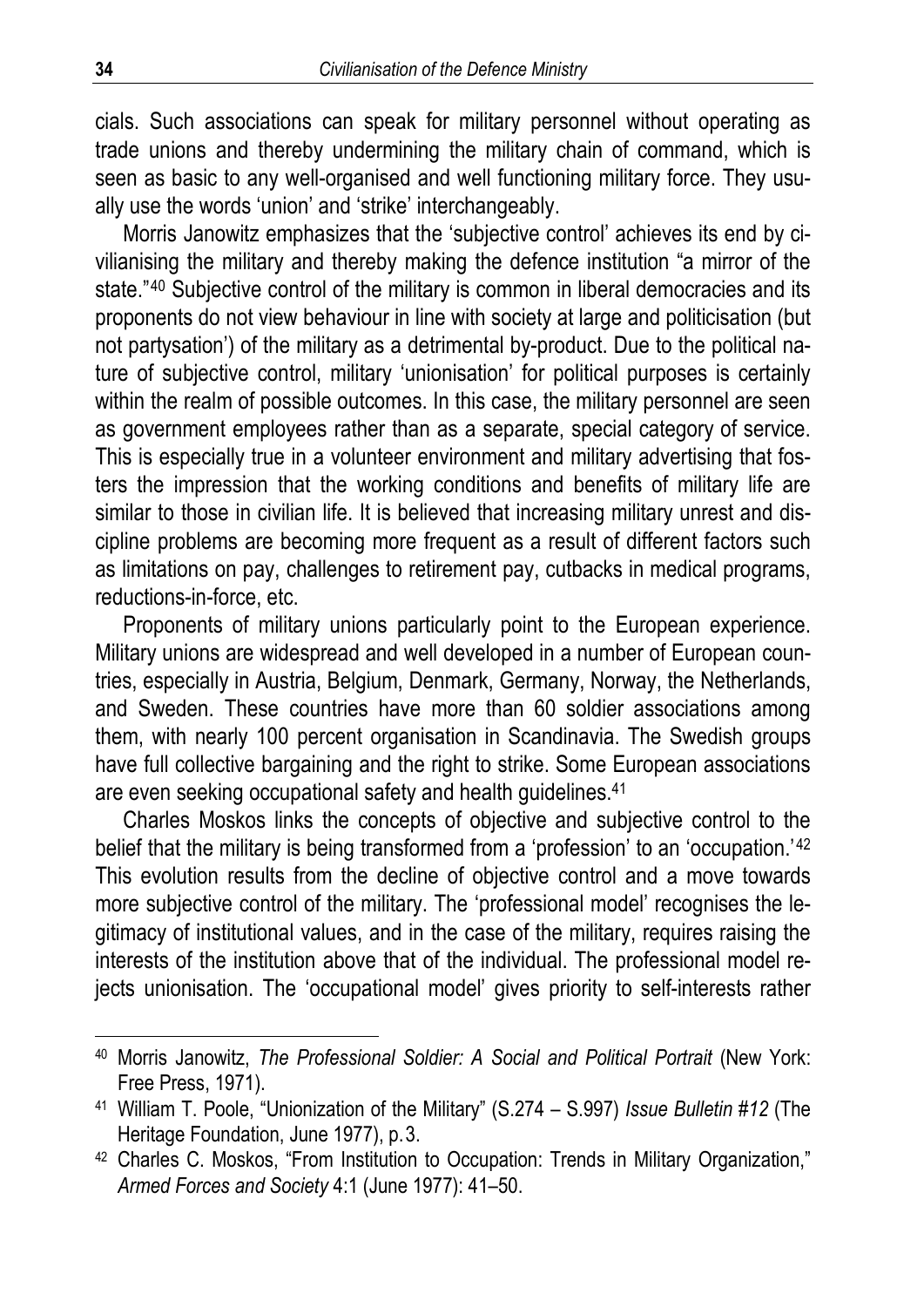than organisation. Occupational motivations are accepted in the civilian sector and would apply to a subjectively controlled military.<sup>43</sup> The occupational model accepts unionisation as a means to achieve this end. In modern armies, the balance is somewhere between the two models – those formations that are focused on combat in peacetime are closer to the 'professional model,' the others from the logistic sector are considered more 'occupational.'44

As mentioned in the previous chapter, civilians in defence institutions are mostly governed by market considerations. "They are paid by the hour and must be paid overtime for work beyond the eight-hour day or forty-hour week. Many civilians are unionised, which means that at least some of their work conditions are defined in union contracts monitored by union stewards."45 In most of the countrycases where civilian servants' trade unions are established within defence institution, they have the power to negotiate directly with the Ministry of Labour or the relevant governmental administration on matters relating to pay and conditions for all government employees.

Secondly, the government employees' organisations negotiate with the Ministry of Defence concerning additional salaries, working hours, work environment and health conditions, social security issues, extra duty obligations, which apply especially to the civilian personnel in the defence sector. According to a basic agreement for government employees, the civilian government employees' organisations and their representatives have a right to make their voices heard and to exert influence in a range of matters which are important to personnel service. Usually the

<sup>43</sup> Tom Stites, *Military Unions: A Signpost on the Path of Subjective Control and Occupationalization of the Armed Forces* (Washington, D.C.: The Industrial College of the Armed Forces, National Defense University, 1993), pp. 4-6.

<sup>&</sup>lt;sup>44</sup> For example, in Sweden, the military union is directly involved in negotiating salary ranges for each rank, but individual salaries up to major are negotiated within those ranges at the local level by the individual and his/her commanding officer based on job requirements, personal qualifications and performance evaluations. Even separation allowances are negotiated, as are the number of trips home to see family. Personal salaries are renegotiated each year. For officers of a higher rank, negotiations are conducted with the Chief of Personnel at Armed Forces Headquarters (or his designated representative). The Supreme Commander decides the salaries of colonels and brigadiers, while the Government sets the salaries of general officers together with those of senior civil servants.

<sup>45</sup> Donald R. Baucom, *The Professional Soldier and the Warrior Spirit*, Student Thesis (Maxwell Air Force Base, AL: Air War College, 1985); www.au.af.mil/au/awc/awcgate/ au-24/baucom.pdf.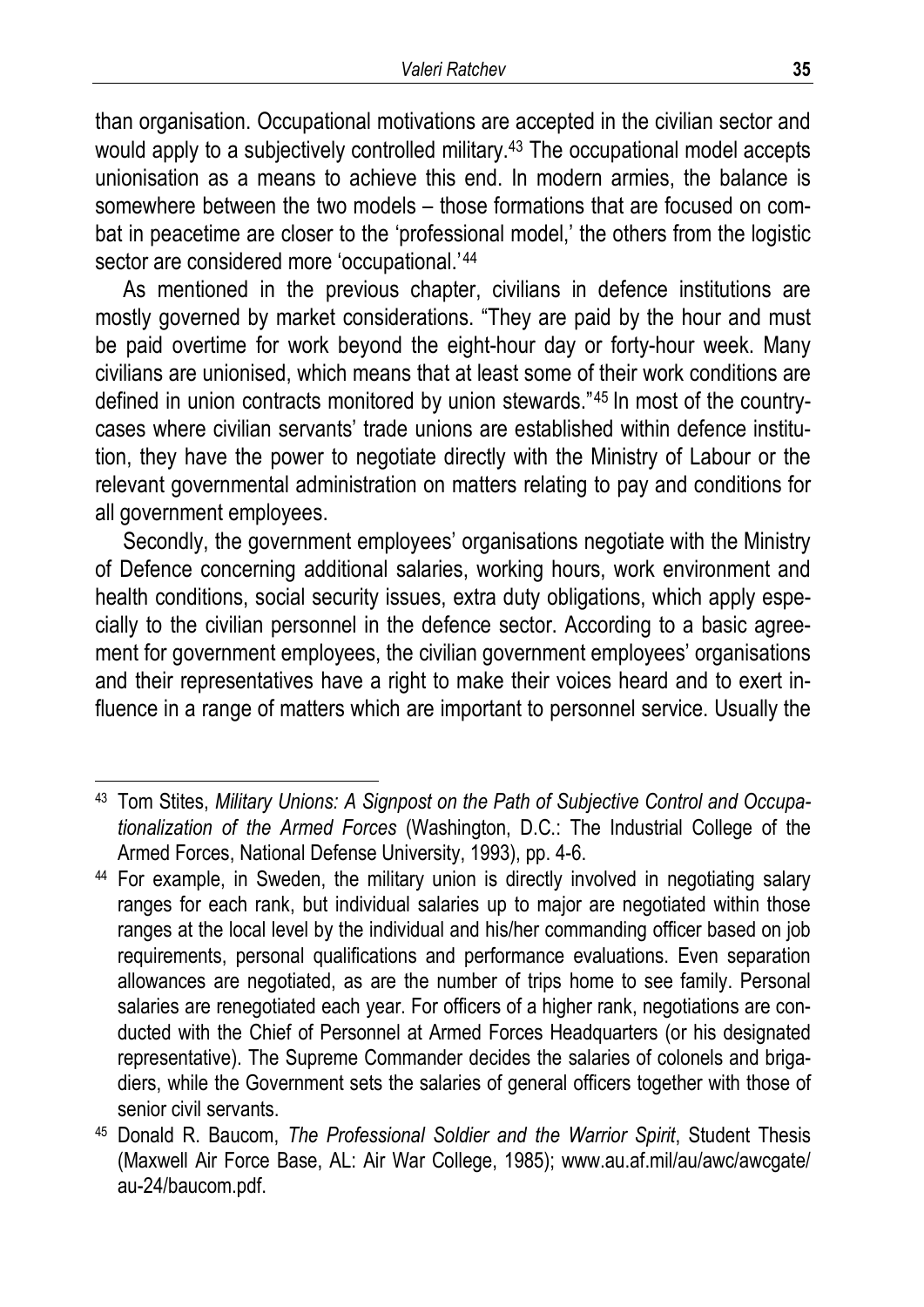civilian personnel organisations in the defence institution are subject to the same labour legislation that applies to other activities in the public sector and elsewhere.

However, in many cases there are exemptions for those civilian personnel that are engaged in maintaining combat readiness of the forces – prohibition of strikes, obligations to extra duty time in cases of training, emergency, or combat activities, etc. Consultative bodies are established between the political leadership of defence institution and trade unions (or syndicates). These are aimed at finding common agreements on restrictions and social benefits which enable the unionisation of civilian personnel. The result of their work is usually a collective labour agreement concluded between the principal of a defence ministry and the syndicate leadership. It is valid usually for a particular period and is renegotiated after a specified period.

Clearly, most managers involved in the transformation of the defence institution are faced with an emerging contradiction between the support of trade unionists for equal privileges and the benefits for the civilian personnel *vis-à-vis* the military. However, there are still some significant differences between the traditional military profession and the emerging 'civilian in defence' profession. A very impressive example is provided by the Canadian author David Pugliese. He published information on a national defence simulation exercise conducted within "Scenario 10 – Defence of North America Cyber Attack Variant." The scenario argues that "it is entirely plausible that a smaller, deliberate attack by a Defence Department employee, such as corrupting data through various means, might take place during labour negotiations."46

## **Civilianisation in Times of War**

Under the classical understanding of the term 'in times of war,' the civilianisation of a defence system is a comprehensive and complicated problem. Different nations have various solutions determined by a large list of factors: the peace time/war time personnel ratio, the size, and model of the 'total force,' the type of reserve and mobilisation components, the character of the national defence industry, etc. The driving concern is to provide more combat-trained personnel for the active forces while engaging civilians in supporting functions.

The basic problem is how to respond to the critical side of the civilianisation in times of war – civilians are at far greater risk of direct involvement in deadly conflict. Richard L. Dunn provides an essential overview of the problem from a legal,

<sup>46</sup> *The Ottawa Citizen*, 29 May 2005.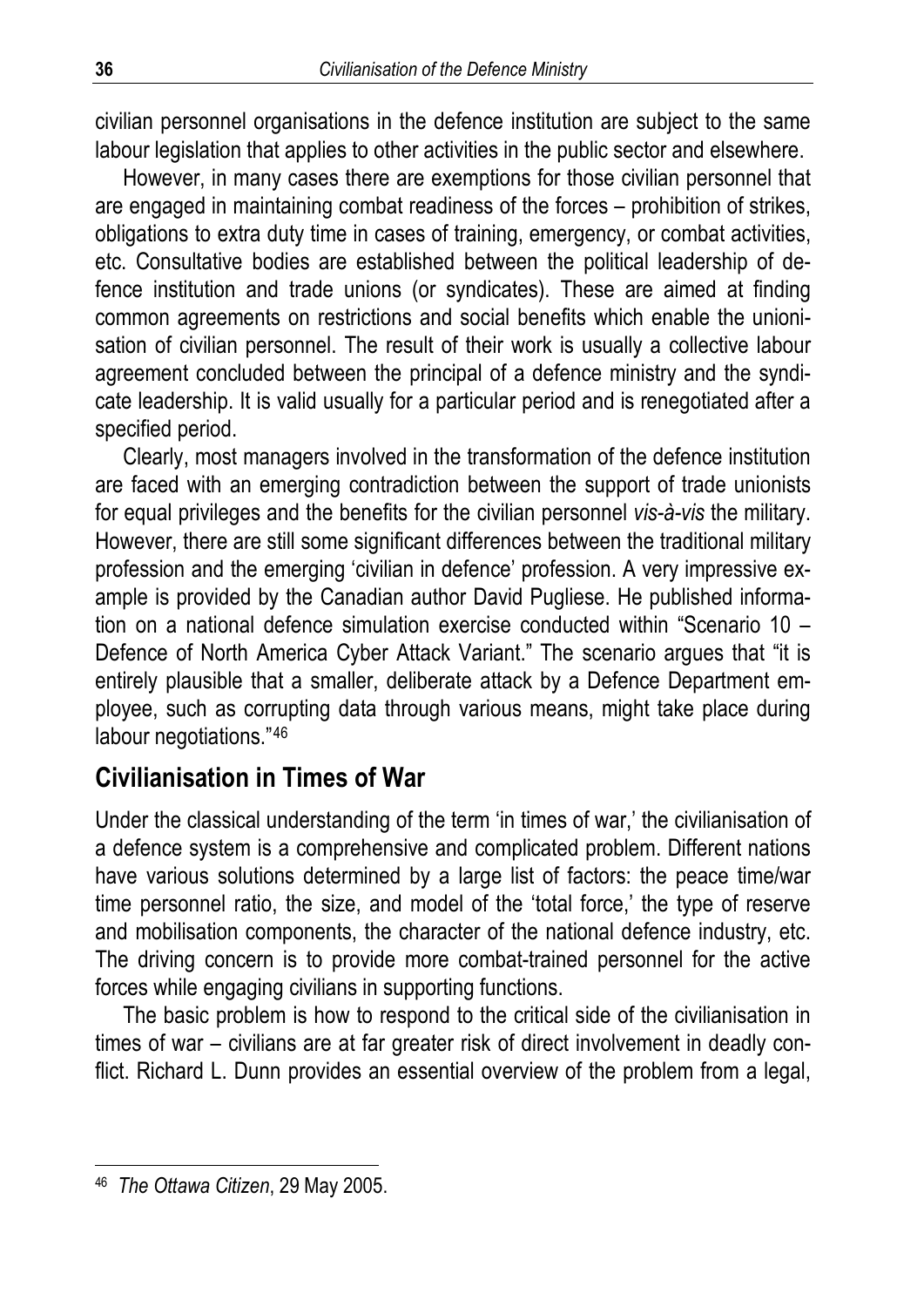operational, and administrative point of view.47 Dunn underlines that international law, specifically the Law of Armed Conflict (Law of War), and the Geneva Conventions dealing with prisoners of war (Geneva, III) and civilians on the battlefield (Geneva, IV) have profound implications for civilian personnel and contractors serving in defence system and near the conflict region. The Geneva Conventions deal primarily with international conflicts between nation states. However, some of their provisions deal with internal conflicts as well. This is a distinction worth noting, given the nature of 21st century warfare and especially with the recent experience in Iraq and Afghanistan where international conflicts evolved into insurgencies.

According to Dunn, properly identified civilians and contractors are non-combatants who may accompany military personnel in hostile situations but do not 'take up arms' (engage in combat). A civil servant or private contractor who engages in a combat without authorization becomes an illegal combatant. Their acts even constitute crimes (murder, assault, destruction of property, etc.) recognized in national and international courts. If captured, they are not entitled to the status of 'prisoner of war' and may be tried as criminals in the courts of the country capturing them. Civilians accompanying the force have traditionally been viewed as noncombatants subject to the provision that they may not 'take up arms.' This complicates the situation. Carrying a sidearm exclusively for the purposes of self-defence is allowed. However, the use of this weapon in an unauthorised manner, rather than its mere possession, becomes an act of illegality.

Another drawback is the proximity of civilian personnel to military personnel in combat situations. Actually, civilians who accompany military forces into operations lawfully may do so, but are likely to be considered as combatants by enemy – and thus could be subjected to an attack or a capture.

The post Cold War world has resulted in new problems and also new opportunities. The altercations of the Cold War and its massive military establishments have been winding down; instead, the world was preoccupied by 'small' wars, frozen conflicts, and weak states. The term 'in times of war' received a completely new content and context.

On the one hand, many of these states need outside help to maintain internal security. A total of 80% of the world's 20 poorest countries have suffered a major war in the past 15 years, and the human cost continues long after. 9 of the 10 countries with the world's highest child mortality rates have suffered from conflict in

<sup>47</sup> Richard L. Dunn, *Contractors in the 21st Century "Combat Zone"* (Center for Public Policy and Private Enterprise at the University of Maryland and The Naval Postgraduate School, April 2005)*.* The paper has been prepared for presentation at the Second Annual Acquisition Research Symposium, Monterey, California, 18–19 May 2005.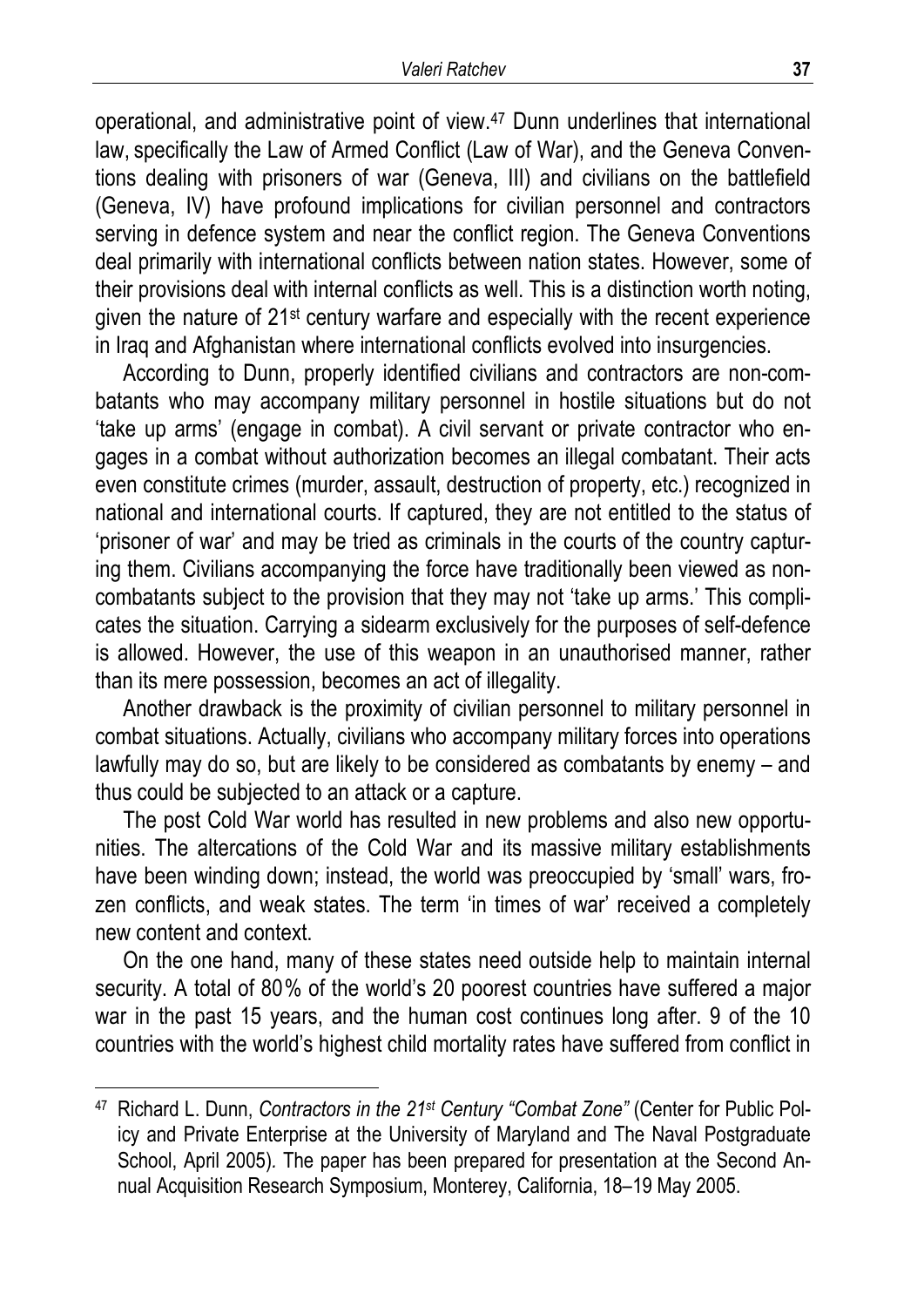recent years.48 Clearly there is a permanently increasing need for intervention by the international community.

On the other hand, in developed countries, the private sector is becoming increasingly involved in a wide range of military activities at home and abroad. Governments and international organisations are turning to the private sector as a cost effective and politically safe way of procuring services which would once have been the exclusive area of the military. It is common for British, U.S., Russian, and Australian governments to outsource certain tasks that were previously undertaken by the armed forces. Reflecting this same line of thought, US *Training and Doctrine Pamphlet 525-53*, *Combat Service Support*, states that

Civilians in support of military operations: Department of Defense (DOD) civilian personnel, personnel from non-DOD organizations; civilian contractors such as those associated with the Logistics Civil Augmentation Program (LOGCAP); and elements of host nation, allied, and coalition support organizations will provide an ever-increasing number of capabilities in support of future Army operations. Use of these support personnel will require their integration into the battle command environment and into the CSS framework, as well as mission training for the civilians involved.49

Corporate mercenaries are known by a variety of terms – private military companies, private security companies, military contractors or simply mercenaries. In many cases, there is a visible continuity between 'military' and 'security' functions of such businesses but there are some differences. Most of the 'military' organisations could perform some 'security' functions, but those that have been constructed as primarily 'security' organisations can provide more 'military' advice, consultancy, or service. Consequently, the preferred terms should be private military companies, or civilian defence contractors.

Over the last ten years, these companies have moved from the periphery of international politics into the corporate scenery, becoming a 'normal' part of the military sector. According to the U.S. Quadrennial Defense Review (2006) "Contractors and Civilians are critical to the 21st century war fighting capabilities." They provide combat support, including training and intelligence provision, operational support, strategic planning and consultancy, technical assistance, post-conflict reconstruction and a wide range of security provision.

<sup>48</sup> UNDP, *International Cooperation at a Crossroads: Aid, Trade and Security in an Unequal World*, UNDP Human Development Report (New York: UNDP, 2005), Chapter 5.

<sup>49</sup> *Operational Concept, Combat Service Support*, TRADOC Pamphlet 525-53 (Fort Monroe, VA: Department of the Army, April 1997), Art. 2-2, p. C; www.tradoc.army.mil/ tpubs/pams/p525-53.doc. CSS – Combat Service Support.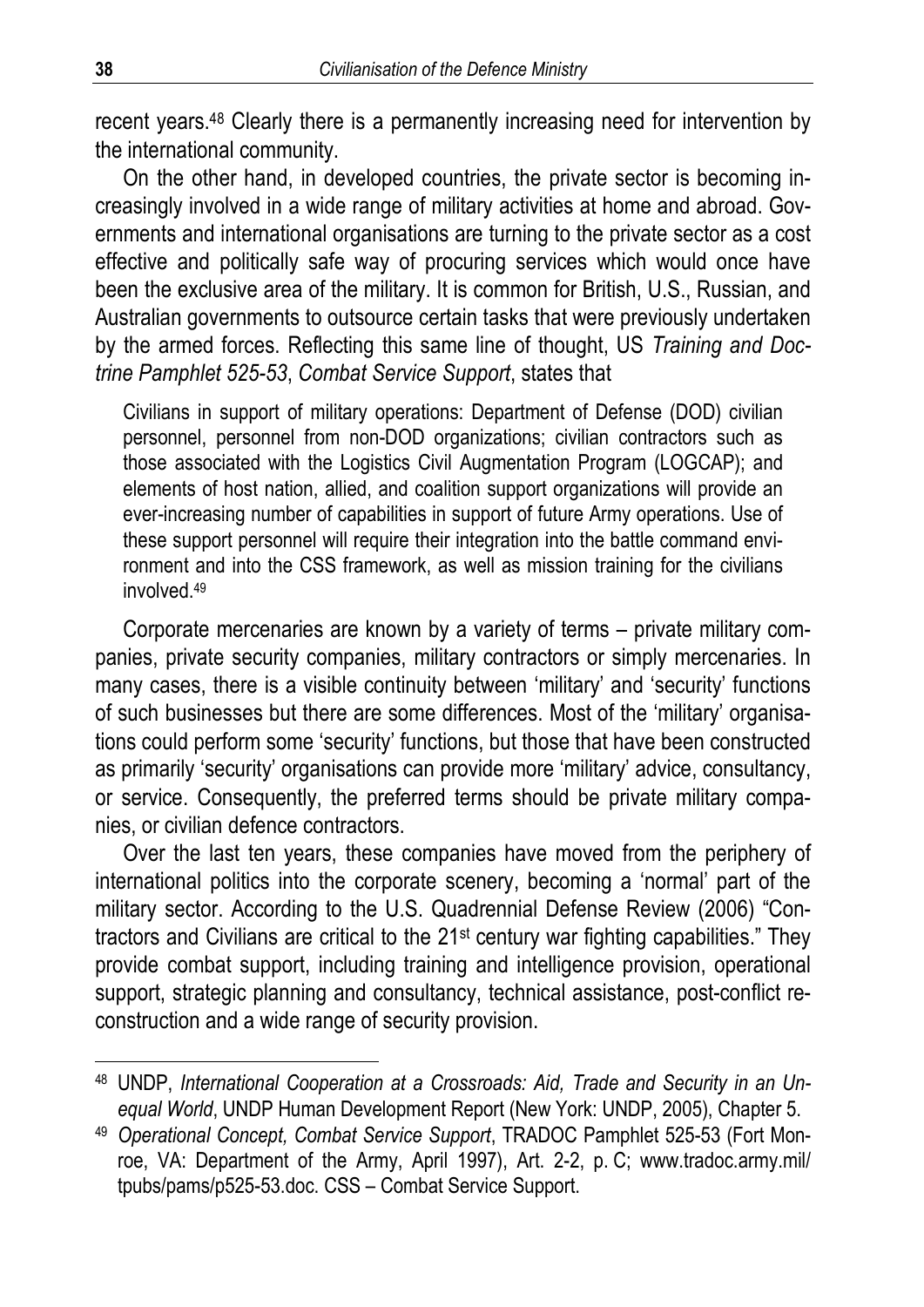## **Types of Civilian Defence and Security Providers and Services**

|                      | <b>Types of providers</b>                                                                                                                              |                                                                                                                                                                                                                                                                                                                                                                                                       |                                                                                                                                                                                                      |
|----------------------|--------------------------------------------------------------------------------------------------------------------------------------------------------|-------------------------------------------------------------------------------------------------------------------------------------------------------------------------------------------------------------------------------------------------------------------------------------------------------------------------------------------------------------------------------------------------------|------------------------------------------------------------------------------------------------------------------------------------------------------------------------------------------------------|
|                      | Private military companies                                                                                                                             |                                                                                                                                                                                                                                                                                                                                                                                                       | Private security companies                                                                                                                                                                           |
|                      | Combat services                                                                                                                                        | Defence and military<br>support services                                                                                                                                                                                                                                                                                                                                                              |                                                                                                                                                                                                      |
| Types of<br>services | Deliberate and<br>contingency planning<br>Military training<br>Military intelligence<br>Offensive combat<br>Combat convoying<br>Combat traffic control | Overall defence<br>consultancy<br>Defence and military<br>logistics and supply<br>Military risk consulting<br>Humanitarian aid<br>protection<br>Military sites and<br>installations protection<br>and defence<br>Mine clearance as<br>demining operations<br>Recruiting volunteers<br>Mentoring cadets<br>Hardware and<br>installations<br>maintenance<br>Combat area food and<br>other life-services | Industrial/commercial site<br>protection<br>Embassy/mission protection<br>VIP/close protection<br>Surveillance and investigation<br>Security risk assessment and<br>analysis<br>Prison interrogators |

Source: Adapted from Anna Richards and Henry Smith, "Addressing the Role of Private Security Companies within Security Sector Reform Programmes," *Journal of Security Sector Management* 5:1 (May 2007): 34–48; www.ssronline.org/jofssm/issues/jofssm\_ 0501\_richards&smith.pdf?CFID=2427381&CFTOKEN=29465494.

The growing literature on civilian defence contractors presents a complex picture of this aspect of defence civilianisation (or privatisation). On the one hand, they help governments facing the challenge of international security by being more flexible and adaptable to different missions in a variety of environments as opposed to classical armed forces. Their capacity to hire people with a military back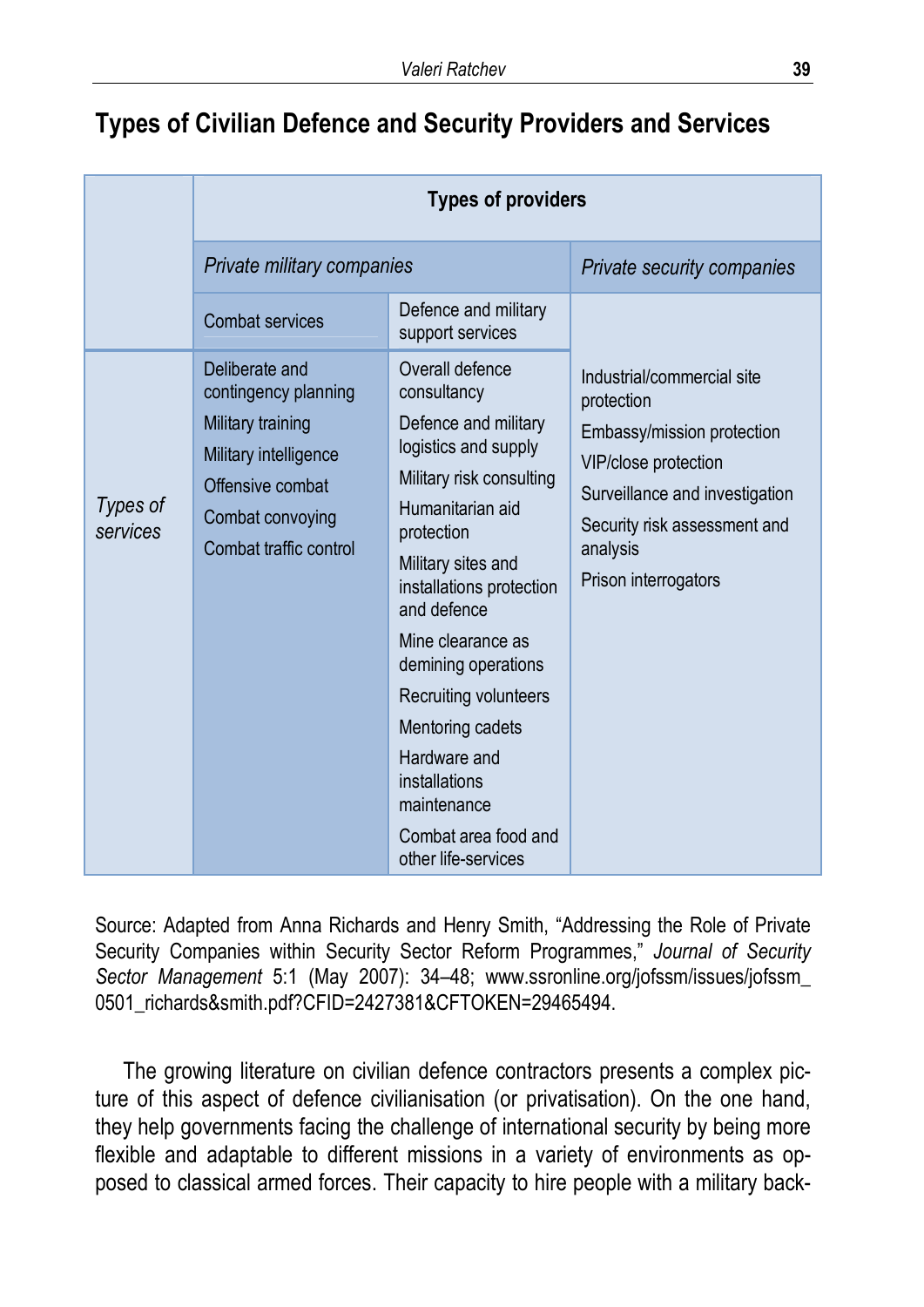ground and with experience in different countries helps to provide the best possible combination of knowledge, skills, and experience. Contracts they operate upon could be much more flexible and adaptable than the intergovernmental agreements and mandates provided by authorised international organisations.

On the other hand, the rapid spread of such an approach to civilianisation/ privatisation of the former monopoly of state over the 'instruments of violence' raises serious issues that require a decisive international effort to put these emerging private armies under control. As Fred Schreier and Marina Caparini conclude "Some of the most contentious issues that arise from privatising the military and security sector concern the implications of their use for the battle space, contractual problems and dilemmas, their ambiguous legal status, their impact on civil-military relations, accountability, transparency, and human rights problems, issues of economic exploitation, vested interests in conflicts, and their use as proxies for governments."50

Although a private defence sector which is accountable can help speed up the transformation of armed forces, there are doubts about the fairness and legal conduct by private staff. Several research studies found that there had been a lag in updating policy and doctrine based on lessons learned and that on occasion a 'business as usual' approach has decreased the efficiency of contracted support and legal problems. Anna Richards and Henry Smith argue that "these problems are particularly apparent in countries where the rule of law and democratic governance is weak or where there is widespread armed violence."

Some of the traditional concerns with 'contractors on the battlefield' include the domestic and international legal status of civilian contractors in proximity to combat; the control of contractor operations and the discipline of contractor personnel; contractor security and force protection; and, the impact and cost effectiveness of contract support on combat operations.51 The *International Committee of the Red Cross* has taken the position that even if contractors meet three of the four criteria for a legal combatant under the *Third Geneva Convention,* they fail to meet the requirement to be under a 'responsible command.'52

<sup>50</sup> Fred Schreier and Marina Caparini, *Privatising Security: Law, Practice and Governance of Private Military and Security Companies*, Ocassional Paper #6 (Geneva: DCAF, March 2005), p.i.

<sup>51</sup> Richard L. Dunn, *Contractors Supporting Military Operations* (Maryland, MD: Center for Public Policy and Private Enterprise, University of Maryland, September 2006); www.acquisitionresearch.org/\_files/FY2006/UMD-CM-06-039.pdf.

 $52$  A privileged combatant is a person who takes a direct part in the hostilities of an armed conflict within the law of war and is someone who upon capture qualifies as a prisoner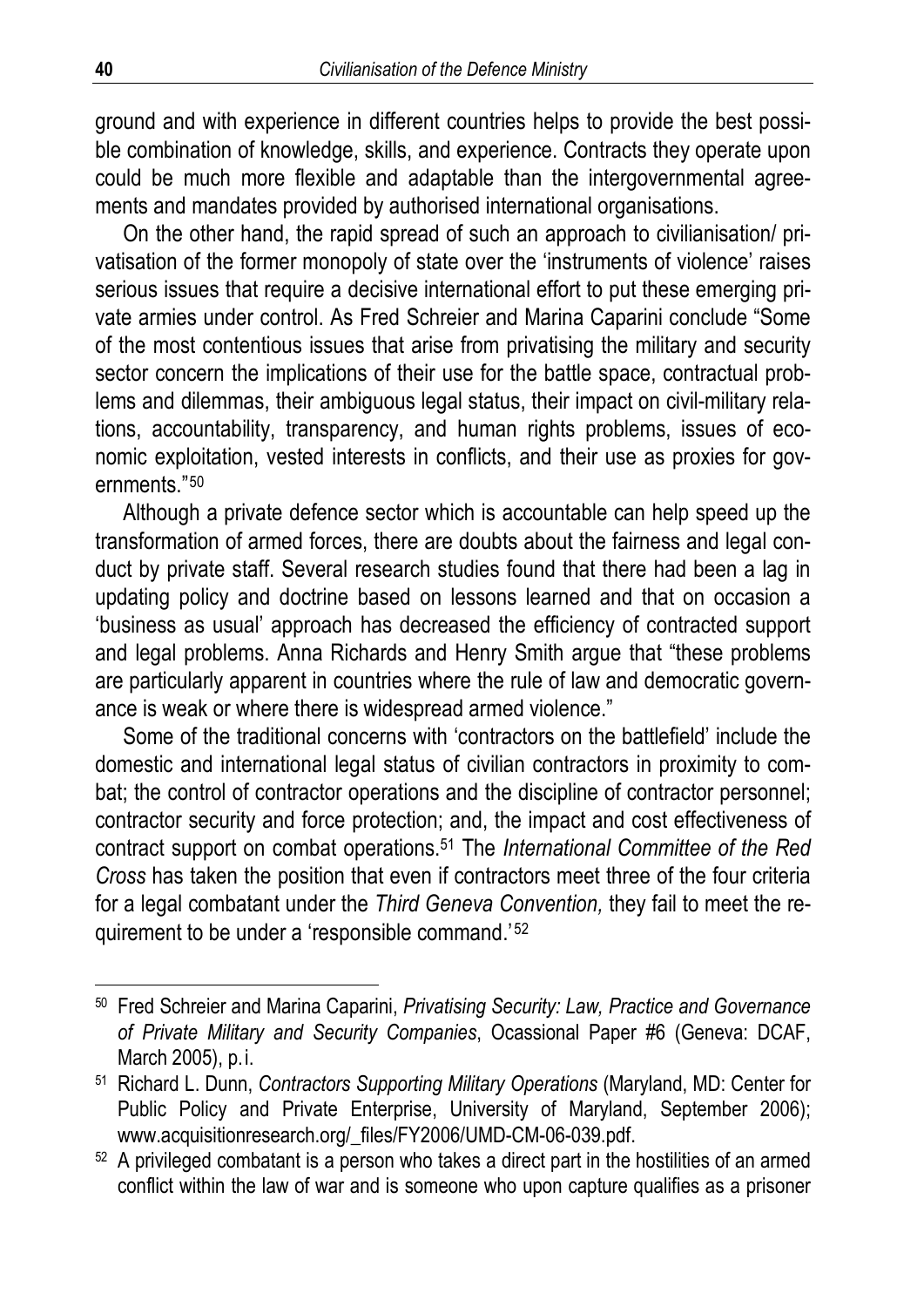The introduction of (national and international) private military companies in the defence planning, as well as in policy and military operations in times of crises and war seems to be a general trend among the armed forces of the 21<sup>st</sup> century. The tendency towards ending the state's monopoly over the use of force is more or less mutually recognised. Opening the market for civilian military companies provokes serious legislative challenges. The problems outlined above highlight the considerable challenges raised by the use of private military companies, and the consequent need for practitioners to develop a comprehensive system aimed at establishing effective regulation and oversight. Otherwise, where the 'market' is left unregulated, the 'privatisation of war' may hinder rather than help defence transformation and particularly the issue of civilianisation of defence 'in times of war.'

## **Lessons Learned**

 $\overline{a}$ 

During the last two decades, Central and East European military have continually encountered a wide variety of civilians – a trend that will only increase during the ongoing 'Defence transformation' and 'Defence institution building.'<sup>53</sup> Civilians

 To qualify for prisoner of war status persons waging war must have the following characteristics to be protected by the laws of war:

- (1) Members of the armed forces of a Party to the conflict,
- (2) or members of militias not under the command of the armed forces
	- that of being commanded by a person responsible for his subordinates;
	- that of having a fixed distinctive sign recognizable at a distance;
	- that of carrying arms openly;
	- that of conducting their operations in accordance with the laws and customs of war,
- (3) or are members of regular armed forces who profess allegiance to a government or an authority not recognized by the Detaining Power,
- (4) or inhabitants of a non-occupied territory, who on the approach of the enemy spontaneously take up arms to resist the invading forces, without having had time to form themselves into regular armed units, provided they carry arms openly and respect the laws and customs of war.
- <sup>53</sup> Daniel N. Nelson, "Civilians, The Military and Defense Planning in South East Europe: An Analysis of the Stability Pact Self-Assessment Studies," Chapter 9 in *Defense and Security Sector Governance and Reform in South East Europe Self-Assessment Studies: Regional Perspectives*, ed. Eden Cole, Timothy Donais and Philipp H. Fluri (Baden-Baden: Nomos Verlagsgesellschaft, November 2004), 125–35; available at www.dcaf.ch/publications/epublications/Defense\_SSG\_SSE/D\_18.pdf .

of war under the Third Geneva Convention. An unlawful combatant is a civilian, such as a mercenary, who takes a direct part in the hostilities but who upon capture does not qualify for prisoner of war status.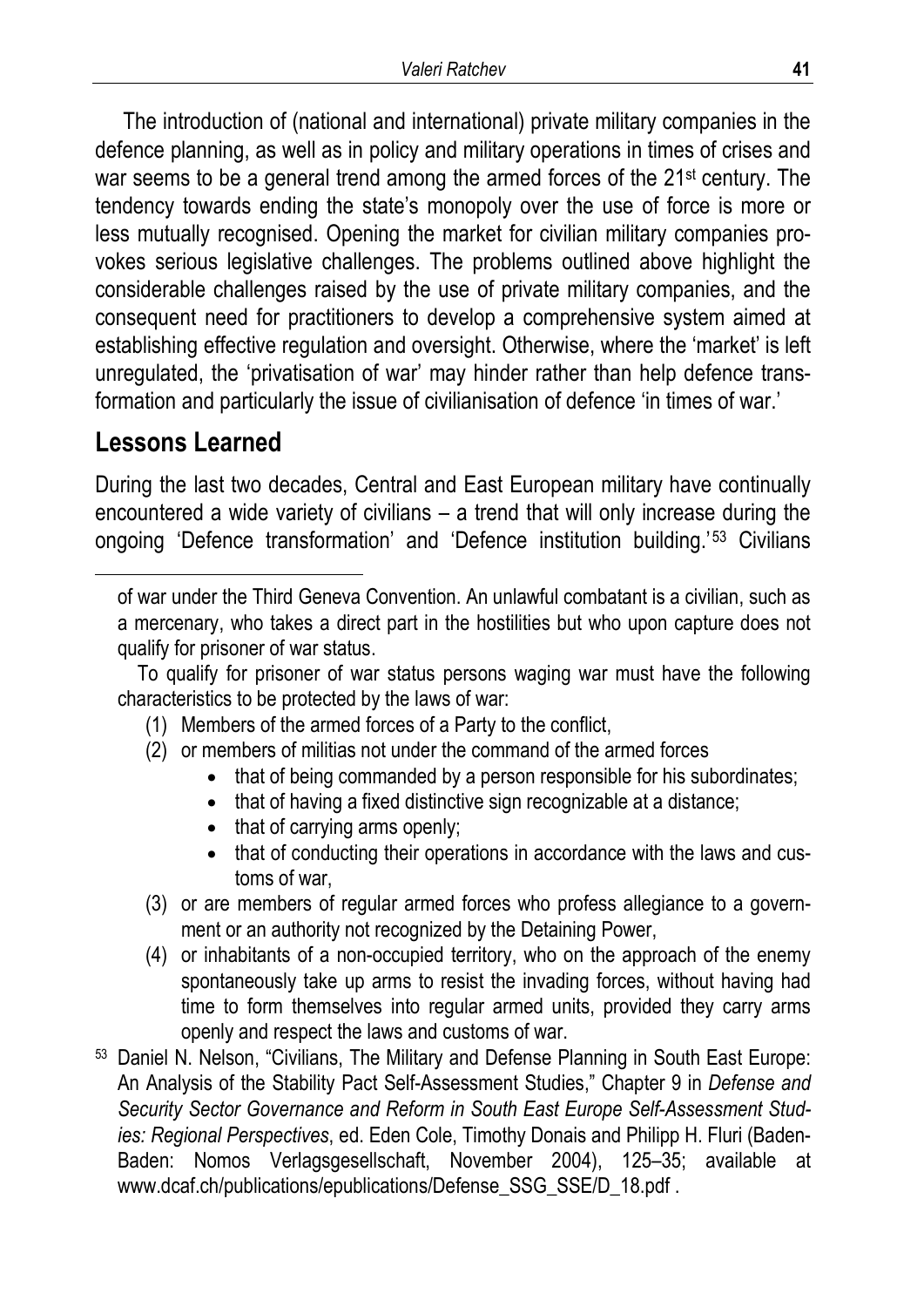have established themselves as an integral and vital part of the 'total force.' With distinction, they perform critical duties in virtually every functional area of policy planning and implementation, strategic planning, and even in combat support both at home and abroad.

The practice of civilianisation in East European countries is difficult to be evaluated because of the relatively short period of implementation and, unfortunately, a serious lack of systematic monitoring and analyses. However, some basic lessons could be learned from the transfer of functions performed by the military personnel to civil service personnel. These lessons can be useful for the design and implementation of the civilianisation process.

#### *A clear vision about the core functions of defence institution will provide a solid ground for functional justification, legalization, organization, and leadership*

In order to achieve a democratic regime, it is primordial to control issues of war and peace and the development of the military. This should be done by the democratically elected representatives; the realisation of the governmental defence policy to happen in an environment of democratic civil-military relations; the completion of control should lead toward both strengthening the civil society and defence capabilities. During the discussions on the evaluation criteria to estimate the status of civil-military relations in a country in a transition from totalitarian toward a democratic political regime, a set of common denominators has been used (it was called the Simon-Carnovale test, named after Jeffrey Simon and Marco Carnovale who examined the issue during the 90s):

- A constitutional—and legislative—regulation of the national military chain of command with clearly defined responsibilities and lines of communications;
- A clearly determined division of labour between the civilian and the military sphere within an integrated military staff in the Ministry of Defence and the unquestioned key role of a civilian defence minister;
- Systematic and detailed parliamentarian oversight and control over defence budget, programmes and decisions to use military force in combat, peacekeeping or antiterrorist operations;
- Regulated but sufficient transparency of the defence policy and especially of reform plans, and major operations;
- Opportunities for civilians to receive a military-related education and to apply for jobs in the defence system, and for the military to obtain a civilian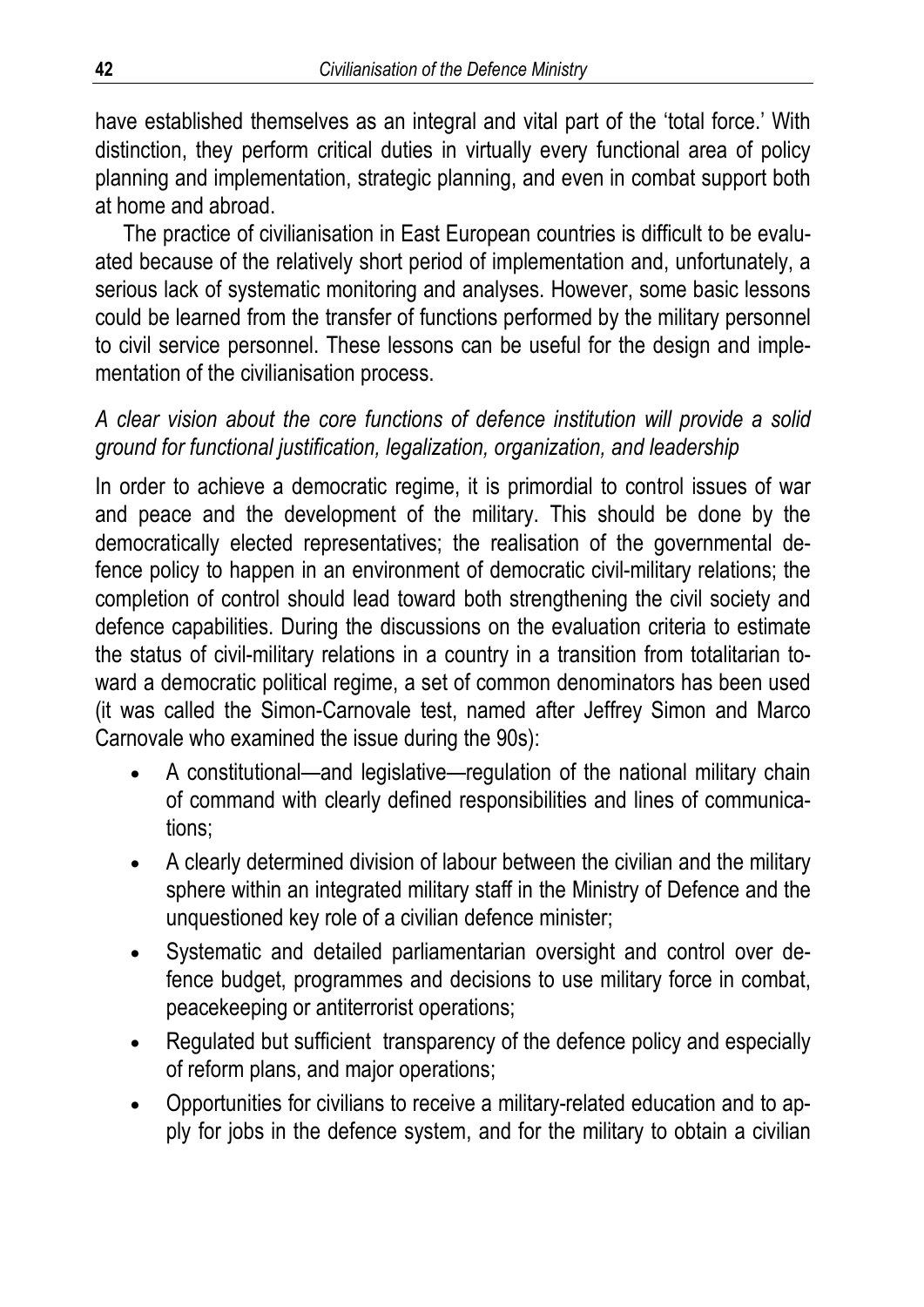knowledge and participate in educated and informed public debates on security, defence, and armed forces.

## *Introduction of a civilian defence minister*

 $\overline{a}$ 

The role of a civilian minister of defence and his cabinet is crucial for the democratisation concept of civilianisation of defence. The basic content of political control, performed by the governing civilian political leadership includes:

- Keeping the militaries within their constitutional role in case of a crisis and conflict, and avoiding any direct and indirect military manipulation of the political decision-making process;
- Preserving career militaries from politicalisation and partisanation, by focusing them on their professional duty;
- Developing and conducting the military as an effective national security tool, providing the best military within reasonable resources the society can deliver;
- Perfecting the military ethos and morale, keeping the societal integrity of the nation;
- Guaranteeing that the political and public demands of transparency on defence preparations and activities will be achieved (including secret files of former military intelligence and counter-intelligence services);
- Systematically improving the legitimacy of the military service and civil-military relations in order to keep them adequate to the democratic maturity of the society.

The best practice is if the governing civilian political leadership—the defence minister, his deputies and office advisers (called 'political appointees')—is organised in a political cabinet. Their primary role is to support the minister during the defence policy decision-making cycle and communicate defence policy to society and abroad. Between them the minister of defence should receive parliamentarian approval while the deputy-ministers appointments require sanction by the prime minister.<sup>54</sup> Within the cabinet, different experts and advisers could work – but only

<sup>54</sup> For example in the U.S DoD Political Appointed Senate Confirmed Positions are: Secretary of Defense, Deputy Secretary of Defence, Service Secretaries, Under Secretaries of Defence – 5, Deputy Under Secretaries of Defence – 4, Director Defence Research & Engineering, Assistant Secretaries of Defence, General Counsel of the Department of Defence, Inspector General of the Department of Defence, Director, Operational Test & Evaluation, Under Secretary of the Army, Navy, Air Force, Assistant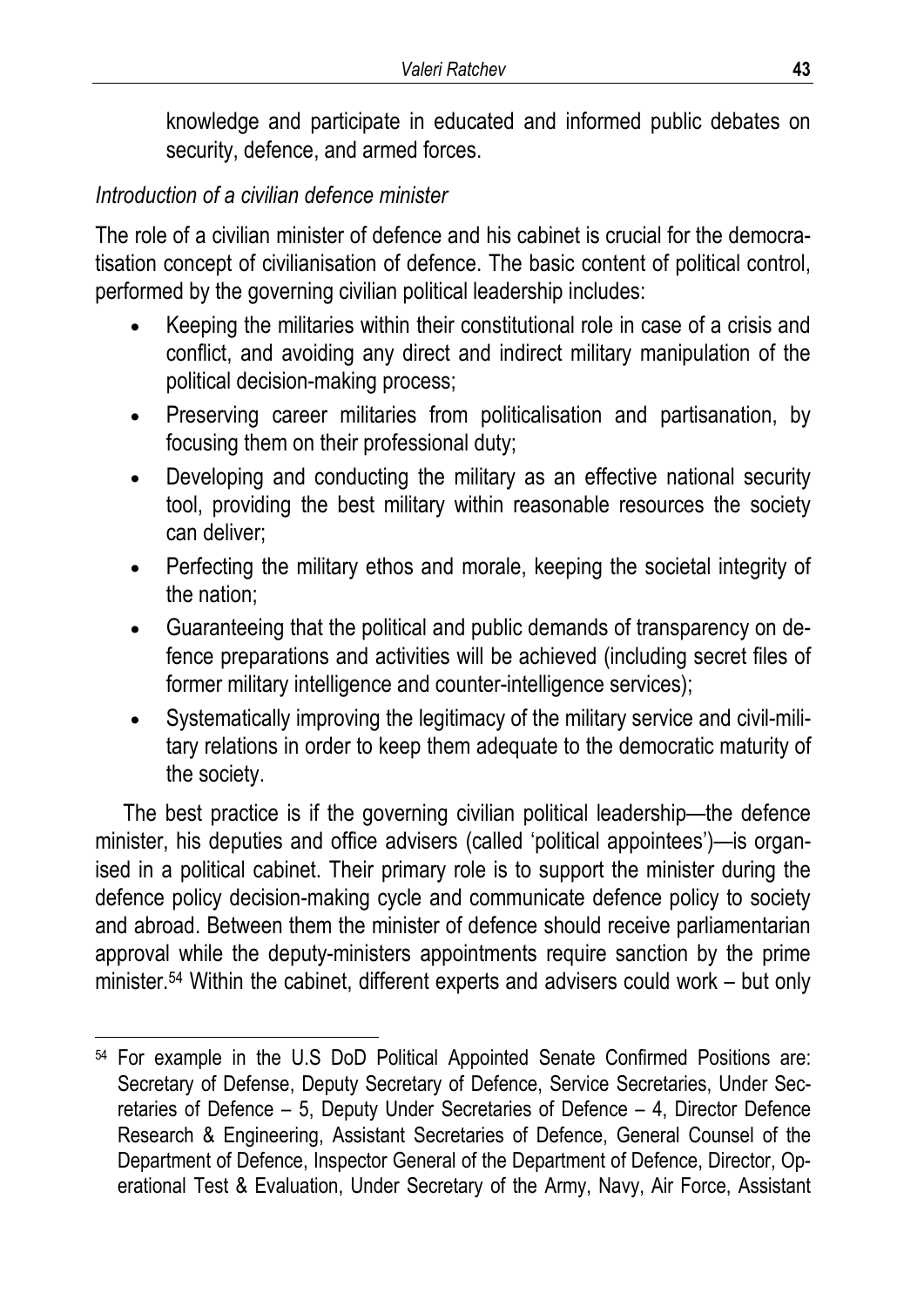civilians and they should not perform any control or directing functions. However, the introduction of 'political appointees' requires precise legislative regulation.

In a few countries, there are political appointees within the administrative structure of the Ministry of Defence. Usually these are directors or chiefs of department of a critical importance for the formulation and implementation of defence policy. Normally their positions are explicitly mentioned in a normative document. This is necessary to avoid any eventual attempt for the politicisation of defence administration. In some cases, the legal norm states the number of employees who may be promoted on a political principle. A need of applying a flexible approach has been identified by different governments. Particular areas are those of NATO and EU relations, international military co-operation, programming, resource management, etc.

#### *All should properly understand the value of introducing civilian experts*

The largest numbers of civilians in defence institution are experts with a particular education and specific expertise. The key to achieving the greatest success from the transfer of functions performed by military to civilian personnel is if they are invited to work on appropriate positions in both defence policy departments (the Ministry of Defence) and strategic military staff (the General Staff or the Joint Staff). Civilians are helpful in the defence institution because they possess a specific mentality, different individual value systems and can add newly emerging expertise to the traditional military package of knowledge and skills. Depending on their cultural attitudes, they may introduce social, political, humanitarian, and resource considerations within both the policy planning and the strategic and operational design. While working on different levels and areas of defence, they can soften the negative effect of a strong hierarchy and subordination, introducing more alternative approaches and solutions. Very important for the vitality of the military system is that well educated civilians with a strong communal experience can have a positive influence on keeping the sensitive military ethos adequate to the morale of the nation. In this way, if the roles of the civilian experts are well described and organised, they can accomplish significant improvement of the military-society relations, such as improving the effectiveness of the defence institution.

Service Secretaries and General Counsels of the Services, Assistant to the Secretary on Nuclear and Chemical and Biological Defence Programs. (See U.S. code Title 10 – Armed Forces at www4.law.cornell.edu/uscode/html/uscode10/ usc\_sup\_01\_10.html).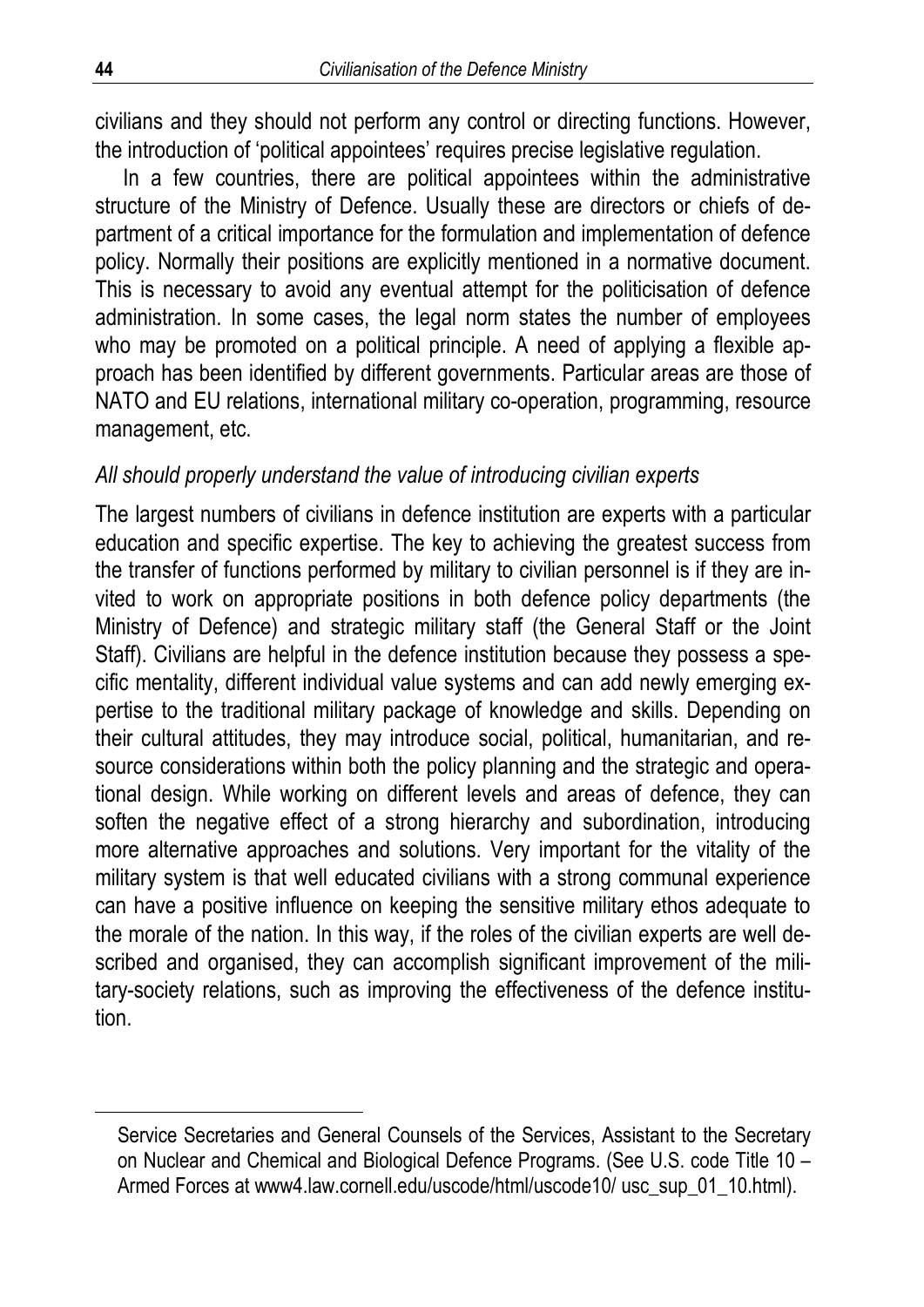There are different approaches to identifying those military positions that should/could be transferred to civilians. The Romanian Ministry of Defence applies the following criteria:55

- a) If the position requires military knowledge and experience, then a military will be nominated;
- b) If the position requires the fulfilment of some operational tasks, then a military will always be nominated;
- c) If the position requires fulfilment of some representational task, then a military will usually be nominated;
- d) If the position requires military expertise, but its attributes do not include any operational tasks, then a civilian with previous military experience might be nominated;
- e) A civilian can fill in the position if none of the criteria from the letters a)–d) apply.

Actually, the largest group of civilians in defence institution is one who works in administration, management information systems support, communications, accounting, library and documentation services, repair, transportation, storing, guarding, etc. Indeed, they have a very important role from both the cost-effectiveness point of view and for keeping the prestige of the people in uniforms.

## *Any conflict between the civilian political appointees and the civilian permanent staff should be avoided*

Civilians in the defence ministry vary greatly. Since the original civil-military relations literature was concerned with one simple situation—elected civilian politicians vs. military hierarchies—there has been a tendency to overlook the very large number of different types of civilians involved in defence policy planning and implementation.

The fundamental distinction is between the elected political leadership and their personal advisers (who are also temporary political appointees), on the one hand, and the permanent cadre of civilian experts, on the other. As David Shutler notes, "There are, of course, many subtleties which complicate this dichotomy, including the use of contractual staff for policy advice, and different practices in the division

<sup>55</sup> As they were presented by Major Aurel Cobianu at a Seminar on the Civilianisation of the Ministry of Defence and Amending the Law on Defence of Armenia, Co-organised by George C. Marshall Center and the Ministry of Defence of Armenia (5–7 February 2007, Yerevan, Armenia).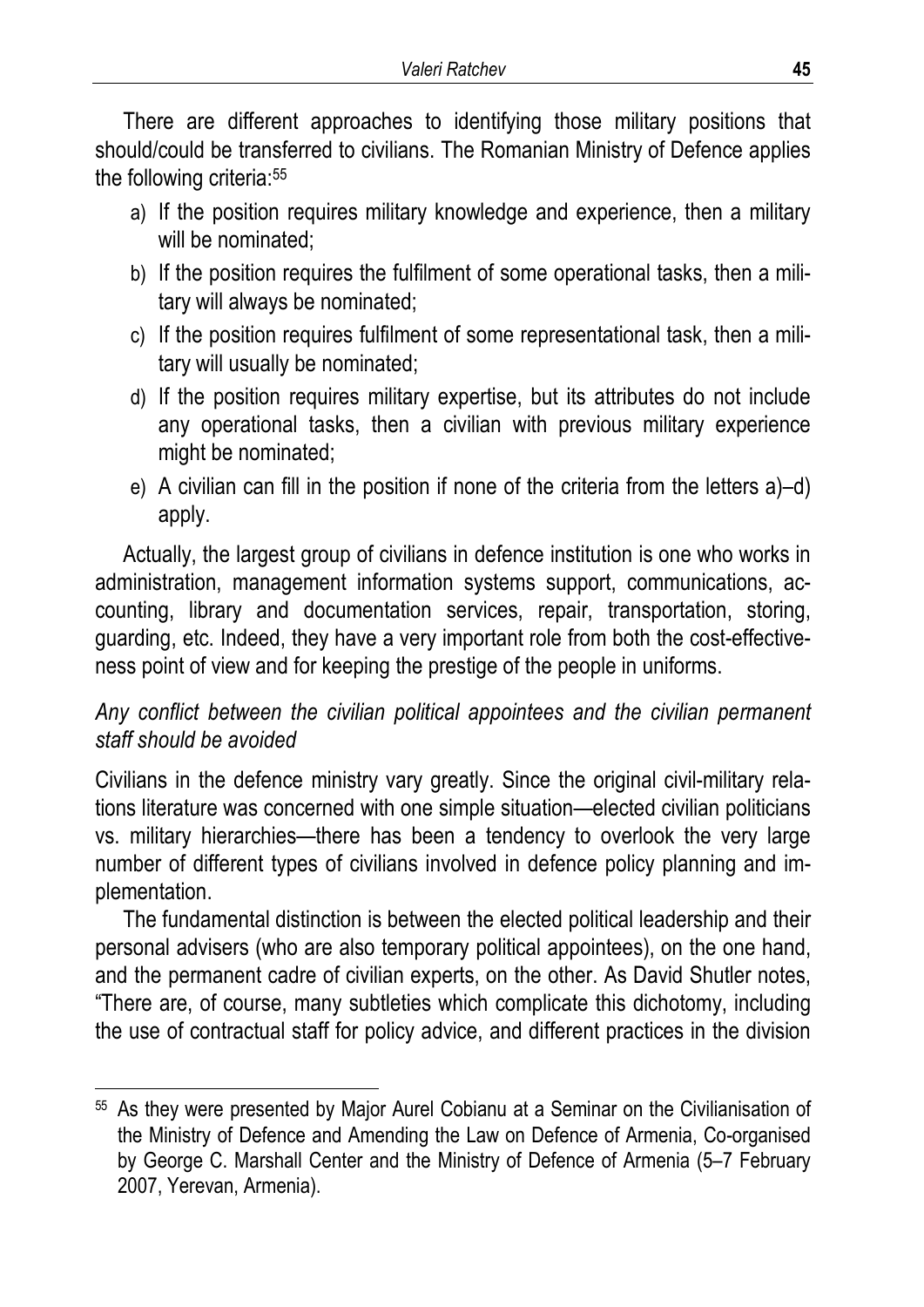of jobs between career officials and political appointees. But in essence, the difference is between those jobs which are dependent on the workings of the political process, including elections and changes of government, and those which follow the logic of a permanent administrative structure."56

It is important to remember that the role, mission, functions, and motivation of the political appointees and civilian experts vary considerably. So far, the use of the generalising term 'civilians in defence' is correct only to distinguish all of them from the uniformed personnel. However, in the perception of the public mind, they form a coherent body. Society expects both civilian groups to work together in order to provide leadership and control over the national military. Therefore, this practice is necessary for the defence institution if any serious public frictions between the political leadership and the civilian staff are to be avoided.

### *Civilianisation is not a panacea for money saving*

From a cost-effectiveness point of view, the interest of civilianising defence institution stems from a fundamental assumption that civil service workers are less expensive than their military counterparts. Actually, civilianisation could produce cost savings in many cases, but not in all areas. The functional approach should lead any decision on transferring military positions to the civilian staff. As a rule, the separation of the civilian from the military expertise requires additional investments to train civilians on a variety of knowledge and skills. Moreover, experts from experienced countries warn that the budget-motivated civilianisation that saves shortterm dollars is rarely without cost in the long-term, and 'false economies' are most often recognisable in retrospect.<sup>57</sup> A RAND research on the issues finds that policies designed to maximise cost savings can have a negative impact on military readiness and career-progression opportunities in both the military and civil service workforces.58 As a general lesson, it could be argued that the civil service position assignments should be predicated on three considerations:

- Defence policy and armed forces requirements;
- Cost effectiveness within 'life-cycle' context (life-long education, compensations, insurances, and etc);
- 'Civilians in defence' professional career opportunities.

<sup>56</sup> David Chuter, "Understanding Security Sector Reform," *Journal of Security Sector Management* 4:2 (April 2006): 1–21; www.ssronline.org/jofssm/issues/jofssm\_0402\_chuter. pdf?CFID=2427381&CFTOKEN=29465494.

<sup>57</sup> Suzanne Roberts, *Civilianizing Fleet Support* (CSC, 1991).

<sup>58</sup> Gates and Robbert, *Comparing the Costs of DoD Military and Civil Service Personnel*.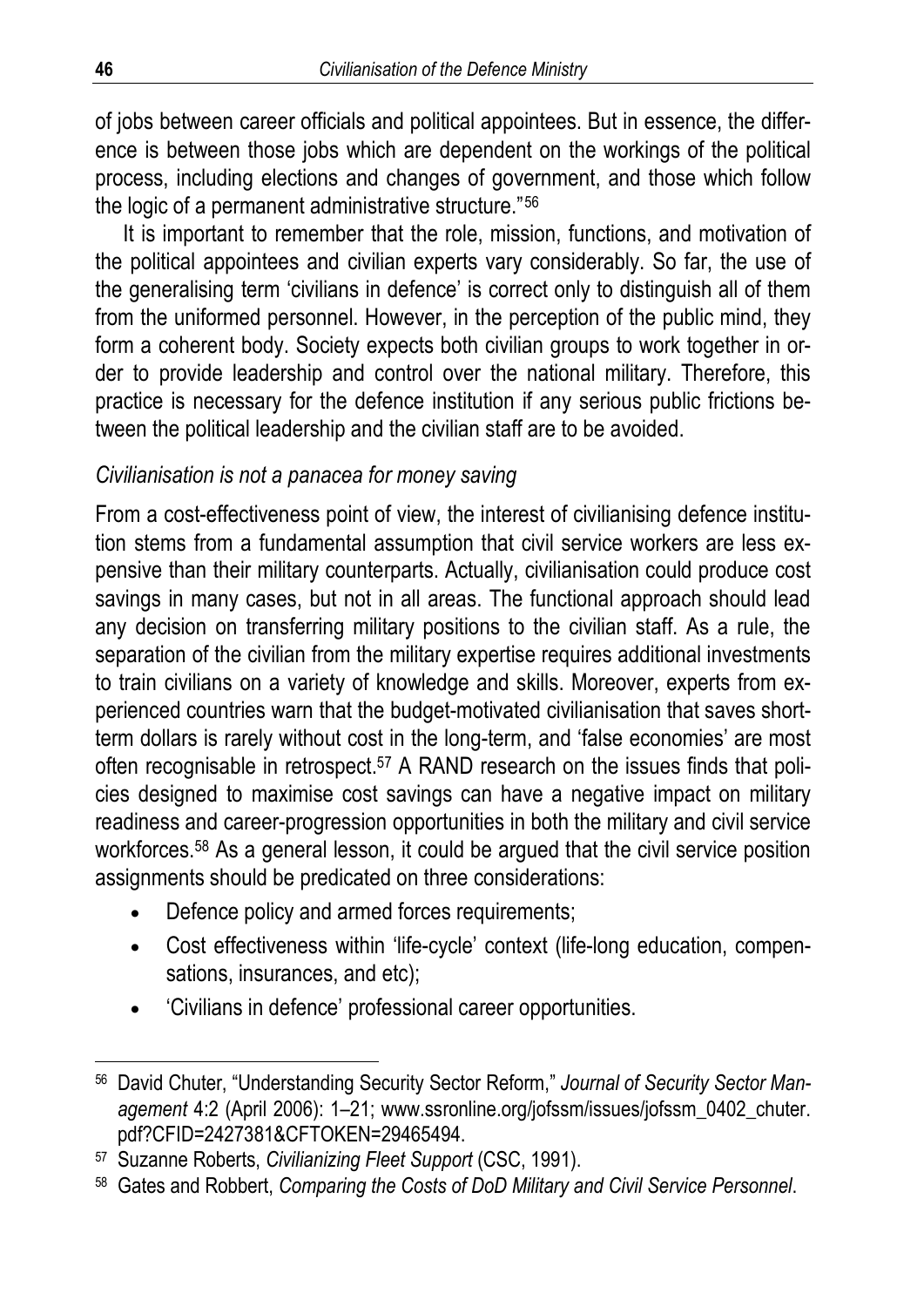### *Civilianisation should not be a source of friction between militaries and civilians*

Any socio-psychological outcomes must be considered when evaluating the effects of military civilianisation. As Ryan Kelty argues "Combining military personnel with civilians creates a bifurcated work setting resulting in differential structural and environmental job characteristic between service members and civilians."59 The most negative attitudes the military people express when they work with, or are replaced by young, just graduated 'experts,' is the absence of real knowledge on how the defence system functions. From the civilian side, frictions appear from the psychological provocation against the traditional military conservatism and the resistance to innovations. However, the most important source of tensions derives from different payment for equal work. At the expert level, civilians usually receive much lower salary than their military counterparts, while at a senior level, the opposite case can occur.

Actually, such tensions are unavoidable. A psychological reaction of doubt and even mistrust by the military people is natural and should be expected. As mentioned above, it could be based on clashing values and professional honour, as well as more rational issues like fear of decreasing positions for the military, the transfer of most attractive positions to civilians, etc.

The objective thing to do should be to avoid possible frictions due to imprecise decisions on civilianising functions and positions. There are no essential arguments, for example, to have a completely civilian defence ministry or civilian directorates. Any artificial separation will produce long lasting doubts within the military even if civilianisation is for the good of the army and the country. In order to achieve a successful modern defence institution building, it is crucial to achieve an active cooperation between the army and the civilians. The ideal outcome is a synergy effect resulting from the functional approach which in turn will facilitate civilianisation. The principal approach to limit possible difficulties is a preliminary intensive training of the civilian personnel. Usually, any country that undertakes defence reforms lacks prepared civilian personnel. The best practice is to use international support to train civilians on how to run a defence system in democracy (general knowledge) and nationally based training (supported by foreign experts) on how to perform particular duties.

<sup>59</sup> Kelty, *Civilianization of the Military: Social-Psychological Effects of Integrating Civilians and Military Personnel*.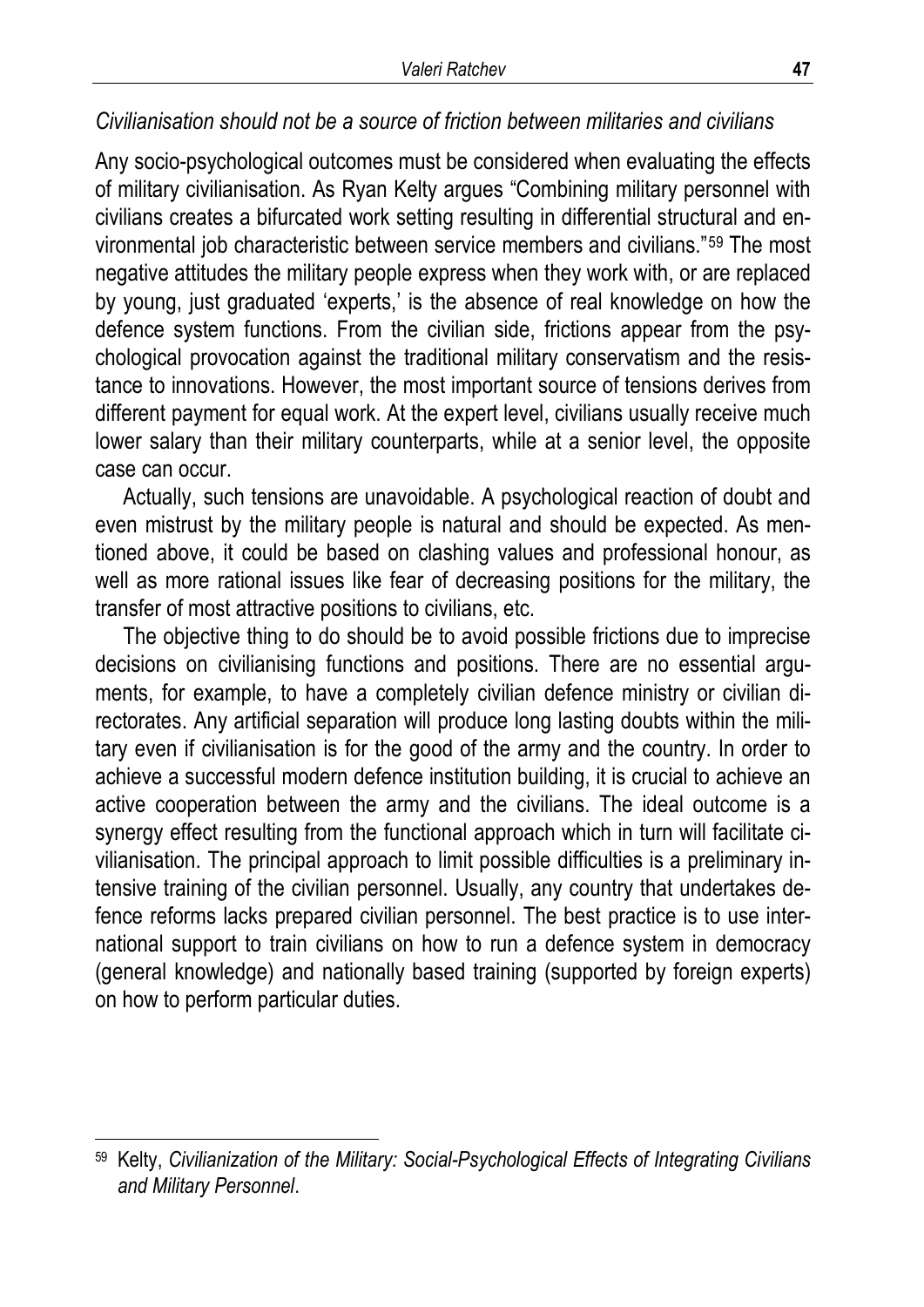## *Civilianisation is probably the best (and maybe the only) alternative to unacceptable reductions in armed forces operational capabilities*

One of the principal characteristics of the modern trends in force building is downsizing the personnel while strengthening the part of combat capabilities that comes from high-tech weaponry. Within the frame of this trend, the planners should consider the alternative to cut (usually) the supporting units (this way cutting functions) or to save the functions through civilianisation and outsourcing. The most powerful and active forces are applying such an approach. Actually, it is reasonable and applicable only with at least two preconditions that will provide cost-effective civilianisation: the country should have a well-developed service-market and the forces should be intensively engaged in a variety of operations.

## *The civilian payment system should be integrated into the military system and both should be based on performance*

Equal payment and social benefits for the same job is one of the compulsory basic principles of civilianisation. Civilian service in defence should be governed by the same system of merit principles as the military – fairness, integrity, equal opportunity, protection against favouritism and be performance-based. One of the important lessons is that many regulations and procedures, designed to provide equality and motivation for the civilian staff make the human resource management system difficult to manage and slow to change. The negative impact in most cases is that the system does not make a difference between outstanding and poor civilian performers and the latter are not held accountable. Often the system is unresponsive and this leads to serious difficulties in the cases of restructuring the departmental units with mixed personnel arise. Surprisingly, a lesson learned is that changing the work assignments of the civilian staff is more difficult than for the military.

### *The civilian personnel management system should provide the defence ministry with the best experts*

Despite the large and growing list of requirements (education, qualification, additional skills, practical experience, etc.) the personnel management system of the defence ministry should be 'fast' and flexible enough (instead of being complicated and slow) in order not to lose competent potential applicants. The defence ministry in terms of hiring civilian personnel is a labour market player. The process of civilianisation and the personnel management system should allow the ministry to be a more competitive and progressive employer in order to attract and select people from the national labour market with the necessary skills. It should be noted that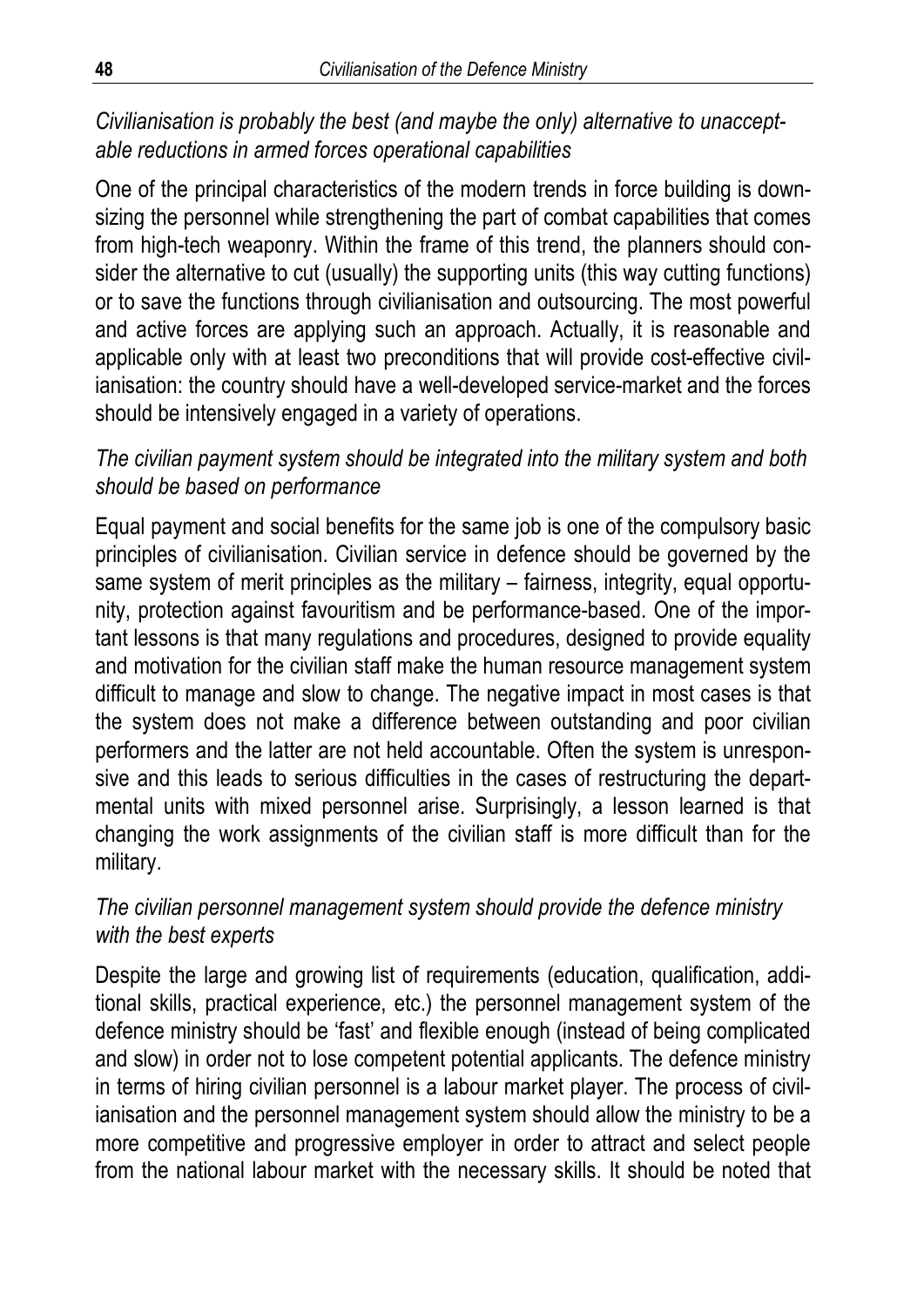the mission and functions of the defence ministry are primordial. Past experience indicates that the guiding principles for establishing such a system should include at least:

- Focus on individual qualities, needs, and rights and identifying which protection should be guaranteed by law
- Respect people that are committed to the public service and national defence
- Performance-based pay and career development system
- Flexibility and clarity of personnel policy procedures
- Ensured accountability for the results of civilianisation and performance from civil servants
- Balanced system for civilian and military personnel, including for formations with special missions
- Competitive and cost effective system with national labour market criteria.

## *Establishing permanent educational opportunities and requirements for both civilian and military personnel*

One of the most important obstacles which affect security sector reforms is the reluctance of professionals. This was to be expected and is completely natural. However, the professional elite should start applying lessons learned from the 'real world.' For example: the professional staff should create a new strategic culture, simultaneously with a new political culture for politicians, and a new democratic one for society. If one of them is missing, it will hinder the successful completion of successful reforms. In order to achieve this aim, a focused joint education and training is essential. Security and defence-related education should be among the first reforms. In addition to this, education is a vital part of the career path for both the military and civilians and therefore represents a significant and long-term investment of time and money. Finally, joint forms of training (on threat assessment, force planning, crisis management, arms control, etc.) for the civilian staff, uniformed personnel and the independent experts are also absolutely necessary.

### *The introduction of business practices in the defence management is the best way to explore the capacity of civilians in defence*

The introduction of business practices in the defence sector is a very civilian-oriented issue. Without such a development, the fact of having civilians will probably not be worthwhile. Basically, there are two ways for bettering the results of defence policy: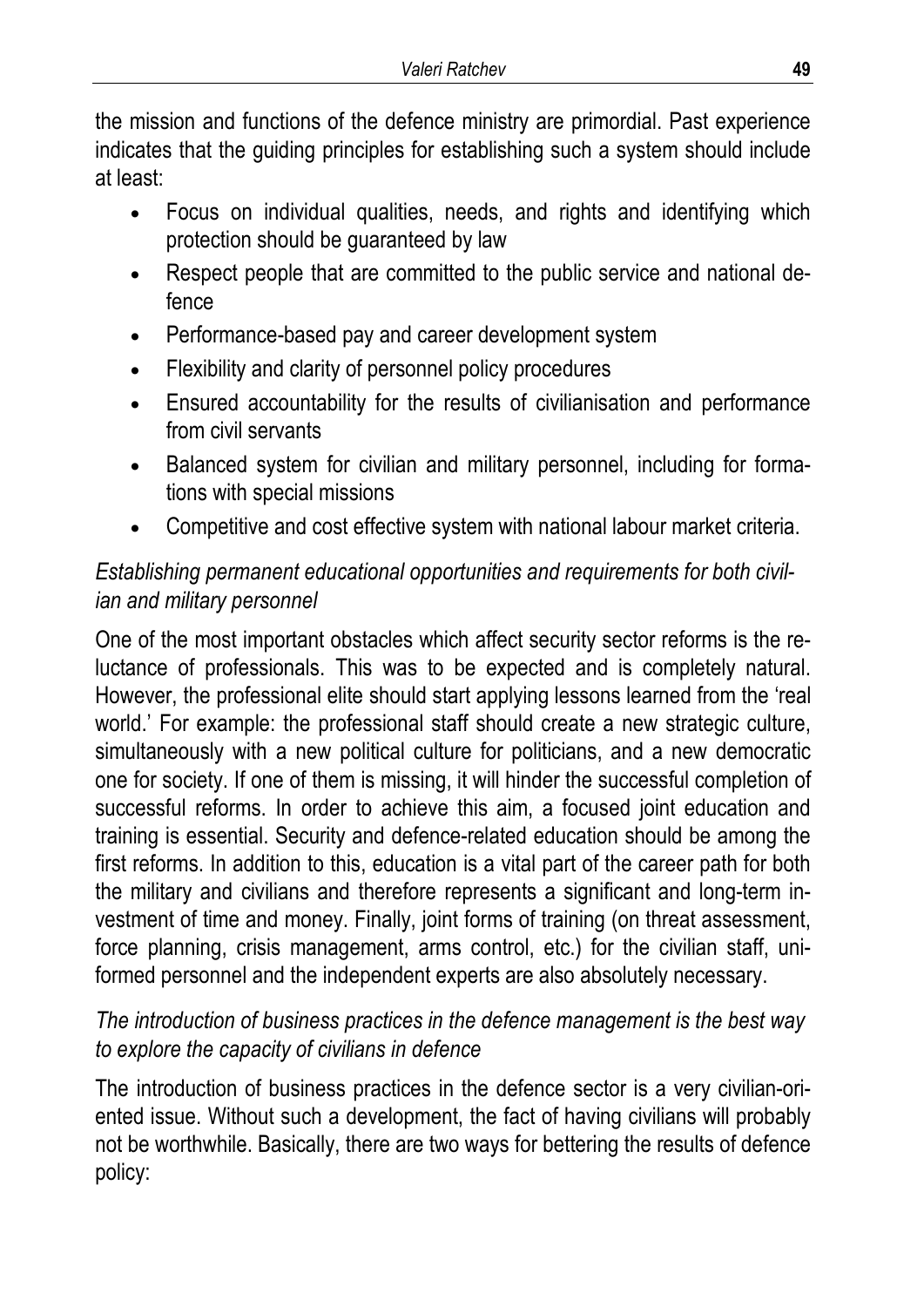- Through organising all the work in the defence ministry as a 'defence management.' In this case 'defence management' is an overall concept aimed at connecting the 'defence policy aims' with implementation 'outcomes.' This method was used when people believed that a defence institution could be managed like a 'business holding.' However, later on this approach proved to decrease the roles of the political and military leadership, while creating an unhealthy competition between the services for resources and the skilful 'CEO' of services, replacing the ministerial rational list of priorities with their own (usually based on specific organisational interests). Now, as an overall system, it exists in the Canadian Department of National Defence (Defence Management System) and in the Netherlands – as a philosophy.
- Through the introduction of business practices in the governance of the defence institution, many conceptualists and practitioners share the understanding that functionally the defence system should be based on four pillars: political visioning and directing, strategic command, strategic leadership and management. All of the defence organisation, legislation and regulations, education and training, and daily practices, as well as the civil society and parliamentarian oversight should reflect them. In this case, 'management' is an application of business practices to specific functional areas of defence, for example in the following sectors: human resources management, financial management, real estate and military installations, weapon system life cycle management, material supply and services management, documentation and administrative procedures.

## *Unionisation is necessary but its implementation should reflect the national traditions and the wisdom of civil society*

Actually, the unionisation of the civilian personnel should not be questioned – at least for those civilians that serve in the ministry's administrative and supporting structures. In many countries for those servants there is even more than one professional union (even if such a profession does not always exist) which is authorised by agreement to work within the defence ministry system. There are examples of non-restrictions, but also others where, for example, the right of labour strikes is forbidden for the civilian personnel in instances where the national security could be threaten by the union's activities.

It gets more complicated in the case where civilians are deployed within departments or units together with militaries. In such a case, the functionality of the unit will be determined by both the civilians and the military and any distinction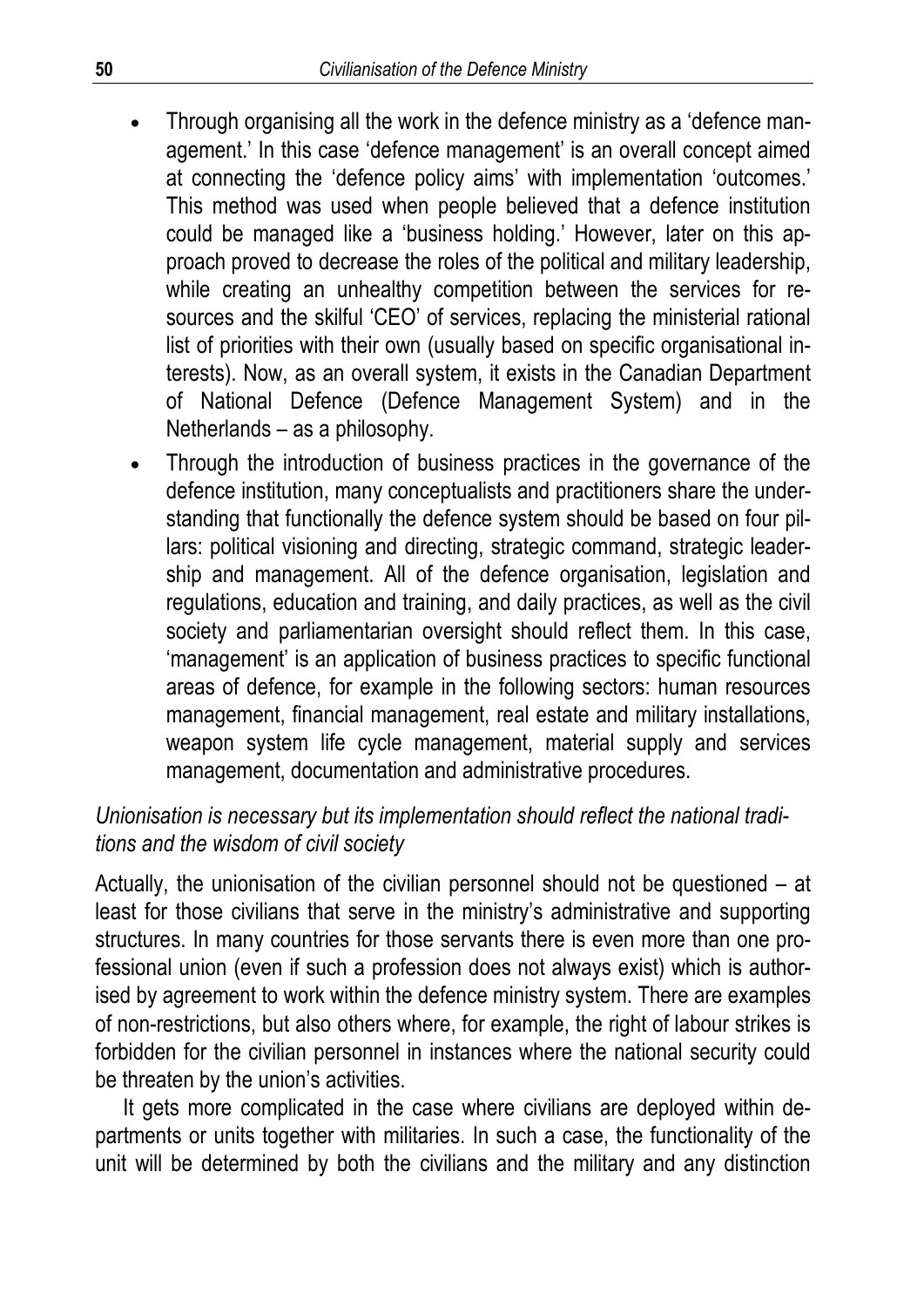between them in terms of union rights could compromise the ability of the unit to fulfil its mission.

For example, there is one union for all Swedish military officers and two unions for the employees of the civilian defence. All military officers belong to the union and pay dues regardless of their rank, but actual involvement in union activities is less frequent among the high ranked personnel. The three unions play a significant role in the development of personnel policies, conditions of employment and pay, and they are regularly consulted on various issues. For example, the defence budget proposals are discussed with the unions before they are presented to the Government. On most personnel issues, the Supreme Commander and his subordinate commanders must negotiate and reach an agreement with the unions, while on other matters such as defence policy, unions play a consultative role only.

### *The use of defence services 'from the shelf' should be introduced only after the national market has reached maturity*

One of the most widely practiced aspects of civilianisation of defence is through providing services 'from the shelf' of the public market. The experiences of most of the countries illustrate that the outsourcing approach could be effectively applied, only if there is a well-developed private sector. Outsourcing could be effective only if it is provided through real market contention. In the case of a lack of true choice, usually defence ministries pay higher prices to private companies than when the services are provided by a specialised military organisation. When several new NATO members began to host international military exercises, especially in US military bases and NATO headquarters, the competition on outsourcing military services became international. This raises the requirement to the national providers and helps to introduce NATO and other international standards of quality.

### *Working with national and international private military companies should not be rushed*

There have been considerable comments by politicians, human rights organisations and parliamentarian oversight bodies, much of them critical, concerning the cost of combat support contracting in Iraq, Afghanistan, the Balkans, and elsewhere. The 'cost-effectiveness' criteria is important but not universal. The state monopoly over the 'instruments of violence' (at home AND abroad) is a common democratic feature. The 'civilianisation of combat' in practice means the 'privatisation of war.' From the point of view of democratic civil-military relations, 'delegation of combat responsibilities' to private firms really does raise issues of state author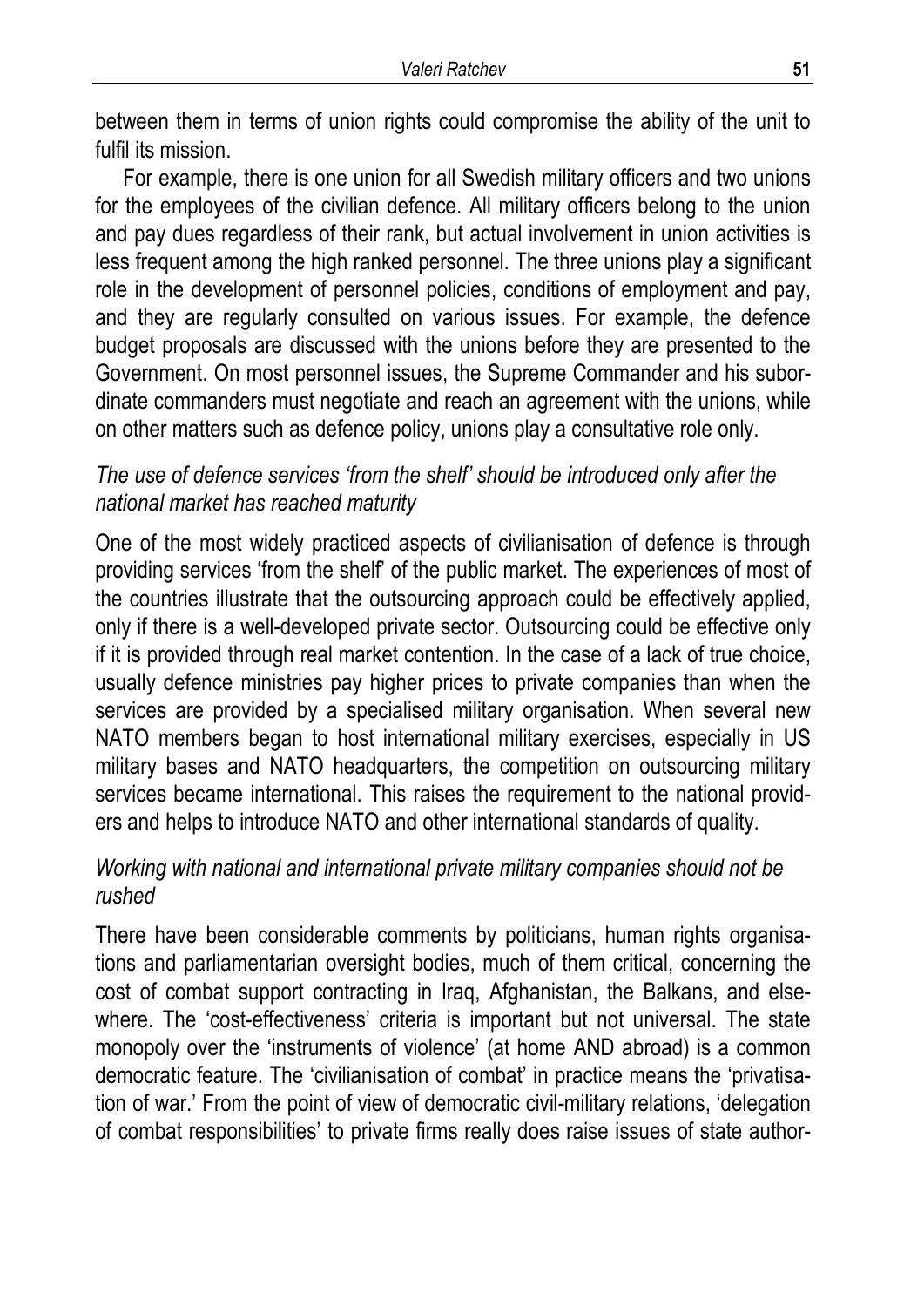ity. This 'privatisation of authority' is a complicated approach with consequences, which are far from being clear.

One of the possible solutions to the problem on how to provide more combat services with less military personnel is a more flexible and innovative use of armed forces. The concept of 'one army' (or 'total force'), if modernised with adaptable public/private partnership solutions, could provide wider support capabilities for the entire spectrum in peacetime, wartime and armed forces missions.

## **Conclusion**

This paper aims to examine the experience and identify some good practices and lessons from the defence reforms in Central and East European countries. Its approach is based on understanding that despite the particularities of each country, national defence in a democratic political system is based on the 'holy trinity' of the modern civil-military relations:

- Military effectiveness in politically prescribed missions
- Civil control performed by elected civilian political leadership, independent judiciary and civil society's institutions
- Defence efficiency through resource management ('the best possible defence within a socially acceptable level of allocated resources').

Civilianisation of defence institution is not a modernism or a wish to simply introduce reforms. It is an essential contribution to improvement in each of these dimensions. Finding the equilibrium in democratic civil-military relations is important, especially for emerging democracies, because large and stable public support could be obtained only through legitimacy, decisive performance (effectiveness and efficiency), transparency and accountability. On all of these issues, carefully designed civilian engagement in defence can contribute successfully.

At the same time, combining military personnel and civilians creates a split work setting and results in different structural and environmental job characteristics between service members and civilians. The thinking behind this process is primarily focused on economic and democratisation outcomes and has failed to confirm or contest its effectiveness as a defence and force management strategy. There are also important socio-psychological outcomes that must be considered in evaluating the effects of military civilianisation.

If the country leadership is decisive in the process of implementing gradual reforms both in the civil-military relations and defence management concept, a series of questions arise as to the civilianisation process:

• What are the reasons for introducing civilians in defence?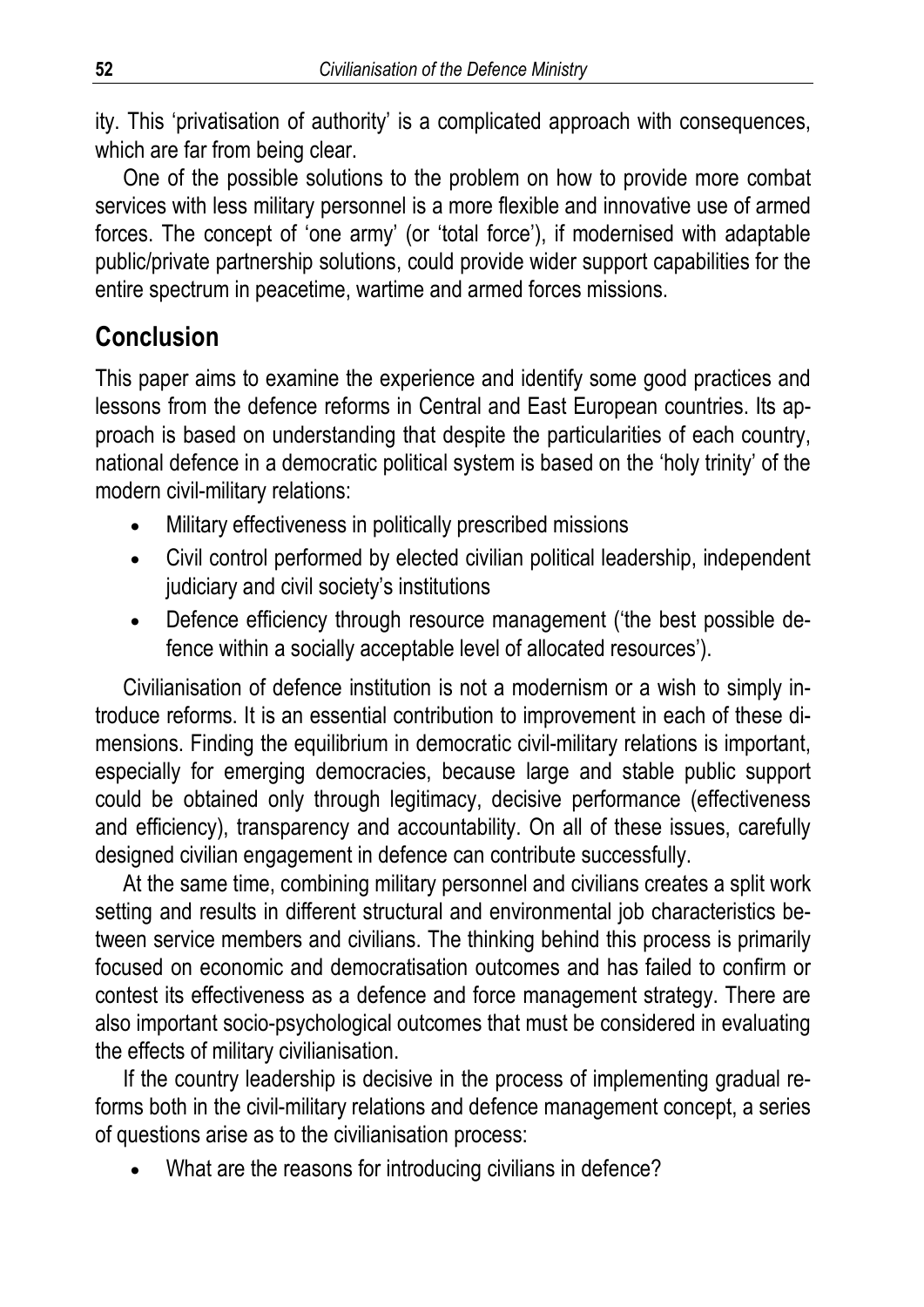- What are the expected results for the defence institution and society as a whole?
- What is the mid-term objective for the ideology of the defence institution? What are the basic roles and core functions of the defence institution?
- What type of supreme military headquarters is expected (General staff, Joint staff) and how will the relationship between minister and senior military be determined?
- Why should civilians be invited? In what sectors should they be employed?
- What types of civilians are expected political appointees, experts, technicians?
- How should the civilian staff be selected? When, how and where should a specific education and training be provided?
- What role should the retired military personnel have?
- What should be done in order to establish coherent civilian-military teams in every department with varied personnel?
- Could a 'defence civilian' profession be envisaged?
- What kind of new legislation is needed?
- How can an equal salary be ensured between the military and civilian sectors in case they both have the same job?
- What motivation will be provided to civilians for serving in defence? What about their salary compared to other ministries?
- What about the duration of this process?

This paper will conclude by answering only the last question. Civilianisation and democratic defence institution building are *perpetual* innovations. There should be a strategy of permanent development through (1) a comprehensive programme, (2) systematic monitoring, and (3) live feedback in order to keep the national defence and the military satisfactory to both internal political, economic, and societal developments and the global, regional, and national security environment.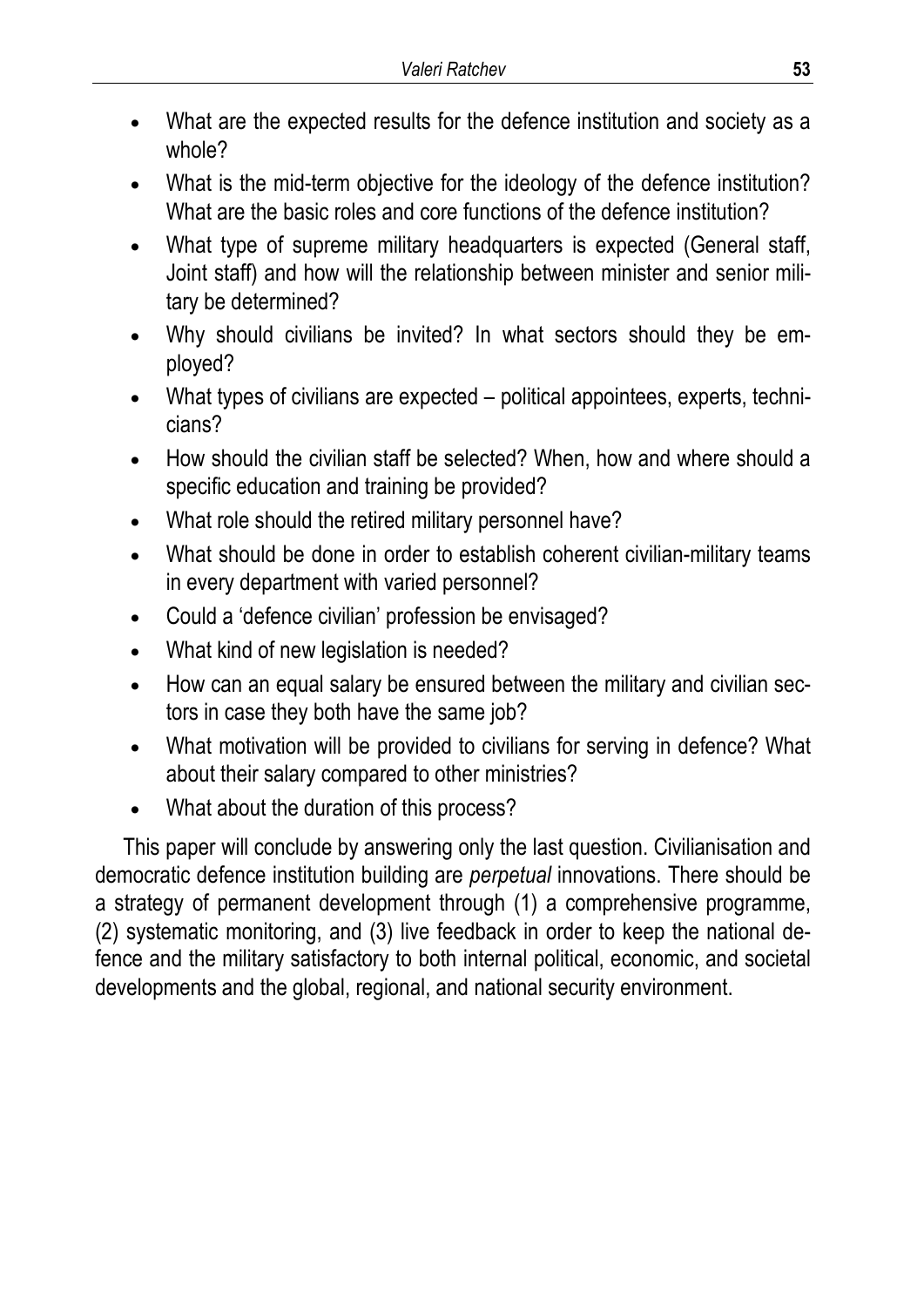## **Further Reading**

Plamen Pantev, Valeri Ratchev, Todor Tagarev, and Viara Zaprianova, *Civil-Military Relations and Democratic Control of the Security Sector* (Sofia: G.S. Rakovsky Defense and Staff College, 2005)

http://rdsc.md.government.bg/BG/Activities/Publication/Images/CMRHandbook.pdf

Hans Born, Philipp Fluri, and Anders B. Johnsson, eds., *Parliamentary Oversight of the Security Sector: Principles, Mechanisms and Practices*, Handbook for Parliamentarians No.5 (Geneva, Belgrade: IPU/DCAF, 2003) dcaf.ch/Publications/Publication-Detail?lng=en&id=25289.

Hari Bucur-Marcu, Philipp Fluri, and Todor Tagarev, eds., *Defence Management: An Introduction* (Geneva: Geneva Centre for the Democratic Control of Armed Forces, 2009)

```
www.dcaf.ch/Publications/Publication-Detail?lng=en&id=105077
```
Todor Tagarev, ed., *Building Integrity and Reducing Corruption in Defence: A Compendium of Best Practices* (Geneva: NATO/DCAF, 2010) www.dcaf.ch/Publications/Publication-Detail?lng=en&id=113983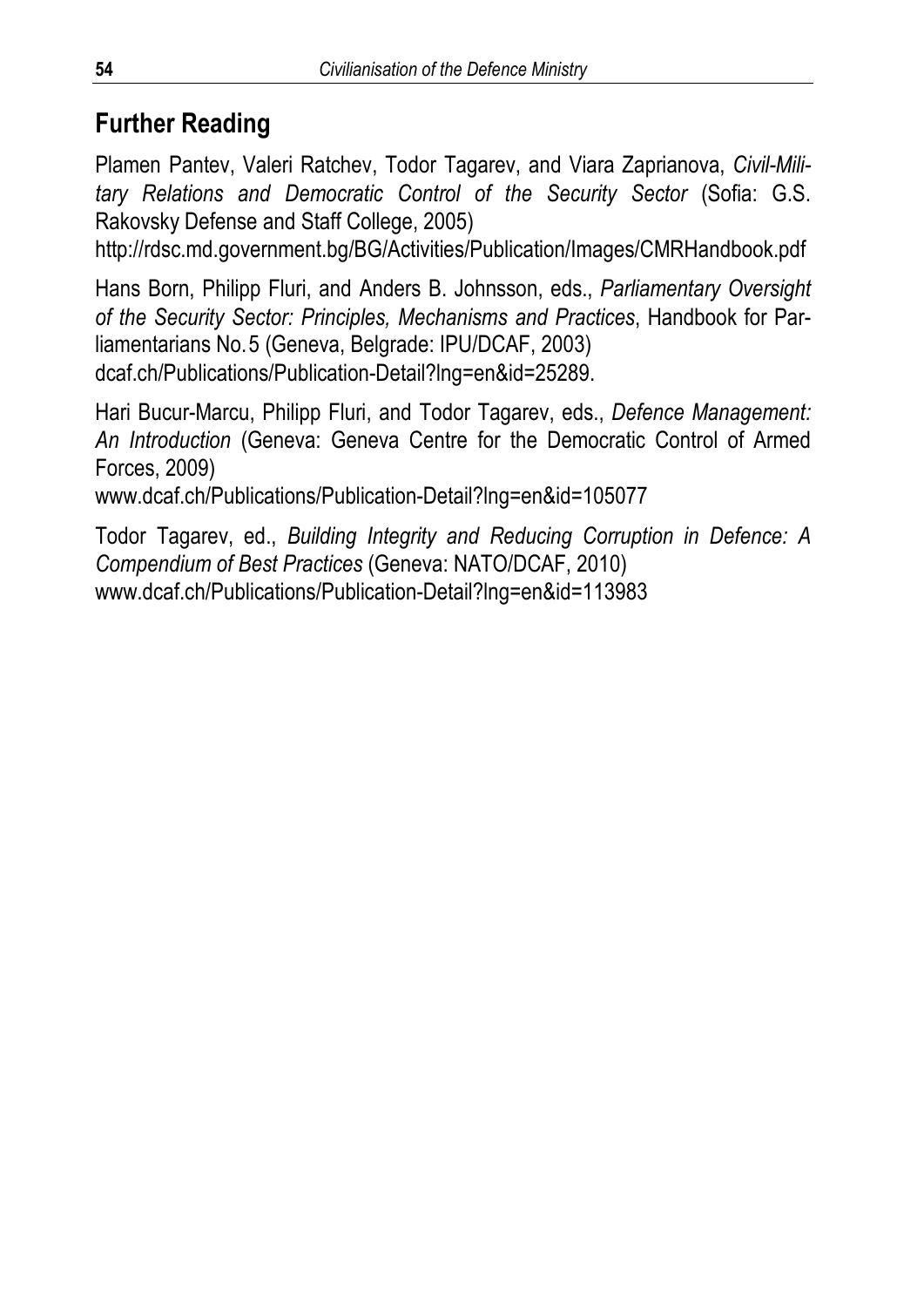## **About the Author**

**VALERI RATCHEV** is currently Chief of the Political cabinet of the Minister of Foreign Affairs and he also serves as the Ambassador of Bulgaria to the Republic of Iraq.

Prior to assuming his diplomatic duties in 2005, Valeri Ratchev was a career officer. A retired Army Colonel, Valeri Ratchev has more than thirty years of operational, academic, and management experience. Upon retirement from active



duty, he has served as Deputy Commandant of *G.S. Rakovsky* Defence and Staff College and Dean of National Security and Defence Faculty. Among his previous assignments, Valeri Ratchev was Deputy Director for Defence planning at the Ministry of Defence, Deputy Director of the National Security Studies Centre, editor-in-chief of the professional bi-monthly *Military Journal* and has served on variety positions as a commanding and staff officer in the Bulgarian armed forces.

His areas of expertise include international (South-East Europe, Black sea, Persian Gulf, trans-Atlantic) and national security (security sector reform, defence institution building) studies, civil-military relations analyses, crisis management methodology and techniques, use of scenario method in security studies and defence planning. On those issues he has published variety of books, articles and research reports and lectured in Bulgaria and abroad. He has also participated in a large number of international research projects, as well as training and advising programmes in Albania, Armenia, Indonesia, Macedonia, Moldova, Nepal, Pacific Islands and Ukraine.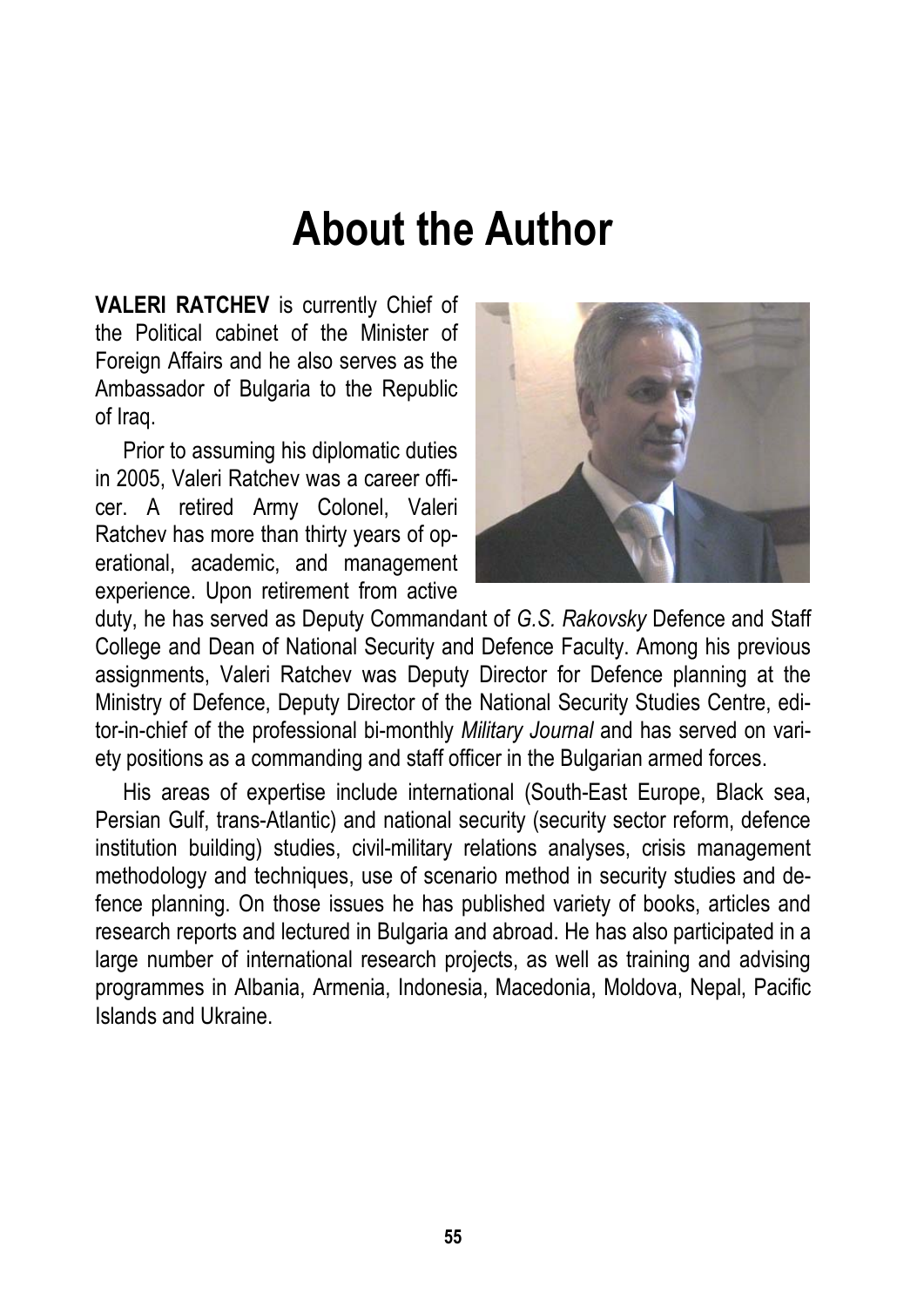All rights reserved. No part of this publication may be produced, stored in a retrieval system, or transmitted, in any form or by any means, electronic, mechanical, photocopying, recording or otherwise, without the prior permission of the Geneva Centre for the Democratic Control of Armed Forces.

This publication is circulated subject to the condition that it shall not by way of trade or otherwise, be lent, sold, hired out or otherwise circulated without the publisher's prior consent in any form of binding or cover other than in which it is published and without a similar condition including this condition being imposed on the subsequent publisher.

Valeri Ratchev, *Civilianisation of the Defence Ministry: A Functional Approach to a Modern Defence Institution*, DCAF Regional Programmes Series # 7 (Geneva: Geneva Centre for the Democratic Control of Armed Forces, 2011).

DCAF Regional Programmes Series no. 7

Original version: English, Geneva, 2011

Geneva Centre for the Democratic Control of Armed Forces < www.dcaf.ch> P.O.Box 1360, CH-1211 Geneva 1, Switzerland

> Cover Design: Angel Nedelchev Format: 6.25 x 9 **ISBN 978-92-9222-162-1**